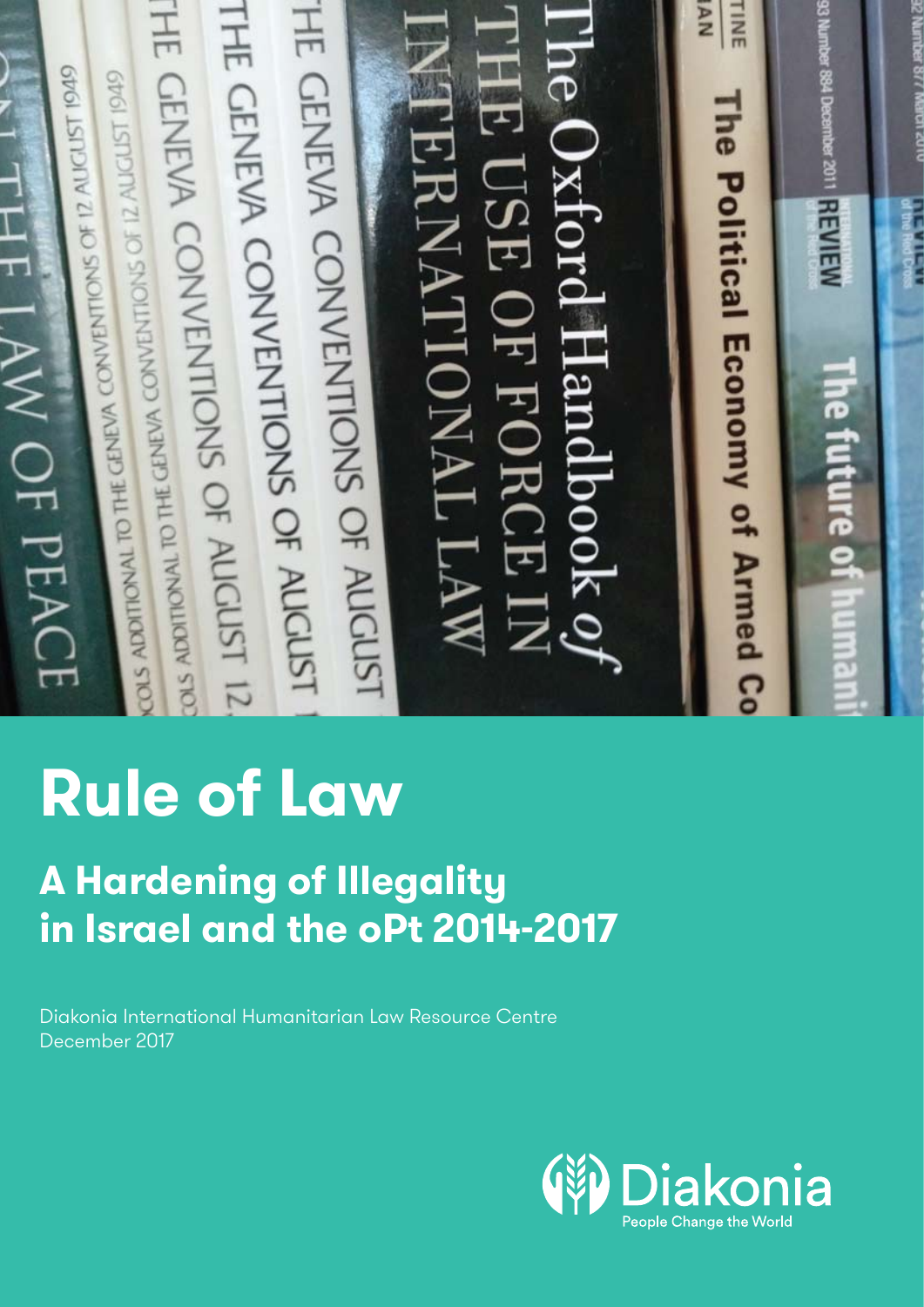## **A Hardening of Illegality in Israel and the oPt 2014-2017**



Diakonia International Humanitarian Law Resource Centre December 2017

Do you want to learn more about International Humanitarian Law? Visit our website: An Easy Guide to IHL in the oPt at: www.diakonia.se/en/IHL/

Or contact us at: ihl@diakonia.se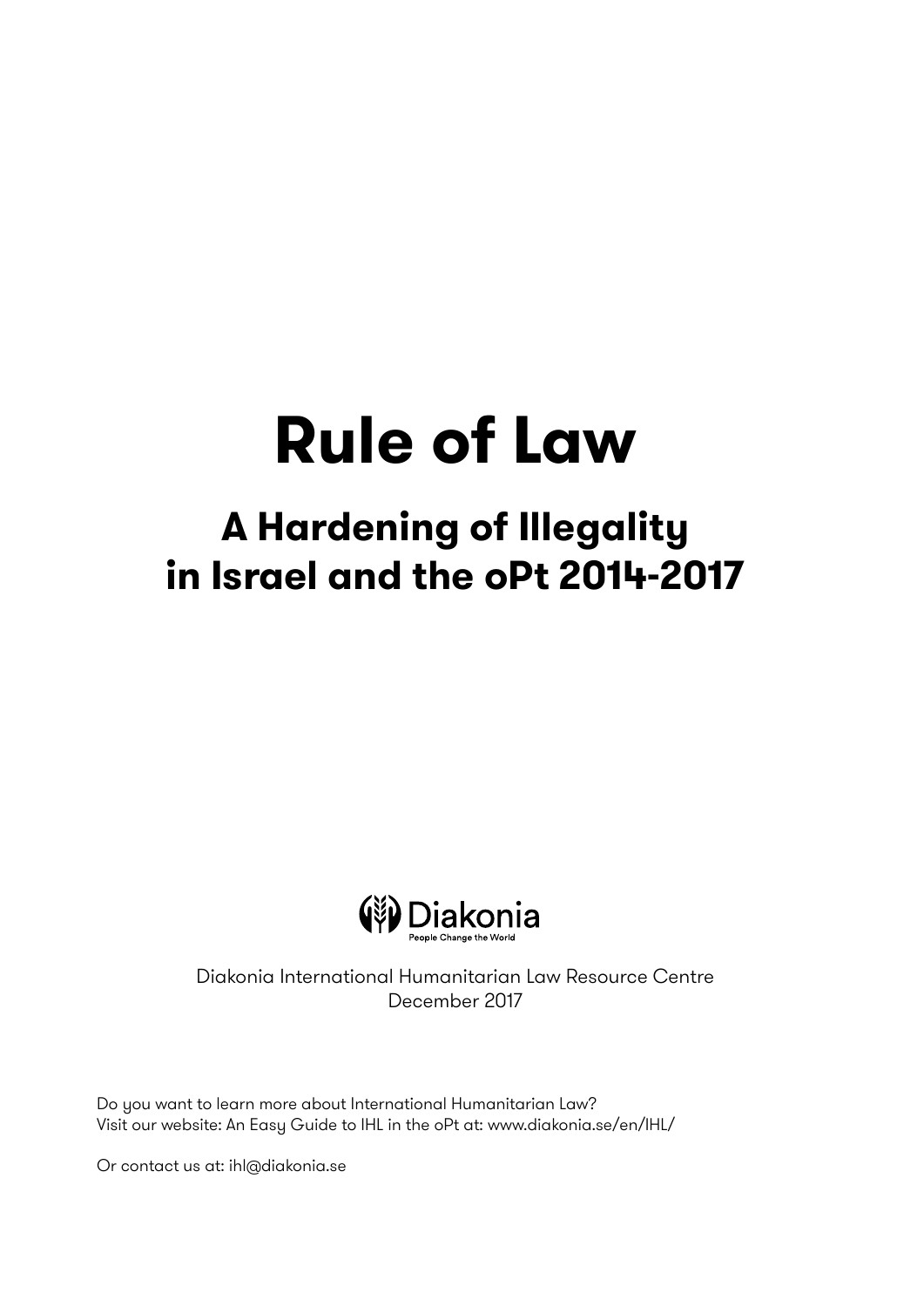**Published by:**  Diakonia Diakonia International Humanitarian Law Resource Centre www.diakonia.se/en/IHL/ ihl@diakonia.se

**Cover picture ©** Diakonia

#### **© Copyright 2017 Diakonia IHL Resource Centre**

All Rights Reserved

Diakonia IHL Resource Centre encourages use of information contained in this report but requests that full citation to the respective author and to the source be made.



#### **Disclaimer:**

With regard to testimonies, case studies and pictures provided by external organisations, the author wishes to acknowledge that the designation employed and the presentation of materials throughout this publication do not imply the expression of any opinion whatsoever on the part of those external organisations concerning the findings of the report, the legal status of any country, territory, city or area or of its authorities or concerning the delimitation of its frontiers or boundaries.

**Designed by:** Marwan Hamad, InterTech, 02-295 7270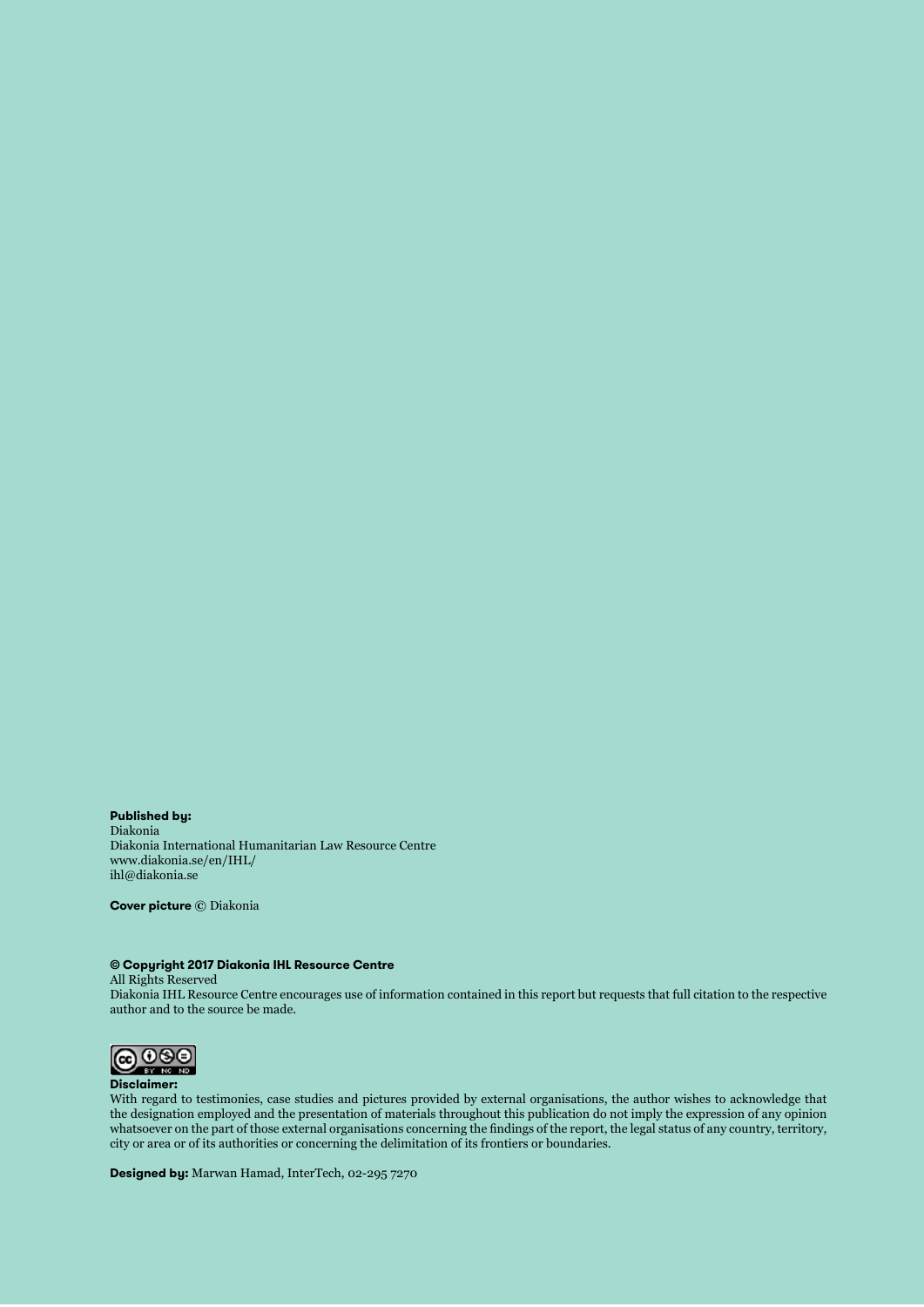## **Table of Contents**

| Chapter 1: Selected Israeli Conduct during the Period of Review  12                     |  |
|-----------------------------------------------------------------------------------------|--|
|                                                                                         |  |
|                                                                                         |  |
|                                                                                         |  |
|                                                                                         |  |
| Chapter 2: Domestic Legislation and GoI Policy Development  24                          |  |
|                                                                                         |  |
|                                                                                         |  |
|                                                                                         |  |
|                                                                                         |  |
| D. Mandatory Minimum Sentence for Stone-Throwing Law, and other                         |  |
|                                                                                         |  |
|                                                                                         |  |
|                                                                                         |  |
| 2. De Facto Endorsement by the GoI of the Levy Report Principles  28                    |  |
|                                                                                         |  |
|                                                                                         |  |
|                                                                                         |  |
|                                                                                         |  |
| C. Office of the High Commissioner for Human Rights (OHCHR) -                           |  |
|                                                                                         |  |
|                                                                                         |  |
|                                                                                         |  |
|                                                                                         |  |
|                                                                                         |  |
|                                                                                         |  |
|                                                                                         |  |
| <b>Chapter 4: Israeli Domestic Accountability and Israeli Response to International</b> |  |
|                                                                                         |  |
|                                                                                         |  |
|                                                                                         |  |
|                                                                                         |  |
|                                                                                         |  |
|                                                                                         |  |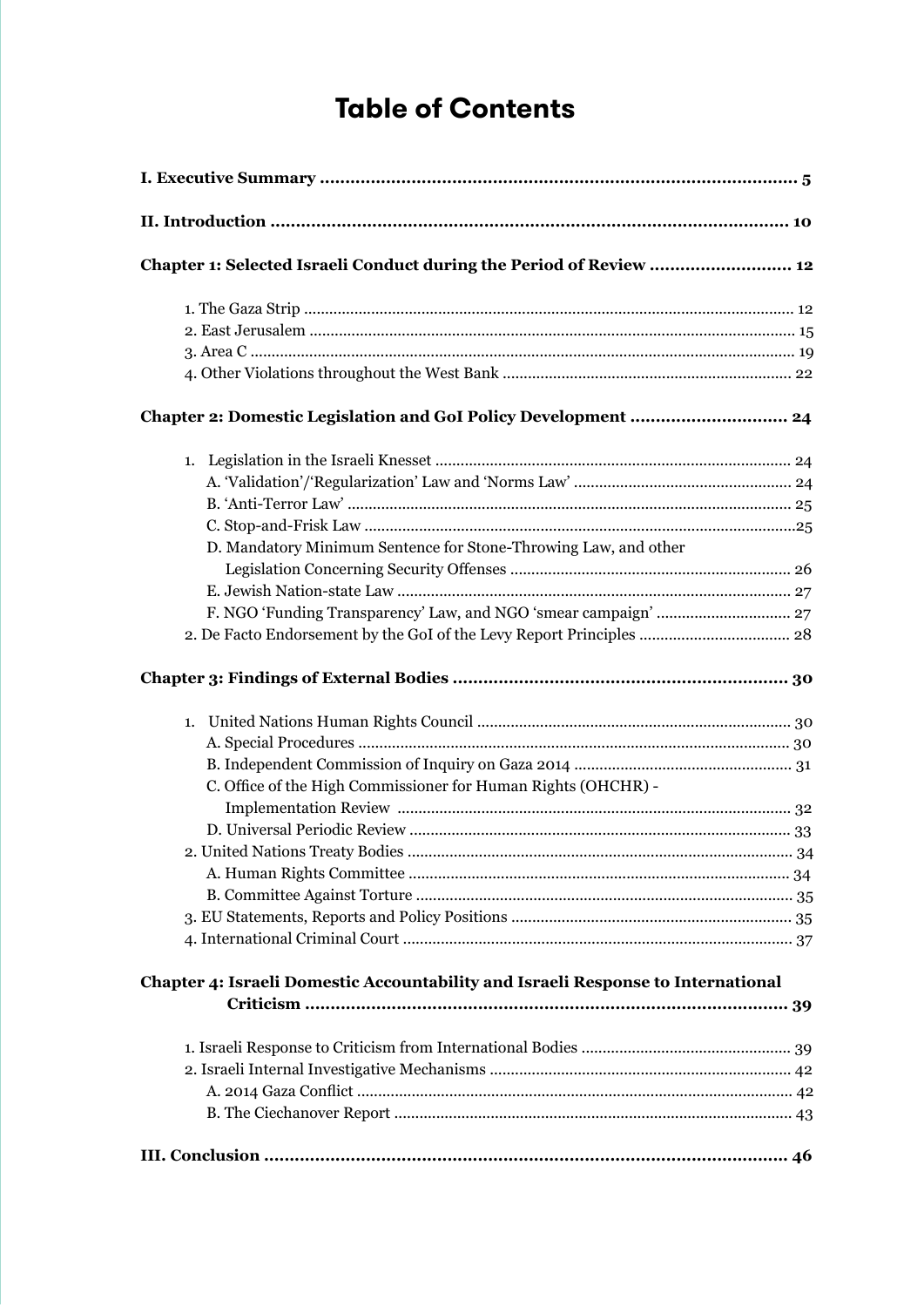### **Acronyms**

| <b>OP</b>     | <b>Occupation Power</b>                                          |
|---------------|------------------------------------------------------------------|
| oPt           | Occupied Palestinian Territory                                   |
| <b>IHL</b>    | International Humanitarian Law                                   |
| <b>IHRL</b>   | <b>International Human Rights Law</b>                            |
| <b>GRM</b>    | <b>Gaza Reconstruction Mechanism</b>                             |
| GoI           | Government of Israel                                             |
| <b>ICJ</b>    | <b>International Court of Justice</b>                            |
| <b>OHCHR</b>  | Office of the High Commissioner for Human Rights                 |
| EU            | <b>European Union</b>                                            |
| <b>OTP</b>    | Office of the Prosecutor                                         |
| <b>ARA</b>    | <b>Access Restricted Areas</b>                                   |
| <b>GPP</b>    | Gaza Strip sole power plant                                      |
| <b>PA</b>     | Palestinian Authority                                            |
| MK            | <b>Member of Knesset</b>                                         |
| MoFA          | Ministry of Foreign Affairs'                                     |
| <b>URP</b>    | <b>Universal Periodic Review</b>                                 |
| <b>ICCPR</b>  | International Covenant on Civil and Political Rights             |
| <b>CAT</b>    | <b>Committee Against Torture</b>                                 |
| ICC           | <b>International Criminal Court</b>                              |
| <b>UNESCO</b> | United Nations Educational, Scientific and Cultural Organization |
| <b>MAG</b>    | Military Advocate General                                        |
|               |                                                                  |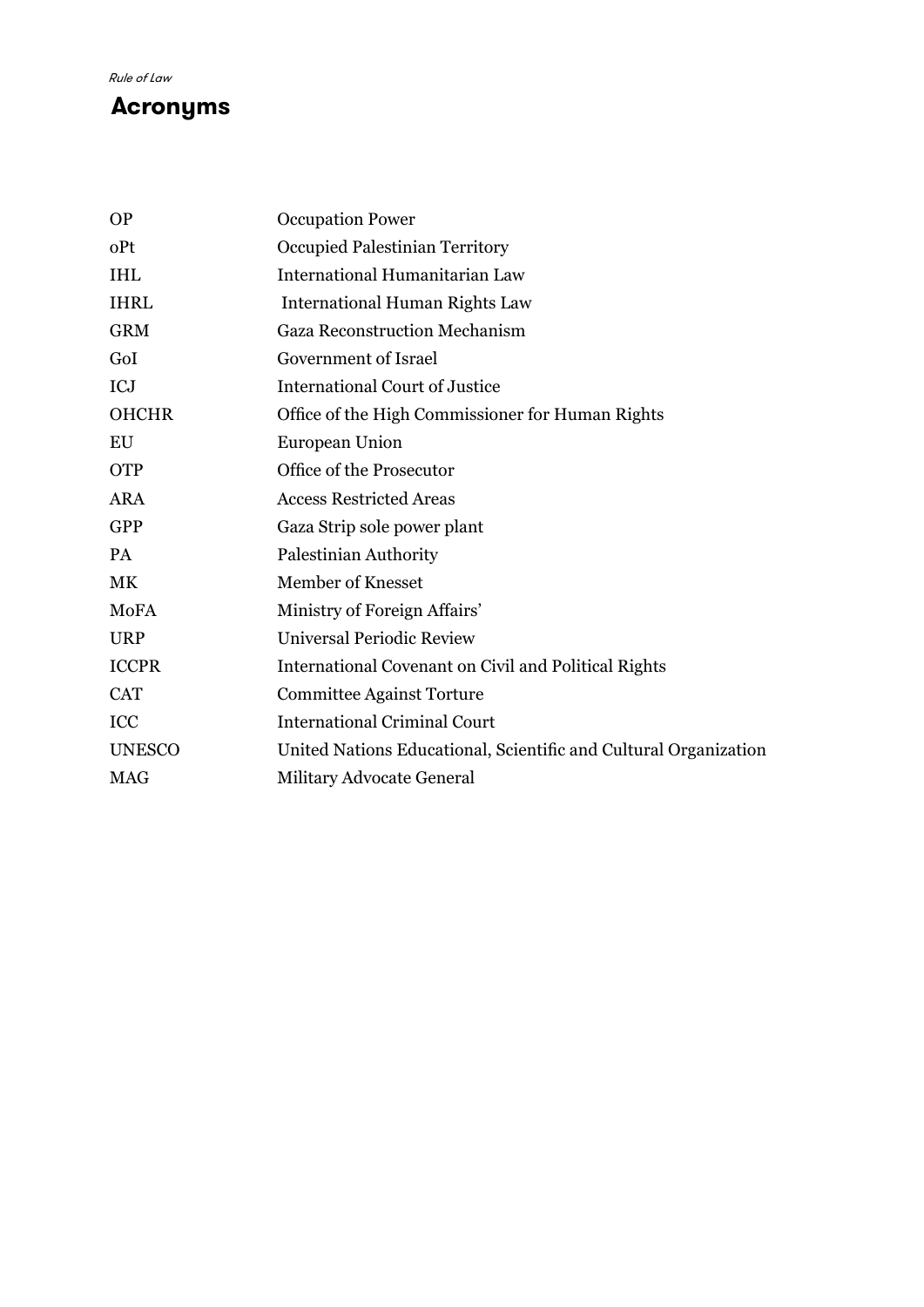## **Executive Summary**

The concept of the rule of law, understood as the principle of governance demanding that "all persons, institutions and entities, public and private, including parties to the conflict and third States are accountable to laws that are consistent with international human rights and humanitarian norms and standards",1 provides a critical and instructive framework for assessing the conduct of Israel as the Occupying Power (OP) in the occupied Palestinian territory (oPt).

The rule of law confirms, indeed, the primacy and equal application of international legal standards as fundamental constitutive elements of a given society, and brings to the fore the necessity of universal access to meaningful justice. With this in mind, and building on the analysis conducted by Diakonia for the period 2010-2013,<sup>2</sup> the present report considers Israeli compliance with the rule of law in its occupation of Palestinian territory during 2014-2017.

The analysis is driven by the principle that, under international law, the primary duty for administration of the oPt lies with Israel, the OP. Specifically, the OP is obligated to ensure public order and public life for the occupied population, understood as a duty of good governance. The rule of law – and the norms it enshrines, including supremacy of law, equality before the law, accountability to the law and fairness in the application of the law – must therefore reside at the core of all Israeli conduct as it relates to the oPt.

Despite this, Palestinians within the oPt, consisting of the Gaza Strip and the West Bank, including East Jerusalem, continue to face a multitude of violations of International Humanitarian Law (IHL) and International Human Rights Law (IHRL) resulting from the conduct of the OP. During the period of review, a broad array of Israeli violations – some of which constitute serious violations of international law and are prosecutable as international crimes – have been documented by international organisations, including organs and agencies of the United Nations, as well as by international and local non-governmental organisations.

### **Selected Israeli Conduct during the Period of Review**

#### **The Gaza Strip**

2017 marked ten years of Israel's devastating closure of the Gaza Strip, characterised by crippling restrictions on movement, and large-scale military offensives, which have resulted in thousands of civilian deaths and physical destruction on a vast scale. The closure is maintained by way of sea, land and air blockade, and has grossly exacerbated pre-existing restrictions on the movement of people and essential goods to and from the Gaza Strip, with disastrous humanitarian consequences.

One such consequence is chronic electricity shortages, with rolling blackouts lasting up to 20 hours. This in turn has had severe, negative implications for business and agriculture, as well as the functioning of water and sanitation facilities. Although internal Palestinian disputes have contributed to the deteriorating humanitarian situation inside the Gaza Strip, the primary legal obligation for addressing this crisis lies with the OP.

Meanwhile, the humanitarian environment inside the Gaza Strip has been drastically shaped by the widespread physical destruction resulting from Israel's 2014 military offensive, 'Operation Protective Edge'. Although some reconstruction has taken place, administered through the

<sup>1</sup> UN Secretary-General, "Guidance Note of the Secretary-General, UN Approach to Rule of Law Assistance", April 2008.

<sup>2</sup> Diakonia International Humanitarian Law Resource Centre, "Rule of Law: A Veil of Compliance in Israel and the oPt 2010-2013", March 2014, available at: https://www.diakonia.se/globalassets/documents/ihl/ihl-resources-center/rule-of-law\_final\_mar5.pdf.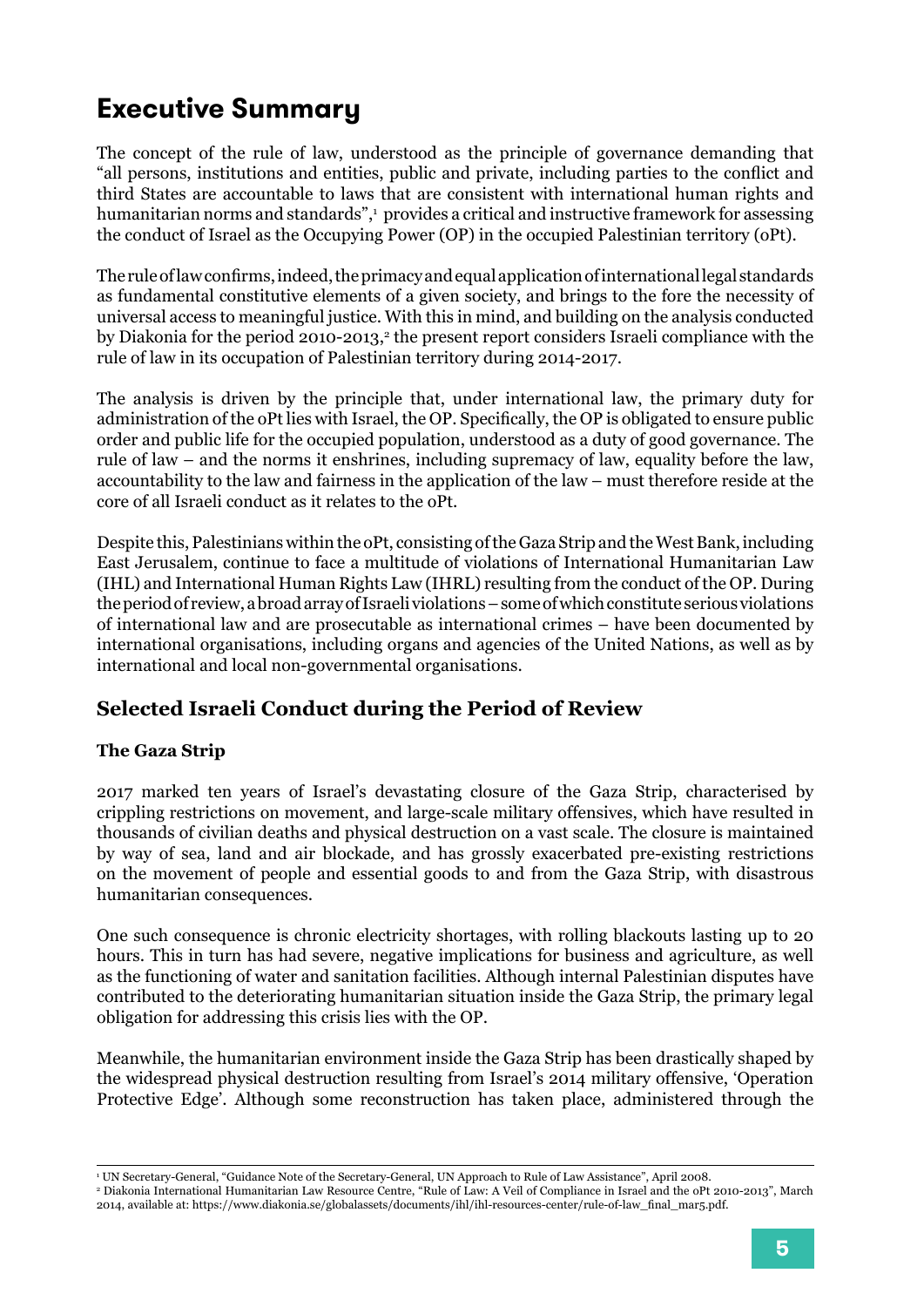much-criticised temporary Gaza Reconstruction Mechanism (GRM), the level of construction falls far short of the needs of the occupied population. As of September 2017, 29,000 Palestinians remained internally displaced as a result of the 2014 hostilities, while there also exists a mass housing shortage throughout the Gaza Strip, currently estimated at 120,000 housing units.

#### **East Jerusalem**

In East Jerusalem, through a variety of policies, the OP continues to deepen its control of the city it formally annexed – contrary to international law – in 1980. Such policies include the forcible transfer of the occupied population and the destruction and appropriation of private property, with the effect that the demographic composition is manipulated in favour of a Jewish majority. At the time of publication, 100,000 Palestinians in East Jerusalem are at risk of displacement.

Other Israeli policies, equally incompatible with international law, include acts of collective punishment such as punitive revocation of permanent residency status, mass arrests, closures of Palestinian neighbourhoods and demolishing the homes of family members of those alleged to have conducted attacks against Israeli armed forces and civilians.

More widely, there exist chronic issues surrounding the provision of basic services in Palestinian neighbourhoods of East Jerusalem generally, fundamentally undermining the wellbeing of the occupied population. This is particularly true of those Jerusalem localities isolated by the construction of the Wall.

All such policies contribute to the establishment of a coercive environment which in turn facilitates the forcible transfer of the occupied population, steadily eroding Palestinian presence – both physical and cultural – in East Jerusalem. These policies must be considered in conjunction with the unlawful transfer by the OP of thousands of its own citizens into occupied East Jerusalem. At the time of writing, the current settler population in East Jerusalem exceeds 200,000 people, while in April 2017, the Government of Israel (GoI) announced plans for the construction of 15,000 additional settlement housing units in East Jerusalem.

#### **Area C & the West Bank in General**

In Area C of the West Bank, through settlement construction and the extension of legislative competence, the OP remains engaged in extensive efforts to secure the territory's unlawful annexation. The scale of the problem is vast, with the current settler population in Area C estimated to exceed 325,000, and with the beginning, in June 2017, of work on the construction of the first new Israeli settlement in Area C in 25 years. As well as constituting a breach of the Fourth Geneva Convention, Israeli settlements and the systems and practices that accompany them also constitute breaches of a variety of international law provisions including the prohibition of racial discrimination and the prohibition of destruction and confiscation of private property by an OP. Similarly, Israel continues to maintain and build the Wall despite the finding of the 2004 International Court of Justice advisory opinion that it should be dismantled in those places where it is constructed on Palestinian territory.

In Area C, an extensive program of demolitions of Palestinian homes and other infrastructure essential to maintaining Palestinian presence remains a central factor in the OP's creation of a highly coercive environment. These demolitions are underpinned by the OP's implementation of an illegal planning regime, which seeks to justify the denial of building permits to the occupied population in Area C and, consequently, the destruction of Palestinian structures in affected areas on those same grounds. Of particular concern is the situation of 46 Palestinian Bedouin communities identified by the UN as being at imminent risk of forcible transfer. The impact of such demolitions is also exacerbated by the OP's arbitrary denial of external assistance, manifested in restricted access for relief personnel and materials and the destruction or confiscation of relief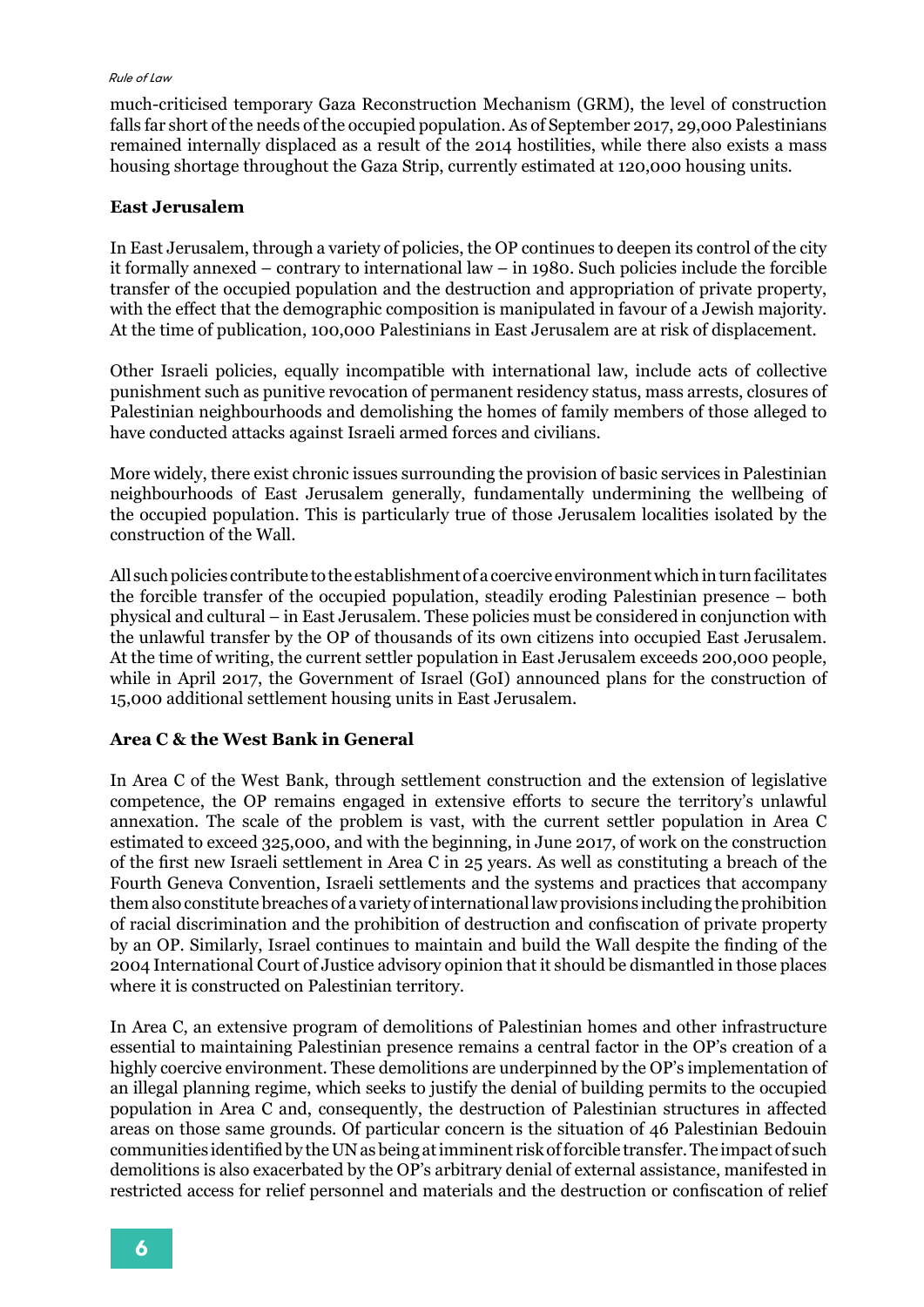supplies. The result of these policies and their associated measures is an environment in which Palestinian presence in Area C is made increasingly untenable.

Throughout the West Bank as a whole, meanwhile, grave concerns exist as to the excessive use of force by Israeli military and police personnel. Such use of force has been regularly criticised for exceeding that permitted by international law, resulting in a number of cases of alleged wilful killings of members of the occupied population. Acts of collective punishment against the occupied civilian population are also commonplace, including punitive home demolitions, village closures and mass arrests.

Further, the OP continues to unlawfully exploit, and facilitate the unlawful exploitation of, Palestinian natural resources on a large scale.

#### **Israeli Domestic Legislation and Policy Developments**

The period of review has seen a spate of domestic Israeli legislative measures and governmental policies that serve to further entrench the occupation and to establish and consolidate unlawful annexation of Palestinian territory, severely undermine the human rights of the occupied population and curtail the work of human rights bodies covering issues pertaining to the occupation. This includes the passing of legislation drafted with the express objective of retroactively 'legalising' settlements in the West Bank, while separate legislative attempts have been made to incorporate West Bank settlement areas into the Jerusalem municipality. This domestic legalisation of the unlawful acquisition of occupied territory has been coupled with attempts to codify the automatic extraterritorial application of Israeli domestic legislation to West Bank settlement jurisdictions, amounting to a *de jure* annexation of occupied territory by the OP.

In addition, Israel has also cited deteriorations in the security situation to 'justify' a number of Israeli domestic laws that have significantly weakened human rights protections as applicable to members of the occupied population. These include 'anti-terror' legislation that serves to criminalise legitimate political activities and expression and removes procedural safeguards; legislation which permits the stopping and searching of individuals at random and which affects Palestinians disproportionately; and legislation which imposes mandatory minimum custodial sentences for stone-throwing. More widely, efforts have been made to enshrine in law the principle that the right of self-determination in Israel is reserved exclusively for the Jewish people, while in the past three years there have also been concerted attempts to reduce the space available for the effective operation of civil society actors who criticise Israeli actions pertaining to the occupation.

These extensive legislative measures have been combined with the adoption by the GoI, as a matter of policy, of the position that the West Bank constitutes 'disputed' rather than 'occupied' territory, trying in such a way to render the Geneva Conventions inapplicable to Israel's control over the territory. Such a position directly contradicts internationally-accepted opinion on the legal status of the West Bank, including East Jerusalem, and the Gaza Strip as provided by, *inter alia*, the 2004 ICJ advisory opinion, multiple resolutions of the UN General Assembly and most recently by Resolution 2334 of the UN Security Council.

#### **Findings of External Bodies**

In response to practices and policies of the OP, a range of international bodies have levelled strong criticism at Israel and its occupation of the oPt. This has been the case with mechanisms of the UN Human Rights Council, including Special Rapporteurs, independent commissions of inquiry, the Office of the High Commissioner for Human Rights (OHCHR) reviews concerning implementation of previous Council recommendations, and the Universal Periodic Review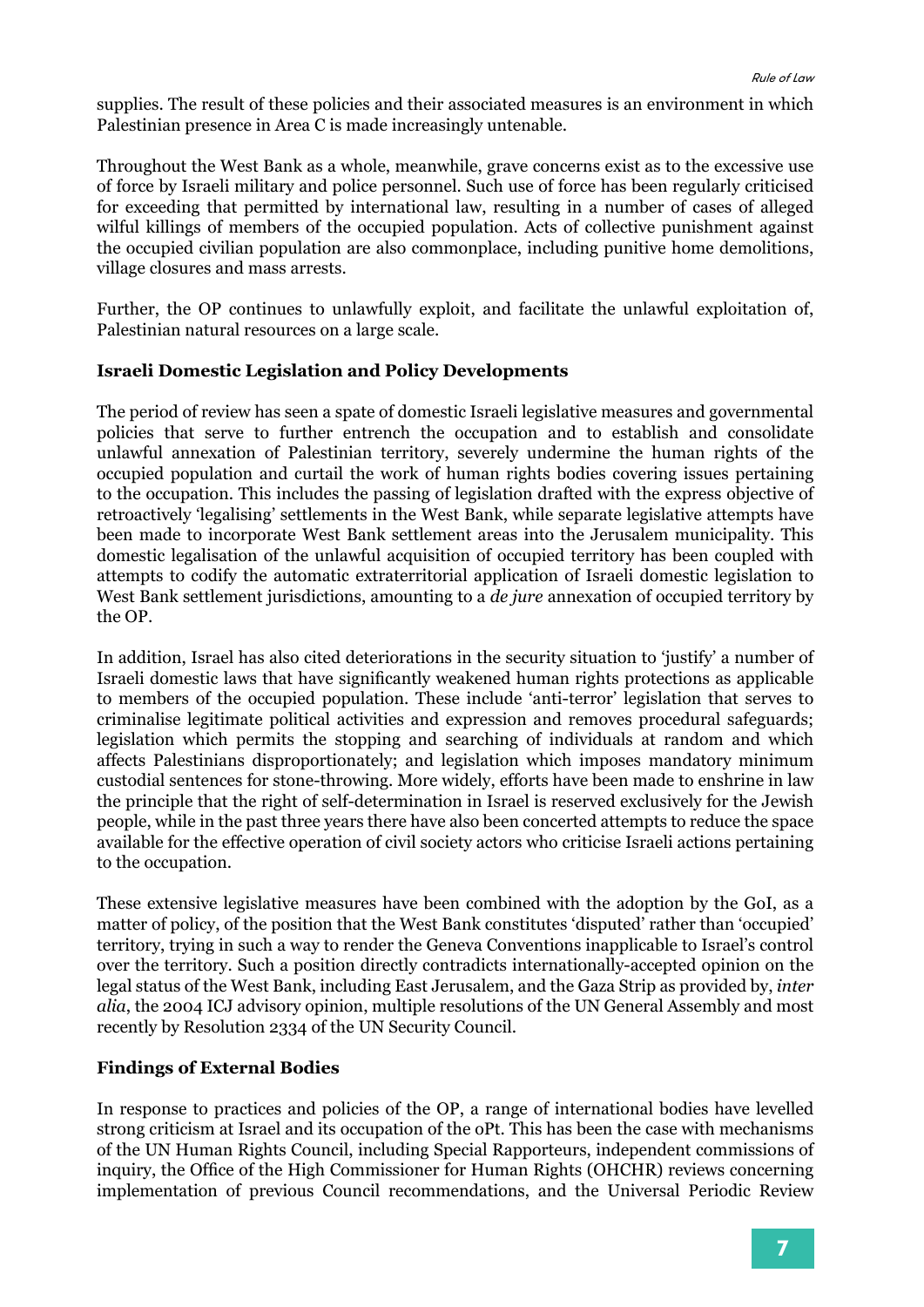process. Criticism has included the OP's repression of rights and erosion of the rule of law, questioning of the very legality of the occupation and accusing the GoI of complicity in war crimes. For its part, Israel has, to varying degrees, refused to cooperate with these mechanisms while also acting to directly undermine their functioning.

During the period of review, UN Treaty Bodies have also provided substantial and far-ranging critical reviews of Israeli conduct as it pertains to the oPt. Common areas of concern include Israel's stances that IHRL is inapplicable to the oPt, and that IHRL does not apply in situations where IHL is applicable. More specific concerns have been raised by Treaty Bodies in relation to alleged human rights violations committed during the State party's military operations in the Gaza Strip, the lack of codification of the principles of equality and non-discrimination in Israeli constitutional law; instances of torture; evictions and demolitions based on discriminatory planning policies, and continued forced eviction and forcible transfer in the West Bank, including East Jerusalem.

The European Union (EU) has also regularly criticised Israeli policies and practices in the oPt, and has proposed measures of potential redress, including the issuing of guidelines on the labelling of products originating from Israeli settlements. This represents part of a developing policy of 'differentiation', which draws a distinction in the dealings of the EU and its member States between Israeli sovereign territory and that of Palestinian territory occupied by Israel. A subject of particular EU focus has been the OP's regular demolition and confiscation of EUfunded structures, delivered as relief in Area C.

Further, in January 2015, Palestine acceded to the Rome Statute of the International Criminal Court and in doing so established an additional avenue for the pursuit of justice and accountability for violations of international law in the oPt. In accordance with the Regulations of the Office of the Prosecutor (OTP), and as a matter of practice, the OTP opened a preliminary examination into the situation in Palestine on 16 January 2015. At the time of publication, the OTP is engaged in a thorough factual and legal assessment of the information available so as to establish whether there exists a reasonable basis to believe that war crimes and/or crimes against humanity have been committed, with a specific focus on allegations of international crimes perpetrated by all parties during 'Operation Protective Edge', and alleged international crimes relating to the presence of Israeli settlements in the West Bank.

#### **Israeli Domestic Accountability and Israeli Response to International Criticism**

Meaningful accountability for wrongful acts attributable to State organs is a central requirement for satisfactory adherence to the rule of law, and the need for accountability becomes increasingly pronounced in the context of armed conflict, including Israel's occupation of Palestinian territory, where the vulnerability of civilian populations is substantially increased.

Yet, rather than allow its actions to be subject to continual and effective scrutiny, the OP has instead made concerted efforts to create an environment in which its security apparatus and civilians can act with impunity. This is achieved through the robust rejection of criticism issued by independent international bodies – married with attempts to actively undermine the functioning of these bodies – and the employment of flawed internal investigative processes which serve to protect those responsible for violations of IHL and IHRL rather than deliver justice for victims.

An uncompromising zero-sum approach has been adopted by the GoI in response to statements from international bodies that accuse the State of serious violations of international law, or that adopt a position contrary to the State's interests. Rather than rectify its conduct in accordance with international standards, the GoI, when confronted with such scenarios, seeks instead to attack the external institution concerned. Attacks in this instance typically consist of accusations of 'anti-Israel' bias or similarly political motivations, with specific targets including UN organs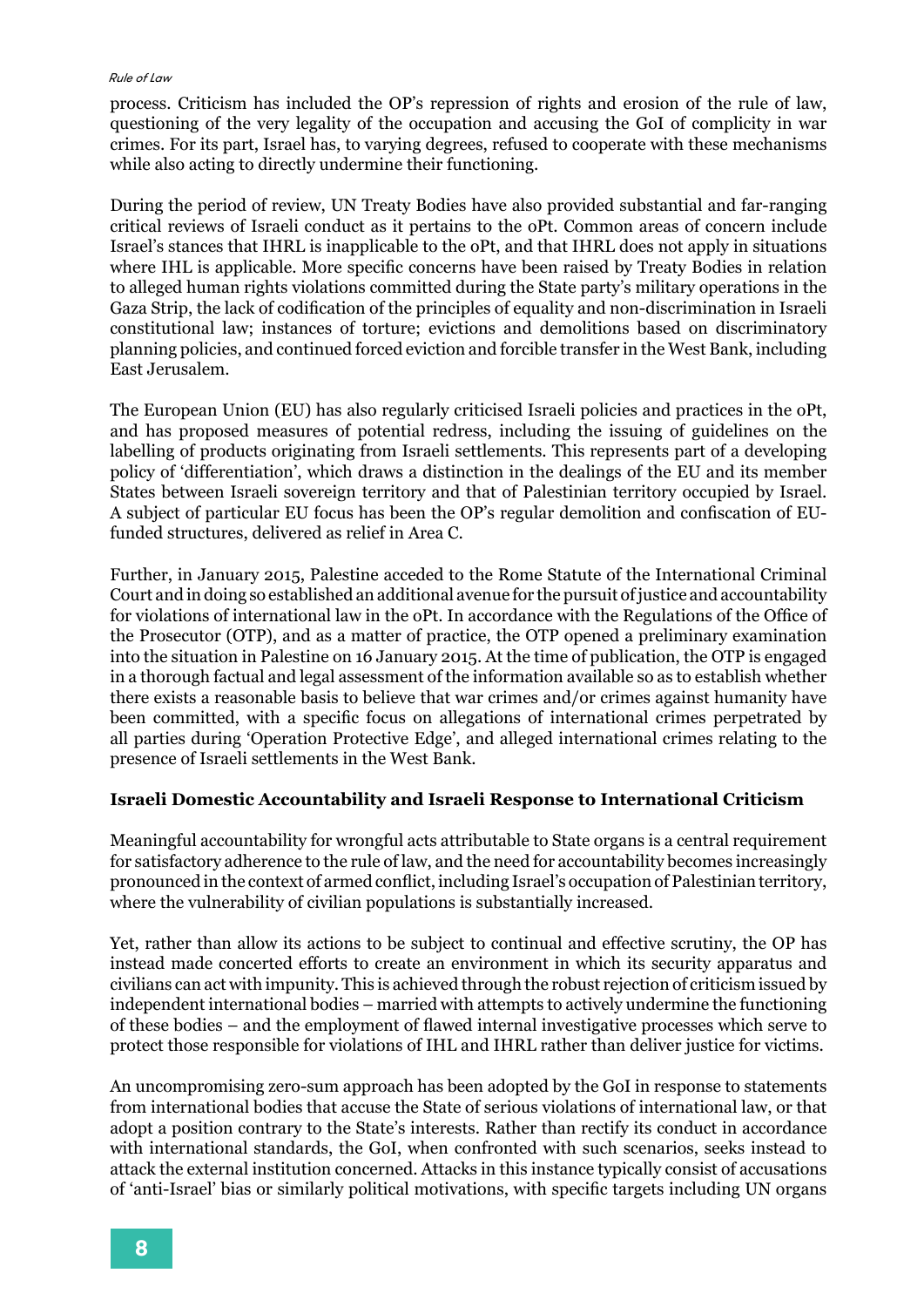and agencies, including the Secretary-General, the General Assembly, the Human Rights Council and UNESCO. Accusations made by Israel against such bodies include anti-Semitism and the inciting of terrorism.

Israel's aggressive rejection of critical findings of external bodies concerning its conduct in the oPt is buttressed by its insistence that its own internal investigative mechanisms provide for full and effective accountability, as required under the rule of law. However, consideration of the efforts of the OP to assess its own conduct – including that of its military forces and commanders, as well as civilian leaders – against international legal standards suggests, at a minimum, an institutionalised resistance on behalf of Israel to ensure, inter alia, supremacy of law, and accountability to the law.

#### **Conclusion**

During the period spanning 2014 to 2017, the conduct of the OP, in its administering of the oPt and in its treatment of the protected civilian population, has fallen consistently and grossly below that demanded by international law.

Although some of the developments outlined may be new, they merely represent a continuation and extension of a pre-existing phenomenon: a prolonged belligerent military occupation characterised by severe violations of IHL and IHRL. Indeed, placing the contemporary situation in the oPt into its appropriate historical context reveals an unerring trajectory of illegality, manifested in, *inter alia*, *de jure* and *de facto* annexation; racial discrimination; continuous expansion of Israel's settlement project; and the creation of a highly coercive environment leading to the forcible transfer of the occupied civilian population. This hardening illegality – bundled within which are breaches of peremptory norms of international law and grave breaches of the Geneva Conventions – coupled with the OP's institutionalised avoidance of accountability, demands a fundamental change in the exercise of power by third States.

Third States and relevant actors must therefore realise their legal obligations and pursue all practical measures to ensure Israel's full compliance with the rule of law in its governance of the oPt. Failure to do so is to render irreversible the severe violations of international law and associated destructive impacts identified in the report, while also establishing a wider precedent to the effect that violations of this nature will be tolerated by the international community.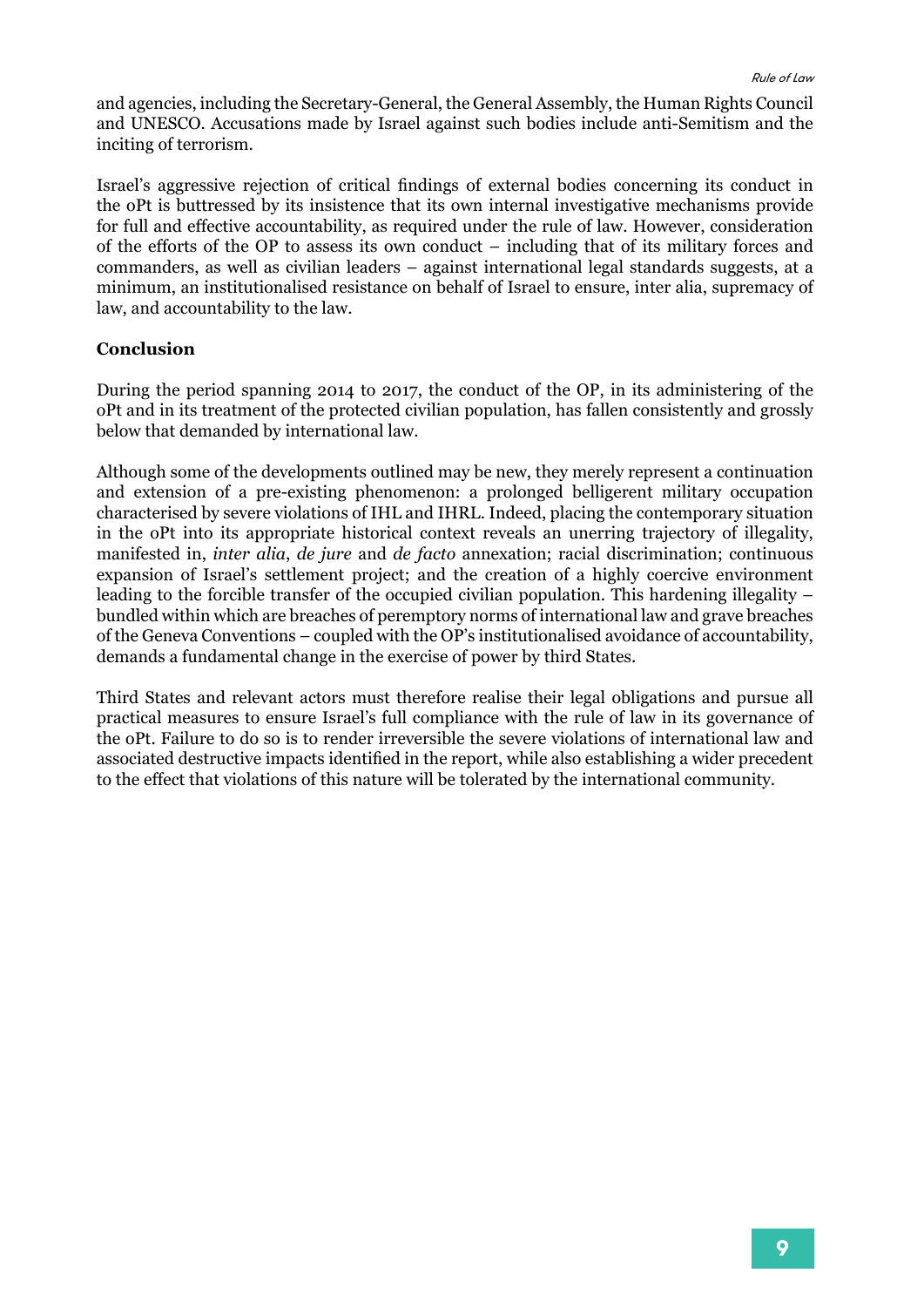## **Introduction**

As we mark 50 years of Israel's occupation of Palestinian territory, there arises an urgent need to not only review individual Israeli practices and policies through the lens of international law, but to also consider the wider trends reflected in the nature and trajectory of control exercised by the Occupying Power (OP) over the occupied Palestinian territory (oPt), consisting of the Gaza Strip and West Bank, including East Jerusalem.

This report, which explores adherence of Israel to the rule of law in its governance of the oPt during the period 2014-2017, follows a similar exercise undertaken by Diakonia spanning the period 2010-2013. That process, culminating in the report *A Veil of Compliance in Israel and the oPt*, 3 identified a broad array of severe violations of international law perpetrated by Israel in the course of the occupation. Moreover, the report concluded that Israel's occupation had become characterised by an aura of legality, which served to obscure such violations. As with its predecessor, the present report adopts the definition of the rule of law as provided in a guidance note issued by then-UN Secretary-General, Kofi Annan. The guidance note defined the rule of law as:

A principle of governance in which all persons, institutions and entities, public and private, including parties to the conflict and third States are accountable to laws that are consistent with international human rights and humanitarian norms and standards.<sup>4</sup>

As such, the concept of the rule of law provides a critical and instructive framework for assessing the conduct of Israel as the OP. It confirms the primacy and equal application of international legal standards as fundamental constitutive elements of a given society, and brings to the fore the necessity of universal access to meaningful justice. This is particularly important in conflictaffected societies, given "the heightened vulnerability of minorities, women, children, prisoners and detainees, displaced persons, refugees and others…[which adds] an element of urgency to the imperative of restoration of the rule of law."5

The primary duty for administration of the oPt lies with Israel, the OP. Specifically, the OP is obligated to ensure public order and public life for the occupied population, understood as a duty of good governance.<sup>6</sup> The rule of law – and the norms it enshrines, including supremacy of law, equality before the law, accountability to the law and fairness in the application of the law – must therefore reside at the core of all Israeli conduct as it relates to the oPt.

In the Palestinian context, faithful application of the rule of law by the OP can serve to protect the human rights of the occupied population prior to the realisation of a just and durable solution to the Israel/Palestine 'question', and will also help lay the ground for such a solution. However, as the present report will highlight, not only are the severe violations of international law identified in the preceding report still prevalent throughout the oPt, but the policies, processes and mechanisms, which underpin and shield them have been further supplemented, broadened and deepened. Such developments indicate a move beyond mere entrenchment of these violations, and instead reveal a form of intended – if not yet realised – permanency. This is particularly true in relation to the OP's existing and planned *de jure* and *de facto* annexation of Palestinian territory, bundled within which are a range of other violations of International Humanitarian Law (IHL) and International Human Rights Law (IHRL).

<sup>3</sup> See: Diakonia, "Rule of Law: A Veil of Compliance in Israel and the oPt 2010-2013", March 2014.

<sup>4</sup> UN Secretary-General, "Guidance Note of the Secretary-General, UN Approach to Rule of Law Assistance", April 2008.<br>5 UN Secretary-General, "Report of the Secretary-General, The rule of law and transitional justice in con S/2004/616, August 2004.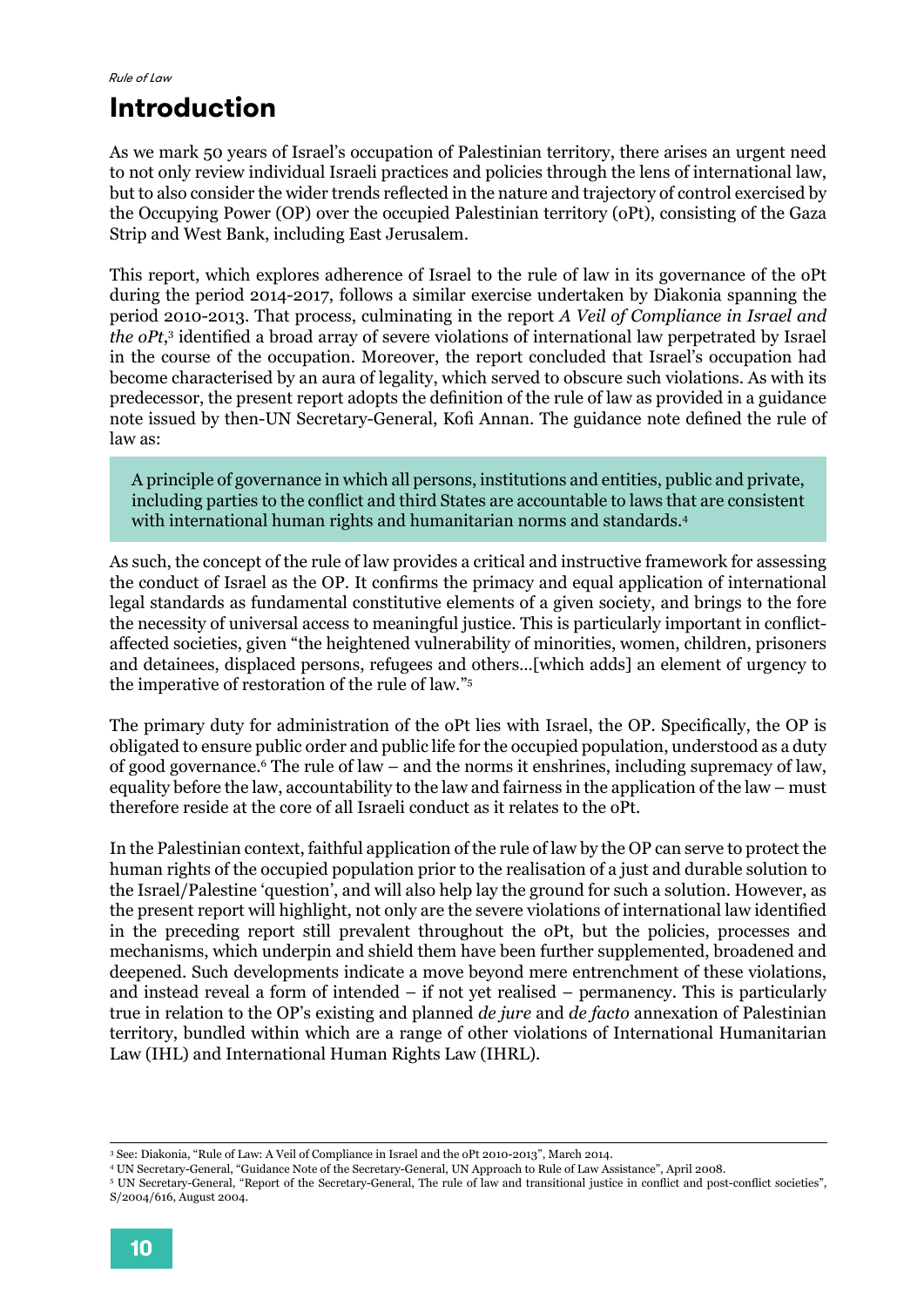Although the primary duty for ensuring the well-being of the occupied population resides with Israel, this in no way absolves other third States or parties of their respective duties as prescribed under international law. Such obligations are engaged by a number of Israeli practices and policies that stand in breach of international law, and require third party actors to intervene and actively pursue the cessation and redress of such conduct.

This report therefore serves as a non-exhaustive consideration of Israeli compliance with the rule of law. Relevant events and developments in the Gaza Strip and throughout the West Bank, including East Jerusalem and Area C, are mapped, before a number of themes are used to explore Israeli compliance with rule of law principles. These themes include: domestic Israeli legislation and policy positions; the findings of international organisations pertaining to Israel's occupation of Palestinian territory; Israeli response to external mechanisms of review; Israel's own internal investigative procedures.

In light of the scope of the issue at hand, the present report does not set out to provide specific policy recommendations, but rather seeks to establish a firm analytical foundation upon which further research and concrete remedial measures from relevant parties can be based. That such measures are adopted is of critical importance, given the apparent motivation of the OP to render permanent its severe violations of international law and the attendant, destructive impact on the occupied population. Diakonia takes this opportunity to reiterate that the framework of international law must form the dominant paradigm in any review and address of the OP's policies and practices affecting the oPt, and that this framework cannot be permitted to bend or give way in favour of political considerations.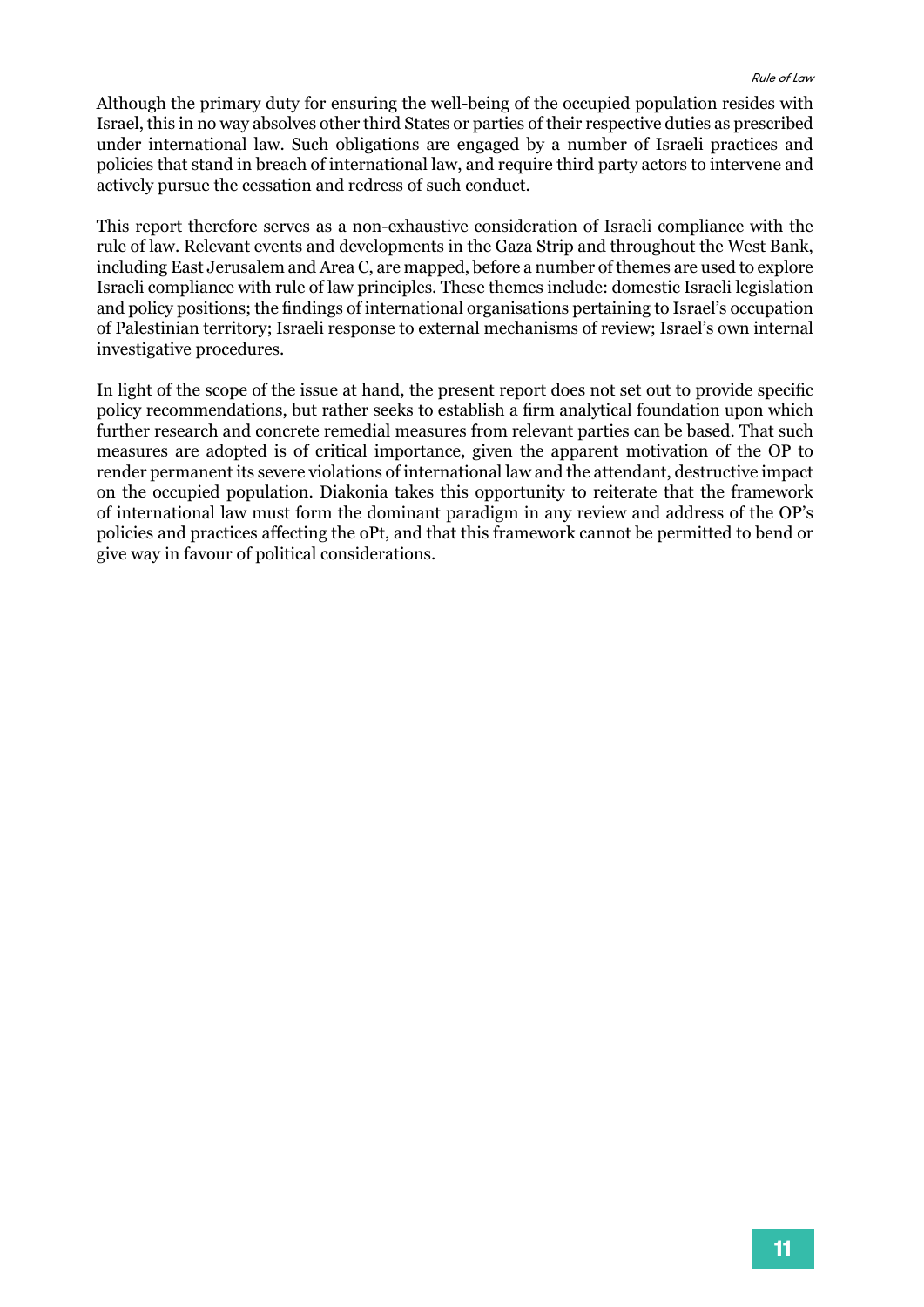## **Chapter 1: Selected Israeli Conduct during the Period of Review**

Palestinians within the oPt continue to face a multitude of violations of IHL and IHRL resulting from the conduct of the OP. During the period of review, a broad array of Israeli violations – some of which constitute severe violations of international law and are prosecutable as international crimes – have been documented by international organisations such as the UN and its various bodies and agencies, as well as by international and local non-governmental organisations. For clarity, this chapter separates Israeli non-compliance with central tenets of international law into a number of geographic categories, though such classifications should not obscure the often intertwined and mutually supportive nature of unlawful Israeli practices and policies in the oPt.

#### **1. The Gaza Strip**

2017 marked ten years of Israel's devastating closure of the Gaza Strip, characterised by crippling restrictions on movement and large-scale military offensives. Most prominent among the latter was 'Operation Protective Edge', launched in July 2014 and resulting in the deaths of at least 1,462 Palestinians.7 Some 18,000 Palestinian homes were destroyed in the offensive, displacing 500,000 people at the height of hostilities ( $28$  percent of the population)<sup>8</sup>, while essential infrastructure including water and sewage networks was destroyed or badly damaged.9 Although 'Operation Protective Edge' formally concluded in August 2014, the Gaza Strip and its residents are still struggling to recover from its destructive and wide-ranging effects.

Meanwhile, the closure is maintained by way of sea and air blockade, and through just three land terminals available for the passage of people or goods – Erez, Kerem Shalom and Rafah. Although the operation of the latter terminal is overseen by Egypt, for more than a decade it has been subject to prolonged periods of non-operation, often correlating with political developments on the ground.10 As such, the OP's closure has grossly exacerbated pre-existing restrictions on the movement of people and essential goods to and from the Gaza Strip, $\mu$  including between the Gaza Strip and the West Bank, including East Jerusalem, which are regarded by the international community as forming a single occupied entity. Although internal Palestinian disputes have contributed to the deteriorating humanitarian situation inside the Gaza Strip, it should be noted that the primary legal obligation for addressing this crisis lies with the OP.

These restrictions represent a clear violation of the fundamental human right to freedom of movement, in particular the right to leave and enter one's own country,<sup>12</sup> but have also had disastrous humanitarian impacts. According to OCHA, the restrictions "disrupt family and

<sup>6</sup> See: Hague Convention (IV) Respecting the Laws and Customs of War on Land and Its Annex: Regulations Concerning the Laws and Customs of War on Land, Article 43; Bothe, M., Legal Expert Opinion on the Right to Provide and Receive Humanitarian Assistance in Occupied Territories. July 2015, p. 9; Marauhn, T., Stegmiller, I,. "The Obligation to Provide, and the Right to Receive, Development assistance in Occupied Territories, including in Situations of Prolonged Occupation", 6 November 2016, p. 25.

<sup>7</sup> UN General Assembly, "Report of the independent commission of inquiry established pursuant to Human Rights Council resolution S-21/1", A/HRC/29/52, 24 June 2015, para. 20.

<sup>8</sup> Ibid., para. 23.

<sup>9</sup> The findings of an independent UN Commission of Inquiry on the legalities of conduct of all parties to the 2014 Gaza conflict are considered later in this report.

<sup>10</sup> Between January and August 2017, the Rafah Crossing opened for 23 out of 243 days. See: OCHA, "Gaza Crossings' Operations Status: Monthly Update – August 2017", 14 September 2017, available at: https://www.ochaopt.org/content/gaza-crossings-operations-statusmonthly-update-august-2017. In 2016, the crossing was open for 48 non-consecutive days in total. See: Gisha, "Movement of people via Rafah Crossing", updated March 2017, available at: http://gisha.org/graph/2399.

<sup>11</sup> Israel has imposed movement restrictions on Palestinian residents of the Gaza Strip since the 1990s. See: OCHA, "The Gaza Strip: The Humanitarian Impact of the Blockade", 14 November 2016, available at: https://www.ochaopt.org/content/gaza-strip-humanitarian-impact-blockade-november-2016; Al Jazeera, "History of Israeli blockade on Gaza", 2 November 2011, available at: http://www.aljazeera.com/ indepth/features/2011/10/20111030172356990380.html.

<sup>12</sup> UN General Assembly, International Covenant on Civil and Political Rights, 16 December 1966, Articles 12(2) & 12(4).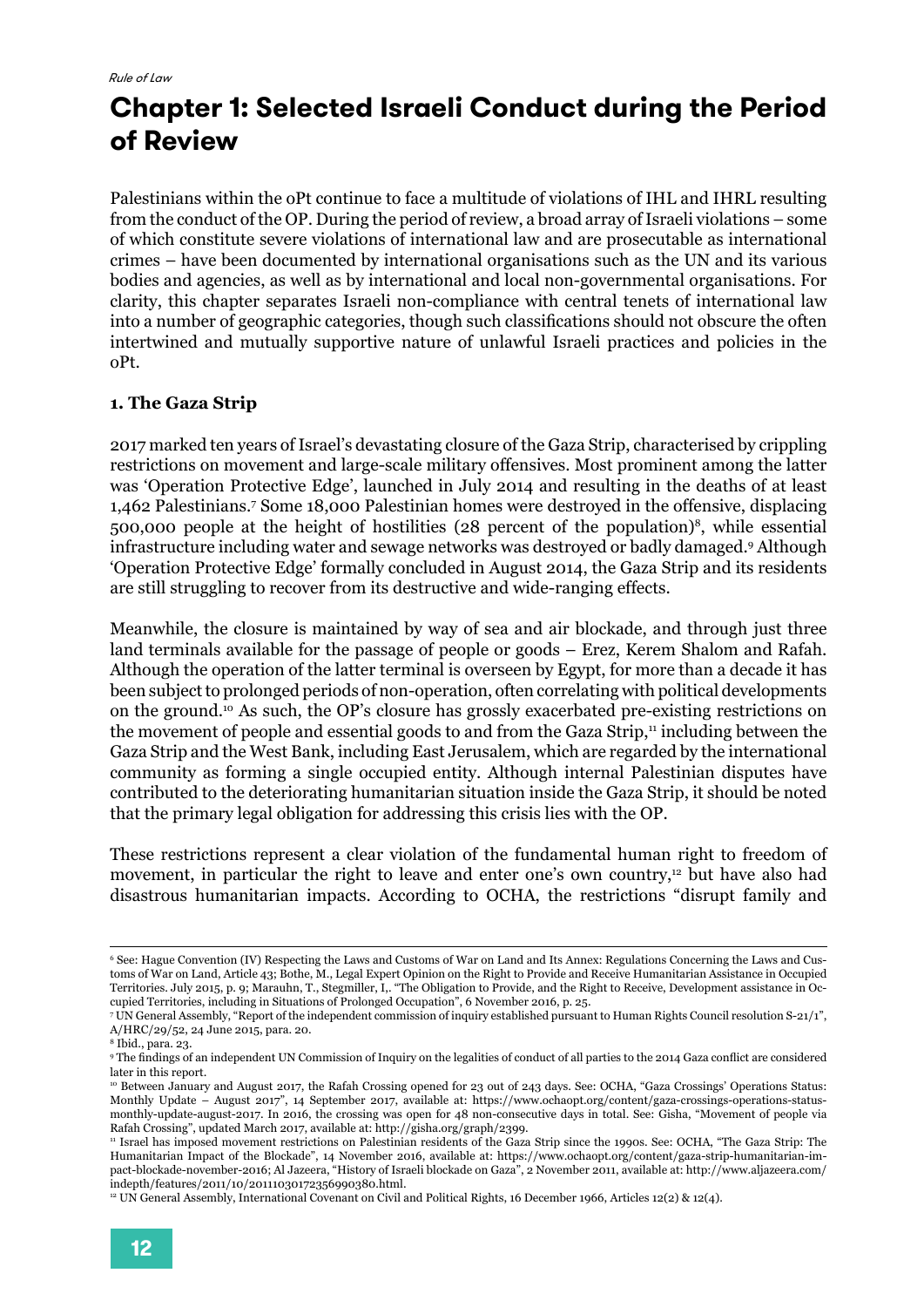social life and undermine Palestinians' enjoyment of their economic, social and cultural rights, undermine livelihoods and compound the fragmentation of the oPt."<sup>13</sup> The field of healthcare has been particularly affected. In 2016, Israel's approval rate for Palestinian applications for medical treatment outside of the Gaza Strip fell to 64 percent, compared to 77 percent in 2015.<sup>14 15</sup> In August 2015, the health of an estimated one-third of patients in Gaza was threatened by a severe shortage of medicine and medical supplies,16 while in September 2017, the Palestinian Health Ministry warned that Gaza's hospitals had run out of 40 percent of essential medicines.<sup>17</sup>

Movement restrictions also apply inside the territory of the Gaza Strip – both on land and at sea – through Israel's imposition of 'Access Restricted Areas' (ARAs). At times lethally enforced, ARAs are areas into which Palestinians are prohibited from entering, including fishing grounds and a strip of land stretching the full length of the perimeter fence separating the Gaza Strip from Israel. Over 178,000 Palestinians, accounting for nine percent of Gaza's almost two million inhabitants, are directly affected by ARAs.18

The closure of the Gaza Strip has also significantly compounded deficits in electricity supply. During the period of review, this supply has fluctuated but has always fallen far below the level of demand. The Gaza Strip's sole power plant (GPP) began operation in 2002 but its functioning – which at full capacity could in theory generate 140 megawatts, though in practice is restricted to a maximum of 60 to 80 megawatts<sup>19</sup> – has been severely compromised and, at times, entirely curtailed, by a range of external factors. These include its targeting by Israeli air strikes in 2006 and 2014, as well as the impossibility of importing the necessary parts to conduct subsequent repairs.20 The GPP has also suffered from crippling fuel shortages. Even accounting for its reduced practical output, roughly 350,000 litres of diesel fuel are required on a daily basis to support its operation.<sup>21</sup> Provision of this fuel has been complicated during the past decade by the involvement of multiple donors, closure of black market tunnels linking Gaza with Egypt and the imposition of costly taxes.<sup>22</sup>

In 2015, less than 45 percent of the Gaza Strip's electricity requirements (estimated at 470 megawatts) were met, with rolling blackouts of 12 to 16 hours each day.23 Power outages ranging from 8 to 12 hours a day continued into  $2016^{24}$  and then worsened significantly in 2017, with the average number of hours of blackout per day ranging from 17 to 20 from January to November.<sup>25</sup> In April 2017, the GPP ceased operation entirely as a result of internal Palestinian disputes over the funding and taxation of fuel, exacerbating the blackouts.26 In June 2017, following the decision of the Palestinian Authority (PA) to end payments to Israel for electricity supplied to

<sup>13</sup> OCHA, "Fragmented lives: Movement and Access Restrictions", 13 June 2016, available at: https://www.ochaopt.org/content/2015-overview-movement-and-access-restrictions.

<sup>14</sup> OCHA, "Access to medical care outside Gaza", 4 July 2017, available at: https://www.ochaopt.org/content/access-medical-care-outsidegaza.

<sup>&</sup>lt;sup>15</sup> Internal Palestinian disputes have also contributed to this issue, with more than 2,000 referrals for medical treatment outside of the Gaza Strip said to have been affected by apparent withholding of payments by the Palestinian Authority in Ramallah. See: OCHA, "Access to medical care outside Gaza", 4 July 2017, available at: https://www.ochaopt.org/content/access-medical-care-outside-gaza.

<sup>16</sup> Al-Monitor, "Gaza struggles with shortage of medical supplies", 6 August 2015, available at: https://www.al-monitor.com/pulse/iw/originals/2015/08/palestine-gaza-medicine-shortage-pharmacy-israel-blockade.html.

<sup>17</sup> The Palestinian Information Center, "Official warns of acute medicine shortage in blockaded Gaza", 10 September 2017, available at: https://english.palinfo.com/news/2017/9/10/Official-warns-of-acute-medicine-shortage-in-blockaded-Gaza.

<sup>18</sup> Medicins du Monde, "Access Restricted Areas in Gaza: Civilians at Risk", November 2016, available at: http://www.medecinsdumonde. org/en/actualites/publications/2017/01/16/access-restricted-areas-gaza-civilians-risk.

<sup>19</sup> Gisha, "Hand on the Switch: Who's responsible for Gaza's infrastructure crisis?", January 2017, p. 3-4, available at: http://gisha.org/User-Files/File/publications/infrastructure/Hand\_on\_the\_Switch-EN.pdf.

<sup>20</sup> Ibid., p. 6.

<sup>21</sup> Ibid., p. 4.

<sup>22</sup> Ibid., p. 5.

<sup>23</sup> OCHA, "The Humanitarian Impact of Gaza's Electricity and Fuel Crisis", July 2015, available at: https://www.ochaopt.org/content/humanitarian-impact-gaza-s-electricity-and-fuel-crisis-july-2015.

<sup>24</sup> OCHA, "Gaza's sole power plant shut down triggering up to 20 hours of outage a day", 11 April 2016, available at: https://www.ochaopt.org/ content/gaza-s-sole-power-plant-shut-down-triggering-20-hours-outage-day.

<sup>25</sup> OCHA, "Gaza Strip electricity supply", 2017, available at: https://www.ochaopt.org/page/gaza-strip-electricity-supply.

<sup>26</sup> OCHA, "Energy crisis takes its toll on Palestinian farmers in Gaza", 11 September 2017, available at: https://www.ochaopt.org/content/ energy-crisis-takes-its-toll-palestinian-farmers-gaza.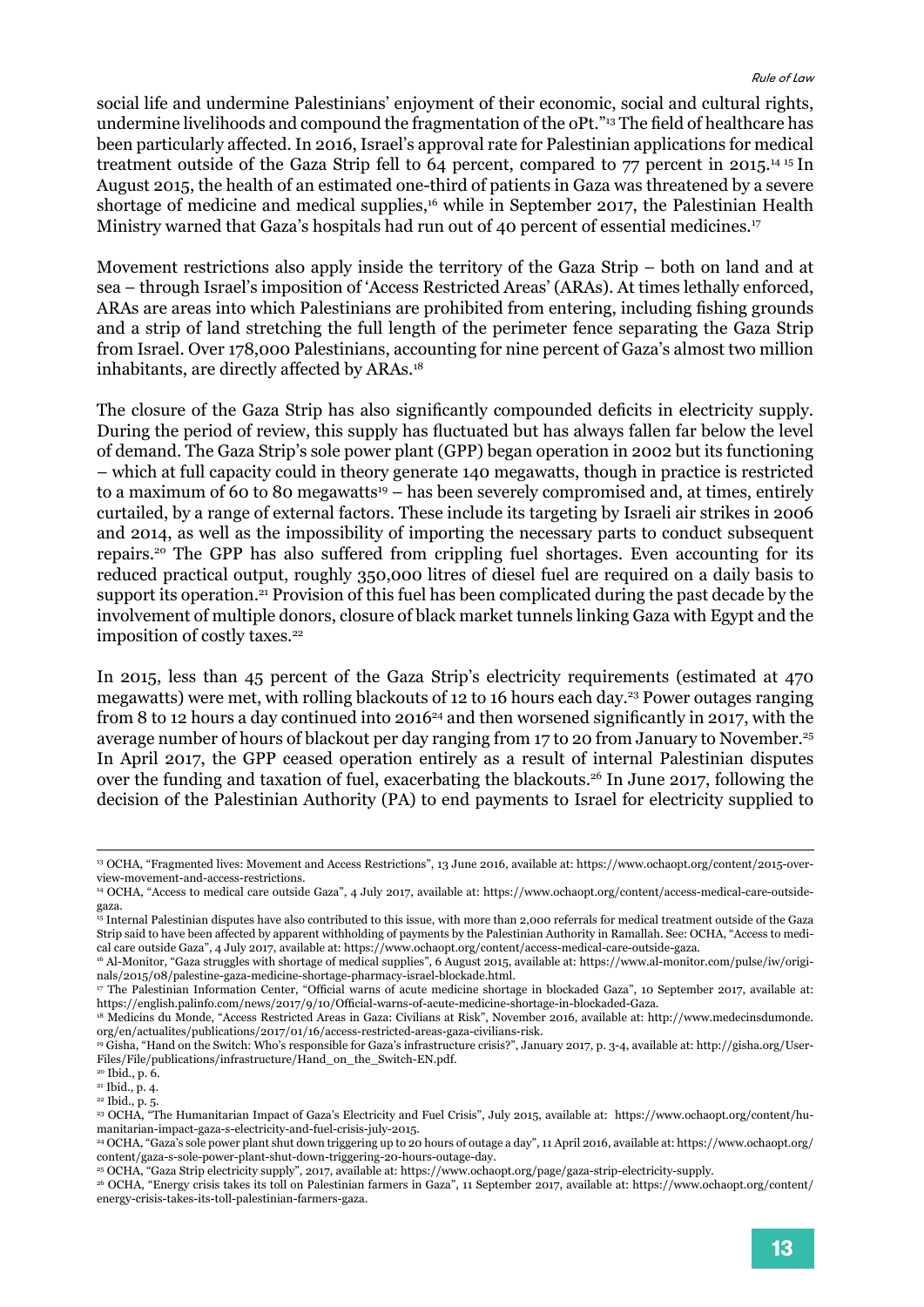the Gaza Strip – apparently in an attempt by the PA to apply pressure to the Hamas *de facto* administration<sup>27</sup> – Israel reduced supply by one third.<sup>28</sup> As of late October 2017, despite the presence of a reconciliation agreement between Fatah (the dominant political faction in the PA) and Hamas, electricity supply remained limited to just four hours per day.<sup>29</sup>

Cumulatively, the above factors have contributed to a perpetual and critical shortfall in electricity provision, which in turn has – prior to and during the period of review – grievously undermined Palestinian quality of life, including the provision of essential health care services<sup>30</sup> and the maintenance of Gaza's agricultural sector.31 This shortfall has also compounded Gaza's existing water and sanitation crisis, severely limiting the ability of energy-intensive seawater desalination and sewage treatment facilities to function. In May 2017, in excess of 100,000 cubic meters of raw sewage or poorly treated effluent was being discharged into the sea on a daily basis,<sup>32</sup> creating grave health and environmental risks. In addition, overexploitation has led to Gaza's sole freshwater aquifer becoming contaminated with seawater. It is currently estimated that 96 percent of Gaza's drinking water is unsafe.33

Meanwhile, the humanitarian environment inside the Gaza Strip has been drastically shaped by the widespread physical devastation resulting from 'Operation Protective Edge'. Although some reconstruction has taken place, administered through the temporary Gaza Reconstruction Mechanism (GRM), the level of construction falls far short of the needs of the occupied population. Under the terms of the GRM, Israel is afforded final say over any reconstruction project or materials, in effect prioritizing the OP's security interests over the wellbeing of the civilian population of the Gaza Strip. As a result, Israel has severely limited the delivery of materials essential for reconstruction. For instance, as of May 2016, of the estimated combined 6.4 million tonnes of cement required for post-conflict reconstruction and to meet Gaza's housing shortfall, just 1.9 million tonnes had been delivered.34 As of September 2017, 29,000 Palestinians remained internally displaced as a result of the 2014 hostilities,35 highlighting the brutal and long-term impact of Israeli military offensives coupled with the effects of the closure. At the same time, there exists a chronic housing shortage in the Gaza Strip currently estimated at 120,000 housing units, driven in large part by natural population growth but exacerbated my restrictions on the importing of materials.36

Given these grave shortcomings, the GRM has been criticised as having created "a cumbersome bureaucracy, which, after three years, represents at best, a system of conflict management, not resolution; and at worst, an institutionalization of the Israeli siege of Gaza."37 The GRM has also been highlighted as contributing to, inter alia, Gaza's escalating water crisis, and "failing

<sup>27</sup> Reuters, "Palestinian Authority halts payments for Israeli electricity to Gaza: Israel", 27 April 2017, available at: https://www.reuters.com/ article/us-israel-palestinians-gaza-electricity/palestinian-authority-halts-payments-for-israeli-electricity-to-gaza-israel-idUSKBN17T151. 28 OCHA, "Appeal for funding to stabilize Gaza's deteriorating humanitarian conditions", 5 August 2017, available at: https://www.ochaopt.

org/content/appeal-funding-stabilize-gaza-s-deteriorating-humanitarian-conditions-0.

<sup>29</sup> Al Jazeera, "Gaza still faces electricity crisis despite reconciliation", 30 October 2017, available at: http://www.aljazeera.com/news/2017/10/ gaza-faces-electricity-crisis-reconciliation-171030163230616.html.

<sup>30</sup> OCHA, "The Humanitarian Impact of the Gaza Electricity Crisis, May 2017", 4 May 2017, available at: https://reliefweb.int/report/occupied-palestinian-territory/humanitarian-impact-gaza-electricity-crisis-may-2017.

<sup>31</sup> OCHA, "Energy crisis takes its toll on Palestinian farmers in Gaza", 11 September 2017, available at: https://www.ochaopt.org/content/ energy-crisis-takes-its-toll-palestinian-farmers-gaza.

<sup>32</sup> OCHA, "The Humanitarian Impact of the Gaza Electricity Crisis, May 2017", 4 May 2017, available at: https://reliefweb.int/report/occupied-palestinian-territory/humanitarian-impact-gaza-electricity-crisis-may-2017.

<sup>33</sup> Oxfam, "Timeline: the humanitarian impact of the Gaza blockade", 2017, available at: https://www.oxfam.org/en/occupied-palestinianterritory-and-israel/timeline-humanitarian-impact-gaza-blockade.

<sup>34</sup> Shelter Cluster Palestine, "Key Facts (May 2016)", 8 June 2016, available at: https://www.sheltercluster.org/sites/default/files/docs/ one\_page\_factsheet\_final\_may.pdf.

<sup>35</sup> OCHA, "Three years on from the 2014 conflict, 29,000 people remain displaced", 11 September 2017, available at: https://www.ochaopt. org/content/three-years-2014-conflict-29000-people-remain-displaced.

<sup>36</sup> UNSCO, "Gaza Ten Years Later Report", July 2017, p. 12, available at: https://unsco.unmissions.org/gaza-ten-years-later-report-july-2017.

<sup>37</sup> Brookings Doha Center, "Still in Ruins: Reviving the Stalled Reconstruction of Gaza", August 2017, p. 6, available at: https://www.brookings.edu/wp-content/uploads/2017/08/paper\_reviving-reconstruction-of-gaza\_english\_web.pdf.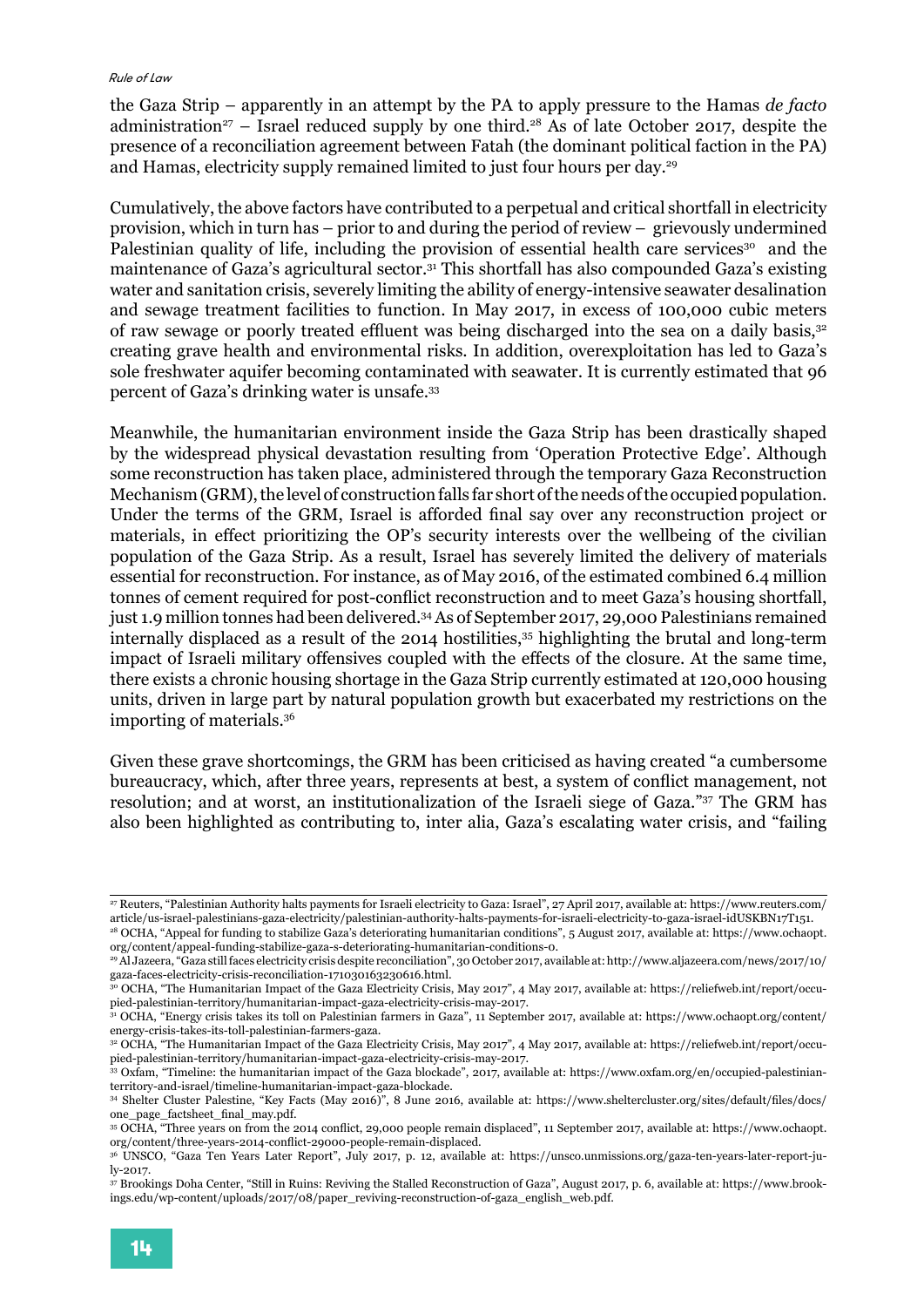to operate at the pace or scale necessary to meet the levels of [water and sanitation] need."38 Reconstruction efforts have been further undermined by unfulfilled pledges of financial support from international donors,<sup>39</sup> while the access of humanitarian personnel is subject to severe restriction by the OP, which in turn hampers delivery of humanitarian assistance and wider recovery efforts.

Moreover, these areas of grave concern must also be considered in the context of the Gaza Strip's dire economic health, with a 2015 World Bank report observing that 43 percent of the labour force was unemployed. This figure rises to 60 percent among Gaza's youth, while 40 percent of the population live in poverty.40 The same report concluded that Israel's blockade had eroded Gaza's GDP by 50 percent, with the manufacturing and construction sectors reduced by 60 percent and 83 percent respectively.41

#### **2. East Jerusalem**

East Jerusalem, which is internationally recognised as a politically contiguous part of the West Bank, was occupied by Israel in 1967. Following occupation, Israel moved to expand Jerusalem's municipal boundaries by 70,000 dunams (27 square miles), which in turn incorporated the lands of 28 Palestinian villages into the new, extended municipality. In 1980, the OP formally annexed East Jerusalem through the passing of The Basic Law: Jerusalem, the Capital of Israel. Although the validity of this legislation and the acquisition of territory by force – prohibited under Article 2(4) of the UN Charter and serving to deny the right of the Palestinian people to self-determination – that the legislation sought to justify was immediately and unequivocally rejected by the international community, including by the UN Security Council,<sup>42</sup> the OP continues to illegally exercise sovereign powers over East Jerusalem.

In extending its full legislative competence into occupied territory, Israel is acting in direct contravention of IHL, which requires the OP to respect existing legislation unless absolutely prevented.43 Further, as this section will highlight, through exercise of legislative competence the OP has established legal and administrative platforms from which to pursue policies that discriminate against the occupied Palestinian population and directly contribute to population transfer. The cumulative effect of these policies is to alter the demographic composition of the affected area in favour of a Jewish majority.

A primary means by which Palestinian residents of East Jerusalem are coerced into leaving their homes and communities is the imposition of planning restrictions, which curtail the necessary growth of Palestinian neighbourhoods. Building permits are regularly denied to Palestinians living in East Jerusalem, leading to construction without permits in affected areas, naturally rendering such construction illegal under Israeli law. The scale of the issue is vast, with at least one third of Palestinian homes in East Jerusalem believed to lack a building permit,44 leaving them vulnerable to demolition and 100,000 people at risk of displacement.45 Between January and August 2017, 107 structures in East Jerusalem were demolished by the OP due to a lack of building permit, leaving 179 people displaced.46 At least 79 Palestinian structures in East

46 Ibid.

<sup>38</sup> Oxfam, "Treading Water: the worsening water crisis and the Gaza Reconstruction Mechanism", March 2017, p. 3, available at: https:// www.oxfam.org/sites/www.oxfam.org/files/bp-treading-water-gaza-reconstruction-mechanism-220317-en.pdf.

<sup>39</sup> Supra note 37, p. 3.

<sup>40</sup> The World Bank, "Gaza Economy on the Verge of Collapse, Youth Unemployment Highest in the Region at 60 Percent", 21 May 2015, available at: http://www.worldbank.org/en/news/press-release/2015/05/21/gaza-economy-on-the-verge-of-collapse.

<sup>41</sup> Ibid.

<sup>42</sup> UN Security Council Resolution 478 of 1980, S/RES/478, (1980).

<sup>43</sup> See: Hague Convention (IV) Respecting the Laws and Customs of War on Land and Its Annex: Regulations Concerning the Laws and Customs of War on Land, Article 43; Geneva Convention Relative to the Protection of Civilian Persons in Time of War (Fourth Geneva Convention), Article 64. For further address of this topic, see: Boutruche, T., Sassoli, M. "Expert Opinion on the Occupier's Legislative Power over an Occupied Territory Under IHL in Light of Israel's On-going Occupation", June 2017, available at: https://www.nrc.no/globalassets/pdf/ legal-opinions/sassoli.pdf.

<sup>44</sup> OCHA, "Increase in risk of displacement in East Jerusalem", 11 September 2017, available at: https://www.ochaopt.org/content/significant-increase-risk-displacement-east-jerusalem.

 $45$  Ibid.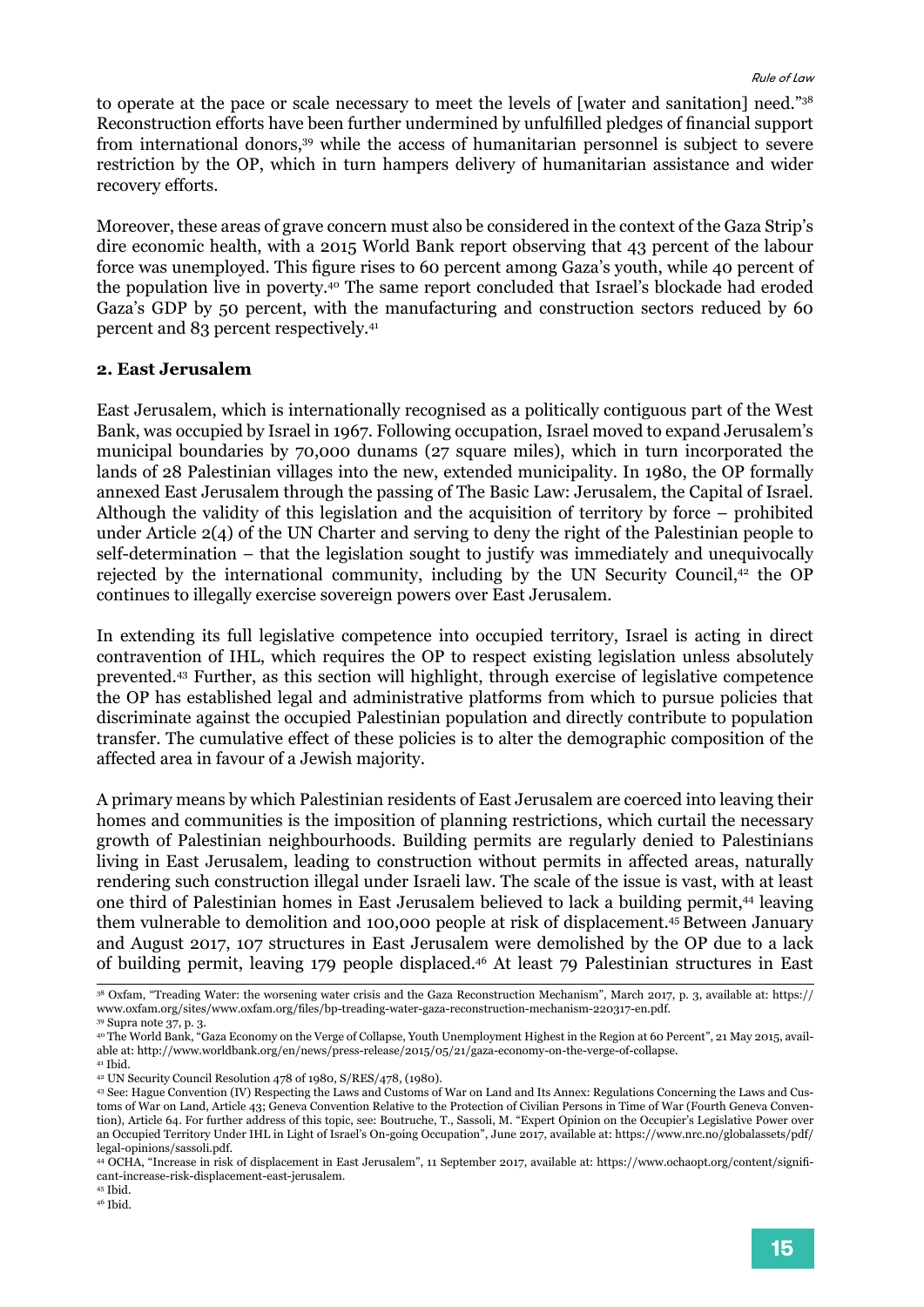Jerusalem were demolished in total in both 2014 and 2015.47 In 2016, this figure more than doubled to 190.48 According to OCHA, 2017 saw a slight increase in the monthly average number of people displaced in East Jerusalem as a result of demolitions compared to 2016.49

Other Israeli policies also exert a powerful coercive effect on the occupied population. Such measures include acts of collective punishment, such as punitive revocation of permanent residency status,<sup>50</sup> mass arrests<sup>51</sup> (including of children<sup>52</sup>), closures of Palestinian neighbourhoods<sup>53</sup> and punitive home demolitions.54 Concerning the latter, an Israeli military committee established in 2005 to examine the policy of punitive home demolitions concluded that there existed no proof that the policy provided effective deterrence against future attacks, and recommended that such demolitions cease.55 This recommendation was largely adopted by the Israeli military and the number of demolitions dropped significantly until reimplementation of the illegal policy in 2014.56

In November 2014, human rights groups petitioned the Israeli High Court of Justice to review the legality of the State's policy of punitive demolition of Palestinian homes in the oPt. The petition argued that the legal basis for such demolitions had not been reviewed since the 1980s and failed to reflect subsequent developments in international law. Further, the petition argued that "the punitive house demolition policy constitutes a grave breach of international humanitarian law, the international laws of occupation and international human rights law, and that it contradicts the fundamental tenet in Israeli law whereby people cannot be punished for actions other than their own."57 The petition was rejected by the Court, which held that Israel had legal authority to execute home demolitions, but that such an authority was to be exercised in a proportionate manner and only in relation to perpetrators of acts of particular severity.58 In addition, the ruling "incorporated quotes from Hebraic law, which explicitly support collective punishment." Such a position – so glaringly at odds with the letter and spirit of provisions of international law, which prohibit discrimination and collective punishment<sup>59</sup>– is deeply problematic from a rule of law perspective.<sup>60</sup>

Similar concerns have been raised in relation to the Court's conduct on matters extending beyond East Jerusalem, particularly in relation to the Court's avoidance of ruling on the legality of Israeli settlement construction in the oPt generally. As has been noted, this avoidance "has no doubt enabled the Court to avoid a head-on clash with the government and a large segment of public opinion. Understandable as this may be on the political level, […] the Court's refusal to rule on

<sup>47</sup> OCHA, "Monthly Figures: Conflict-related casualties and violence", 2017, available at: https://www.ochaopt.org/content/monthly-figures.

<sup>48</sup> Ibid.

<sup>49</sup> Supra note 44.

<sup>50</sup> Israel's revocation of Palestinians' residency status has been identified as an act of forcible transfer. See: Human Rights Watch, "Israel: Jerusalem Palestinians Stripped of Status", 8 August 2017, available at: https://www.hrw.org/news/2017/08/08/israel-jerusalem-palestinians-stripped-status.

<sup>51</sup> Haaretz, "Israel Arrests 33 in East Jerusalem Over Temple Mount Riots", 31 July 2017, available at: https://www.haaretz.com/israelnews/1.804317.

<sup>52</sup> According to data of the Monitoring and Reporting Mechanism established under the UN mandate on Children in Armed Conflict confirmed by OCHA, in 2016, 712 cases of child detention were documented in East Jerusalem.

<sup>53</sup> Times of Israel, "Police Given Authority to Impose East Jerusalem Closures", 14 October 2015, available at: https://www.timesofisrael. com/police-given-authority-to-impose-jerusalem-closures-surround-arab-areas/.

<sup>54</sup> OCHA, "Concern About Collective Punishment: New Measures Targeting the Residency Rights of East Jerusalem Palestinians", 13 April 2017, available at: https://www.ochaopt.org/content/concern-about-collective-punishment-new-measures-targeting-residency-rights-eastjerusalem.

<sup>55</sup> Haaretz, "IDF Panel Recommends Ending Punitive House Demolitions for Terrorists' Families", 17 February 2005, available at: https:// www.haaretz.com/idf-panel-recommends-ending-punitive-house-demolitions-for-terrorists-families-1.150620.

<sup>56</sup> Haaretz, "Immoral, Ineffective: Destroying Terrorists' Homes is Nothing but Empty Revenge", 20 November 2014, available at: https:// www.haaretz.com/israel-news/.premium-1.627383.

<sup>57</sup> Hamoked, "HaMoked heads group of human rights organizations in HCJ petition: Instruct the state to cease the illegal practice of punitive house demolitions in the OPT, including East Jerusalem", 27 November 2014, available at: http://www.hamoked.org/Document. aspx?dID=Updates1387.

<sup>58</sup> Hamoked, "Petition Update", 1 January 2015, available at: http://www.hamoked.org/Document.aspx?dID=Updates1429. 59 Ibid.

<sup>60</sup> See: Hague Convention (IV) Respecting the Laws and Customs of War on Land and Its Annex: Regulations Concerning the Laws and Customs of War on Land, Article 50; Fourth Geneva Convention, Article 33; ICRC, Customary International Law, Rule 103.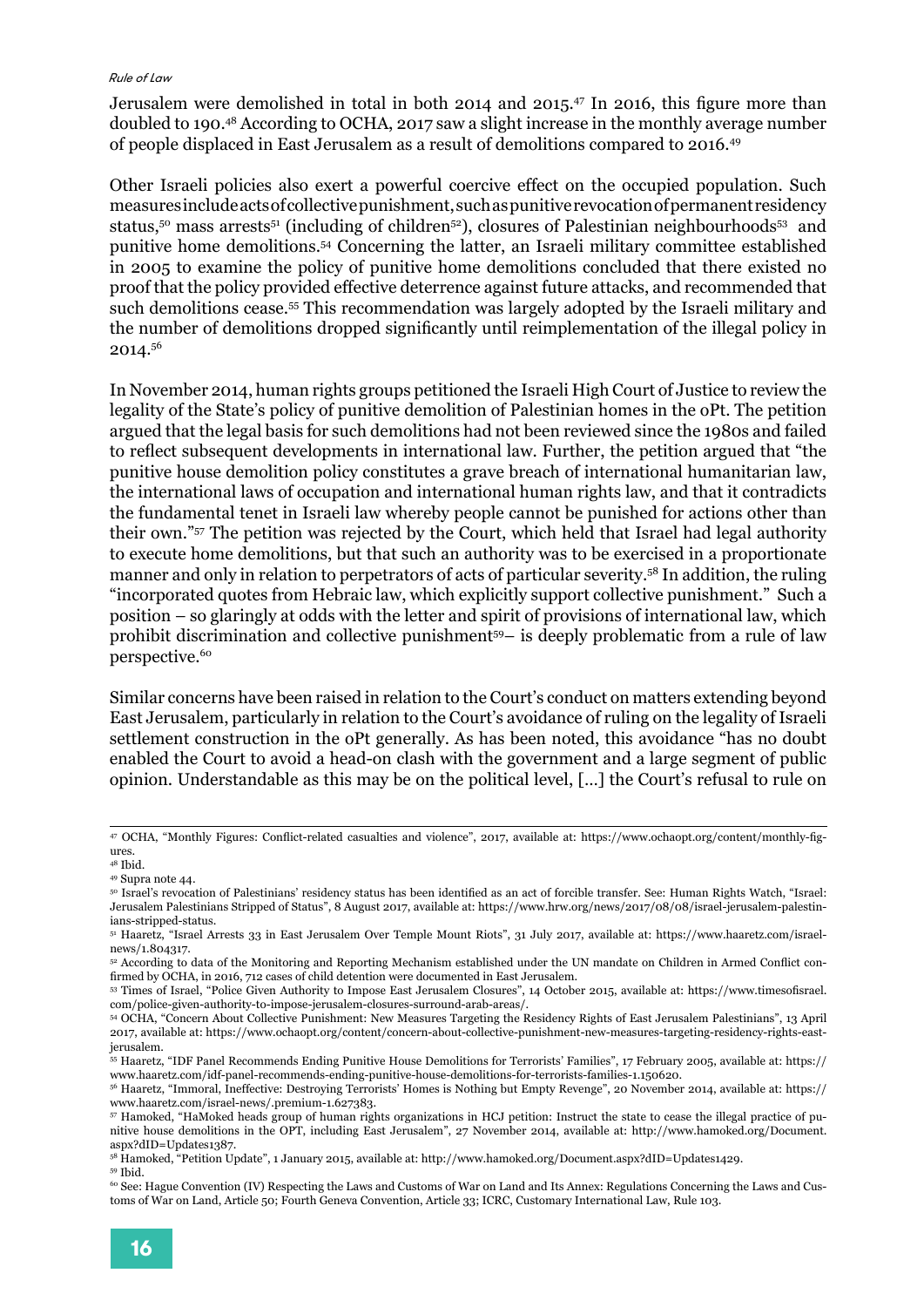this question has somewhat compromised its position."61 In addition, recent appointments to the Court – pushed by Justice Minister, Ayelet Shaked, and including a current resident of a West Bank settlement – have prompted what has been described as a significant shift to the right in the body's outlook.62 Therefore, on account of both its rulings (and absence of rulings) and the background of some of its members, significant doubts exist as to whether the Court can act as an effective arbiter of the legality of Israeli policies applied in the oPt. Judicial independence, it should be noted, is an essential component in establishing and maintaining the rule of law.

More widely, there exist chronic issues surrounding inadequate investment in basic services in Palestinian neighbourhoods of East Jerusalem generally, deepening the coercive environment and fundamentally undermining the wellbeing of the occupied population.<sup>63</sup> Palestinian neighbourhoods cut off from central Jerusalem by Israel's construction of the Wall, such as Shu'fat refugee camp, are particularly badly affected.64 Here, prohibitions on construction, restrictions on residency rights, uncertainty of the camp's legal status, lack of provision of essential services such as waste management and education, combined with overcrowding and virtually absent civil infrastructures result in the denial and violation of an extensive range of human rights of Palestinians.<sup>65</sup>

Meanwhile, steps have been taken by the OP that serve to weaken Palestinian identity in East Jerusalem. For instance, Israel is gravely interfering with the curriculum of Palestinian schools through the provision of Israeli public funding and benefits to schools willing to substitute their curriculum for that of Israel. Speaking in 2016, Israel's Minister of Education, Naftali Bennett, announced that he would "provide a strong tailwind to any school that chooses the Israeli curriculum. My policy is clear: I want to aid the process of Israelization."66 In addition, the period of review has seen the continuation of efforts to introduce Hebrew street names in Palestinian neighbourhoods<sup>67</sup> and prohibit the Islamic dawn call-to-prayer in some areas of the city,<sup>68</sup> while legislation has been tabled which strips Arabic of its national language status throughout Israel, and thus in occupied East Jerusalem, in light of its illegal de jure annexation by the OP. These moves to undermine Palestinian cultural rights and identity in East Jerusalem come amid criticism that the OP, under the pretext of security considerations, is exercising *ultra vires* sovereign rights, including by introducing measures, which alter the status quo relating to the Haram al-Sharif/Temple Mount complex in the Old City.<sup>69</sup>

<sup>&</sup>lt;sup>61</sup> Kretzmer, D., "The law of belligerent occupation in the Israeli Supreme Court", International Review of the Red Cross, Volume 94 Number 885, Spring 2012, p. 214, available at: https://www.icrc.org/eng/assets/files/review/2012/irrc-885-kretzmer.pdf.

<sup>62</sup> Middle East Eye, "Israel supreme court lurches to right with four new judges", 23 February 2017, available at: http://www.middleeasteye. net/news/israel-appoints-new-right-wing-supreme-court-judges-1396601313.

<sup>63</sup> For further information on public service delivery for Palestinian residents of East Jerusalem, see: The Association for Civil Rights in Israel, "East Jerusalem: Facts and Figures 2017", 21 May 2017, available at: http://www.acri.org.il/en/wp-content/uploads/2017/05/Facts-and-Figures-2017-1.pdf.

<sup>&</sup>lt;sup>64</sup> For more information on the humanitarian impact of the Wall on Palestinian Jerusalem residents see: OCHA, "The impact of the barrier on the Jerusalem area", 4 July 2017, available at: https://www.ochaopt.org/content/impact-barrier-jerusalem-area.

<sup>65</sup> See: UNRWA, "Profile: Shu'fat Camp", available at: https://www.unrwa.org/sites/default/files/shufat\_refugee\_camp.pdf; UNRWA, "Community Cooperation Cleaning Up Shu'fat Camp", 29 April 2015, available at: https://www.unrwa.org/newsroom/features/communitycooperation-cleaning-shu%E2%80%99fat-camp; EducAid, "Shu'fat: A community left behind [the Wall]. Access to Education and Sanitation", April 2017.

<sup>66</sup> Jonathan Cook, "How Israel is 'turning Palestinians into Zionists'", Al Jazeera, 18 February 2016, available at: http://www.aljazeera.com/ news/2016/02/israel-turning-palestinians-zionists-160218084338003.html. See also: BADIL, "Forced Population Transfer: the Case of Palestine: Suppression of Resistance", December 2016, p. 97, available at: http://www.badil.org/phocadownloadpap/badil-new/publications/ research/working-papers/wp19-Suppression-of-Resistance.pdf.

<sup>67 972</sup> Magazine, "East Jerusalem streets given Hebrew names amid tensions", 21 September 2015, available at: https://972mag.com/eastjerusalem-streets-given-hebrew-names-amid-tensions/111873/.

<sup>68</sup> The Independent, "Israel bill to limit Muslim call to prayer passes parliamentary first reading", 9 March 2017, available at: http://www.independent.co.uk/news/world/middle-east/israel-bill-mosque-call-to-prayer-muslim-islam-mosque-pass-first-reading-parliament-a7620336. html.

<sup>69</sup> Muftah, "Israel is Undermining the Status Quo at Jerusalem's al-Aqsa Mosque", 20 July 2017, available at: https://muftah.org/palestinians-accuse-israel-undermining-status-quo-jerusalems-al-aqsa-mosque/#.WcoZtkuGO3A.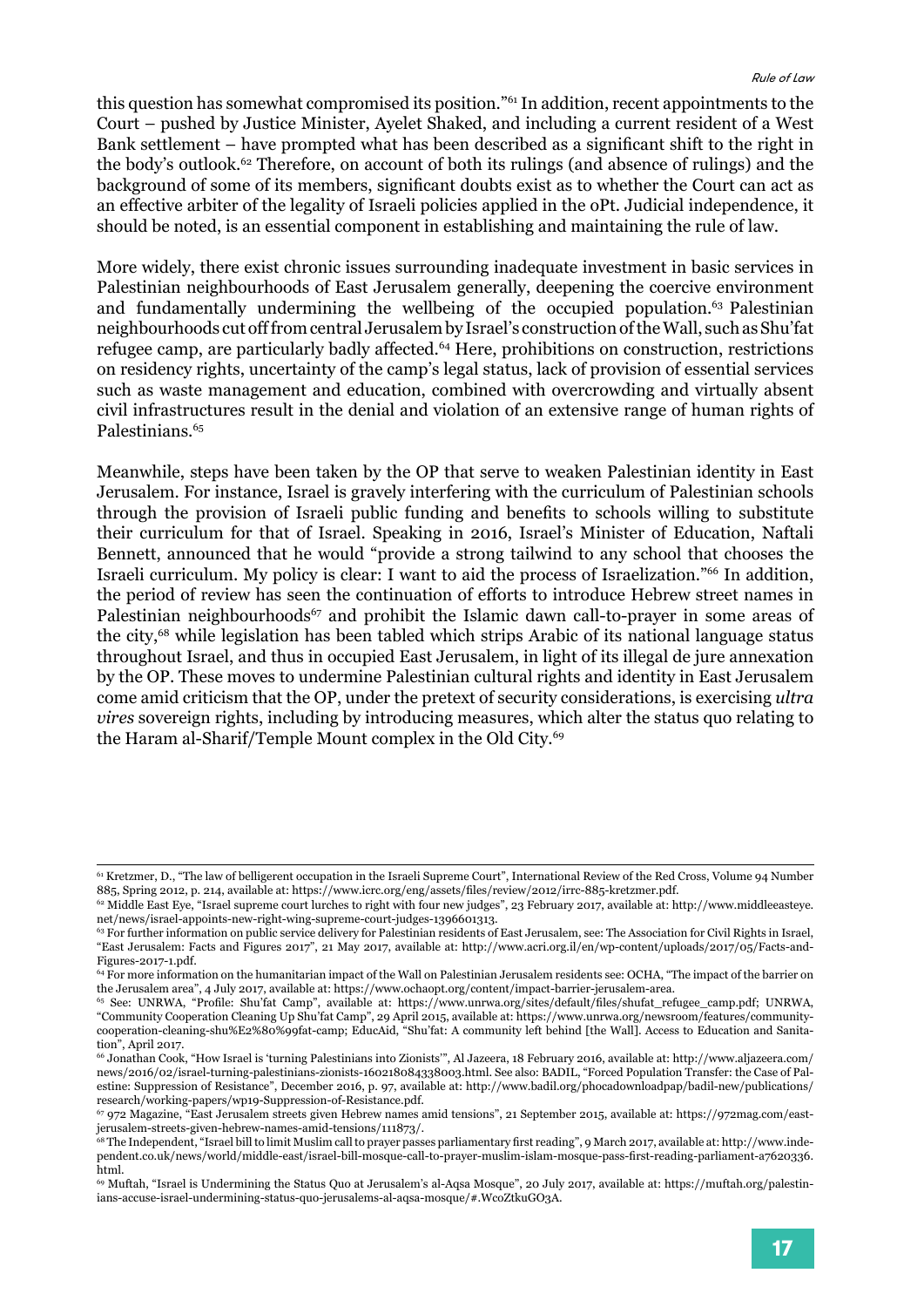These policies steadily erode Palestinian presence – both physical and cultural – in East Jerusalem, and must be considered in conjunction with the transfer by the OP of thousands of its own citizens into occupied East Jerusalem. At the time of writing, the current settler population in East Jerusalem exceeds 200,000 people,70 while in April 2017, the GoI announced plans for the construction of 15,000 additional settlement housing units in East Jerusalem.<sup>71</sup> These two strands of population transfer cannot be separated from one another, clearly illustrated in September 2017 with the eviction – following lengthy legal proceedings in Israeli courts – of the Shamasneh family from their East Jerusalem home in which they had lived for more than 50 years. Shortly afterwards, Israeli settlers were seen moving into the building,72 located in an area slated for settlement development.73

The prohibition of transfer of members of the OP's civilian population into an occupied territory is codified under Article 49 of the Fourth Geneva Convention, as is the prohibition of unlawful transfer of the occupied population within the occupied territory, while the latter is also considered a grave breach under Article 147 of the same treaty.74 In addition, both acts may also engage individual criminal responsibility and be prosecuted as war crimes.75

The temporal period considered in this report saw a marked deterioration in the security situation throughout East Jerusalem and the West Bank generally, characterised by a sharp and prolonged escalation in violence between September 2015 and mid-2016.76 Although Israel has a duty to ensure the safety of its own citizens, all efforts taken in this respect by its security forces must comply with international standards. There exists credible evidence, however, that during this period the use of force by Israeli law enforcement officials regularly exceeded that permitted by international law. In September 2016, Amnesty International issued a memorandum detailing 20 incidents which took place during this period – including several in East Jerusalem – and featured the apparently wilful killings of Palestinians in the West Bank by Israeli security officials. According to the memorandum, "[i]n at least 15 of the cases, Palestinians were deliberately shot dead, despite posing no imminent threat to life, in what appear to be extrajudicial executions."77 The same report noted that "Israeli forces continue to display an appalling disregard for human life by using reckless and unlawful lethal force against Palestinians."78

Attention has also come to focus on whether Israel can be said to have provided its forces with fit-for-purpose guidelines and training on the use of lethal force in non-combat situations. For instance, Israeli live fire regulations – relaxed in an Israeli Security Cabinet decision of September 201579 and partially published in June 2016 – appear to permit the use of lethal force as a matter of first resort in response to the throwing of rocks, firebombs and firework.<sup>80</sup>

<sup>75</sup> UNGA, Rome Statute of the International Criminal Court, Article 8(2)(b)(viii).

 $77$  Ibid.

78 Ibid.

<sup>70</sup> B'Tselem, "Statistics on Settlements and Settler Population", updated 11 May 2017, available at: http://www.btselem.org/settlements/ statistics.

<sup>71</sup> Reuters, "Israel planning 15,000 more settlement homes in Jerusalem", 28 April 2017, available at: https://www.reuters.com/article/usisrael-palestinians-settlements/israel-planning-15000-more-settlement-homes-in-jerusalem-idUSKBN17U1OS.

<sup>72</sup> The New Arab, "Palestinian family evicted from Jerusalem home of 50 years", 5 September 2017, available at: https://www.alaraby.co.uk/ english/news/2017/9/5/palestinian-family-evicted-from-jerusalem-home-of-50-years.

<sup>73</sup> Nickolay Mladenov, Special Coordinator for the Middle East Peace Process, "Briefing to the Security Council on the Situation in the Middle East Report of Special Coordinator", 25 September 2017, available at: https://reliefweb.int/report/occupied-palestinian-territory/nickolaymladenov-special-coordinator-middle-east-peace-3.

<sup>74</sup> Grave breaches are recognised as being a particularly egregious form of war crime, and as such engage an obligation for third States to detain suspected perpetrators and either prosecute them in the State's domestic courts under the doctrine of universal jurisdiction, or extradite the suspect(s) to a third party for the purpose of prosecution.

<sup>76</sup> More than 225 Palestinians and three foreign nationals were killed by Israeli forces between September 2015 and September 2016, with the majority linked to attacks against Israeli soldiers, police and civilians. During the same period, at least 35 Israelis and two foreign nationals were killed by Palestinians. See: Amnesty International, "Israel/OPT: Pattern of unlawful killings reveals shocking disregard for human life", 28 September 2016, available at: https://www.amnesty.org/en/latest/news/2016/09/israel-opt-pattern-of-unlawful-killings-revealsshocking-disregard-for-human-life/.

<sup>79</sup> The Times of Israel, "Ministers toughen measures against stone-throwers", 24 September 2015, available at: https://www.timesofisrael. com/ministers-okay-tougher-measures-against-stone-throwers/.

<sup>80</sup> Amnesty International, "Lethal force and accountability for unlawful killings by Israeli forces in Israel and the Occupied Palestinian Territories", 28 September 2016, p.12, available at: https://www.amnesty.org/en/documents/mde15/4812/2016/en/.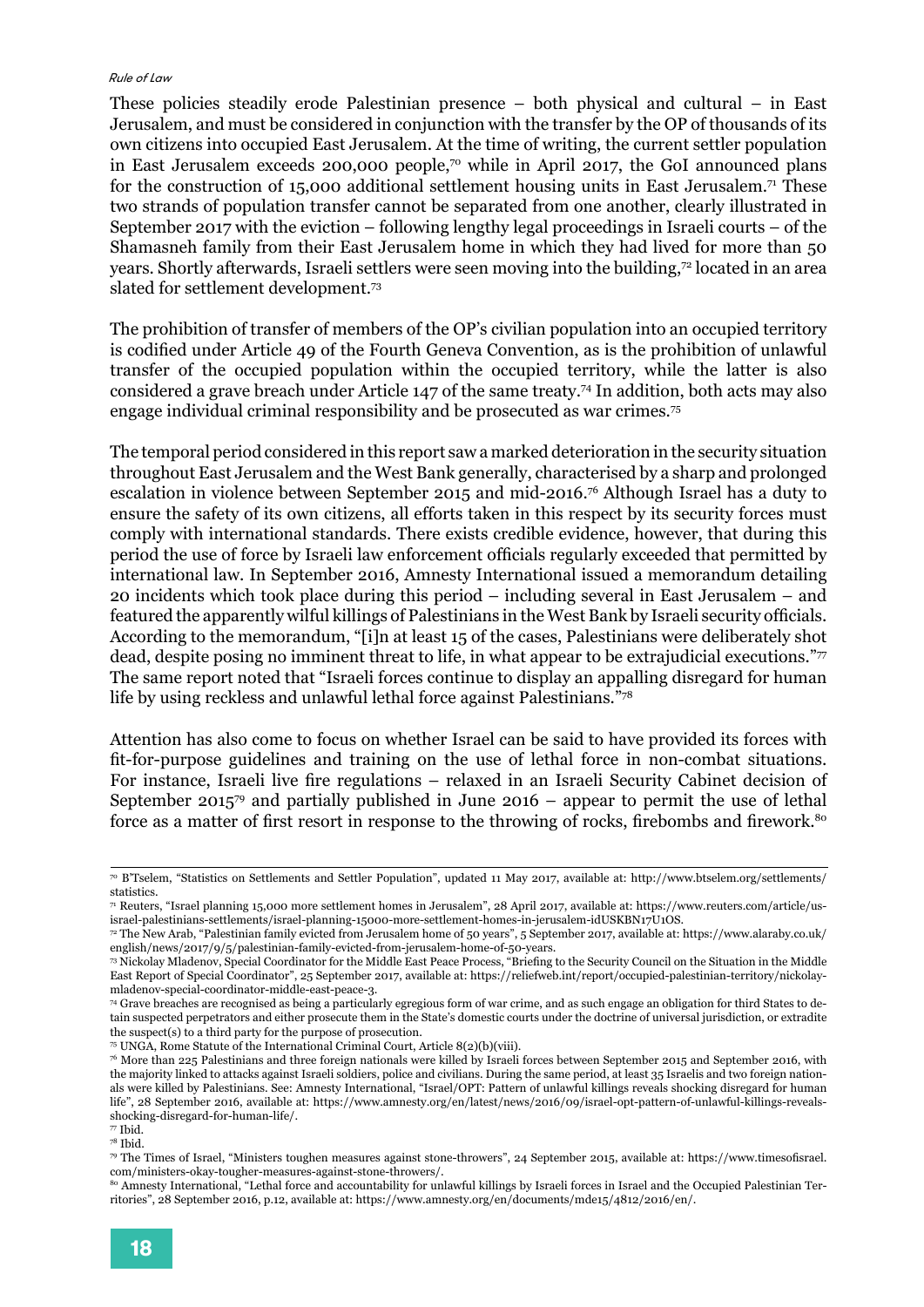Such a position is a clear and grievous breach of Israel's obligations under international law. In September 2017, the Supreme Court published its June ruling, which upheld an appeal by the Israeli police, preventing publication of sensitive aspects of the force's live fire regulations.<sup>81</sup> According to Adalah, in upholding the appeal the Supreme Court had "assumed an opposing position that is intended to shield police directives from public criticism, thus hindering efforts to bring officers to justice for violations of the regulations."<sup>82</sup>

Such failings are further compounded by the absence of meaningful scrutiny of the actions of Israeli law enforcement officials and private contractors acting as State agents, including in relation to alleged wilful killings of members of the occupied civilian population. In the context of belligerent military occupation, and where there does not exist a situation of active hostilities, the use of force is to be considered through the paradigm of law enforcement and the associated regime of IHRL,<sup>83</sup> whereby lethal force may only be employed as a measure of absolute last resort. Moreover, unlawful killings of Palestinians by law enforcement officials of the OP may also be said to constitute wilful killings of members of the protected occupied population: a war crime that amounts to a grave breach of the Geneva Conventions. This is on account of the nexus to the armed conflict, which is represented by the function exercised by such officials within the regime of a military occupation.84

Despite the gravity of these alleged offences, however, according to human rights groups, investigations by the Israeli Police Internal Investigations Department into alleged unlawful killings fall short of international standards on account of failures to ensure impartiality or transparency of proceedings.85 These failures contribute to a critical accountability deficit and an environment of impunity.

#### **3. Area C**

Consideration of the practices and policies of the OP inside Area C – the land classification under the Oslo Accords that accounts for approximately 60 percent of the West Bank and is subject to full Israeli security and administrative control – reveals a number of striking parallels with that of East Jerusalem. Specifically, the OP, through physical construction and the extension of legislative competence, remains engaged in extensive efforts to secure the territory's annexation.

Israel's settlement enterprise represents perhaps the most conspicuous method by which the OP exercises sovereign-like power over Area C. At the time of writing, the settler population in Area C estimated to exceed 325,000, spread across more than 120 settlements and 100 additional 'outposts'.86 87 In addition to constituting a breach of Article 49 of the Fourth Geneva Convention,

<sup>81</sup> Adalah, "Israeli Supreme Court allows police to keep open-fire regulations concealed from public scrutiny", 8 October 2017, available at: https://www.adalah.org/en/content/view/9264.

 $82$  Ibid.

<sup>83</sup> See: The Oxford Handbook of International Law in Armed Conflict, edited by Clapham, A., Gaeta, P., p. 200.

<sup>84</sup> For further information on the interplay between IHL and IHRL in relation to unlawful killings during law enforcement operations in the oPt, see: Diakonia, "Law Enforcement under Occupation: The Case of Willful Killings in the West Bank", August 2015, available at: https:// www.diakonia.se/globalassets/blocks-ihl-site/ihl-file-list/ihl---briefs/the-case-of-willful-killings-in-the-west-bank.pdf

<sup>85</sup> See: Amnesty International, "Lethal force and accountability for unlawful killings by Israeli forces in Israel and the Occupied Palestinian Territories", 28 September 2016, p.10, available at: https://www.amnesty.org/en/documents/mde15/4812/2016/en/; Yesh Din, "December 2016 Data Sheet: Law Enforcement on IDF soldiers suspected of harming Palestinians – Summary of 2015 data", 2 January 2017, available at: https://www.yesh-din.org/en/december-2016-data-sheet-law-enforcement-idf-soldiers-suspected-harming-palestinians-summary-2015-data/

<sup>86</sup> B'Tselem, "Area C", available at: http://www.btselem.org/topic/area\_c; although some sources claim the figure to be closer to 380,000. See, https://www.haaretz.com/israel-news/.premium-1.794730

<sup>87 &#</sup>x27;Outposts' are settlements unrecognised by the GoI. There exists no legal distinction between Israeli settlements and 'outposts' under international law.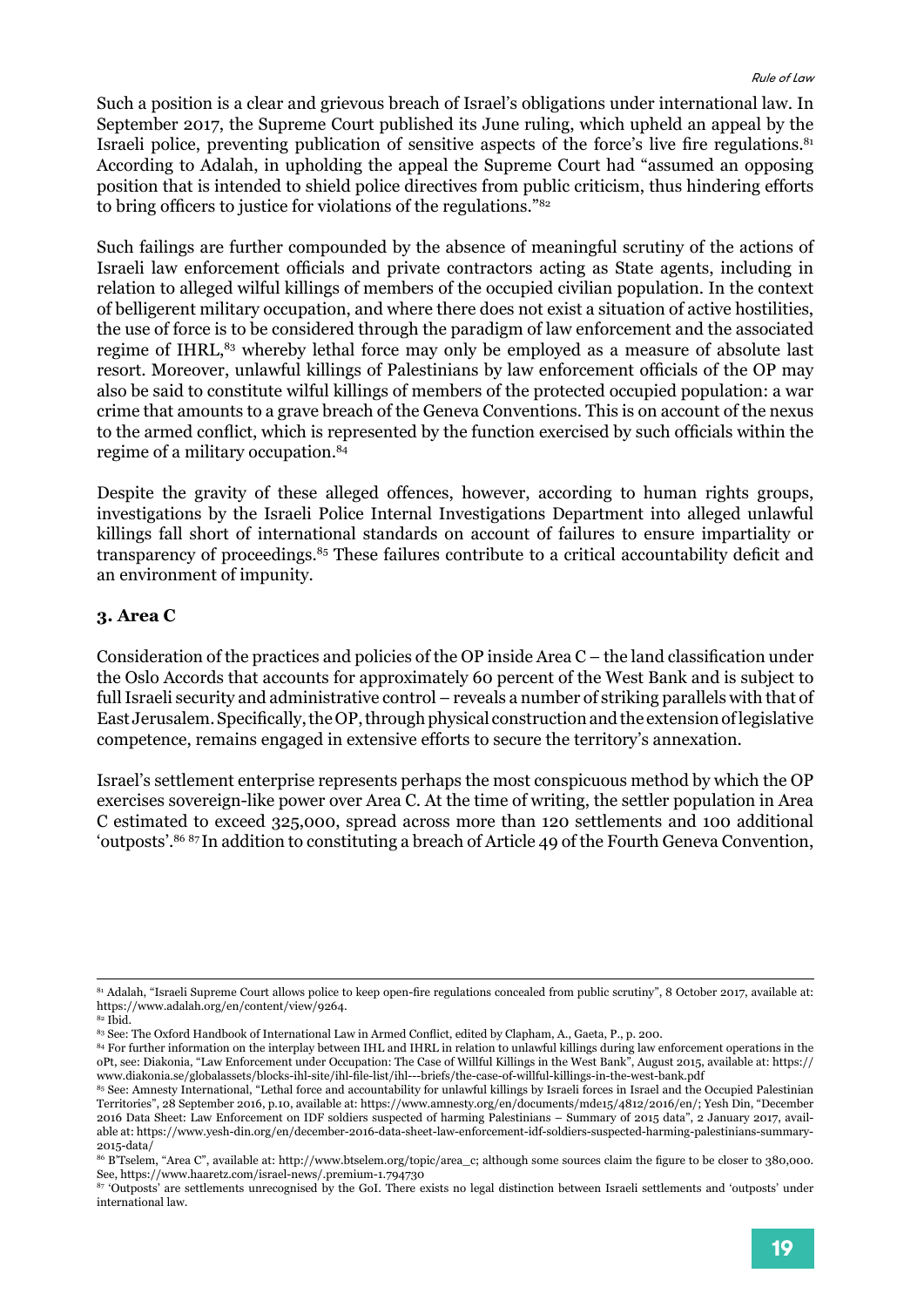Israeli settlements and the systems and practices that accompany them also constitute breaches of a breadth of international law provisions including the prohibition of racial discrimination (on account of separate legal systems and institutions for Israeli citizens unlawfully present in the oPt – settlers – and Palestinian communities in the same territory, movement restrictions and inherently discriminatory planning and zoning policies, for example);<sup>88</sup> the prohibition of acquisition of territory through the use of force;<sup>89</sup> and the prohibition of destruction and confiscation of private property by an OP.<sup>90</sup>

In December 2016, the UN Security Council adopted Resolution 2334, reiterating the illegality of Israel's settlement enterprise in the oPt and its related IHL and IHRL violations, including land confiscation, destruction of private property and altering the demographic composition of the territory by way of population transfer. The same resolution also demanded "that Israel immediately and completely cease all settlement activities in the occupied Palestinian territory, including East Jerusalem, and that it fully respect all of its legal obligations in this regard".91 However, reporting to the Security Council in September 2017, the Special Coordinator for the Middle East Peace Process, Nikolay Mladenov, announced that Israel had manifestly failed to comply with this requirement and that "[s]ince 20 June, Israel's illegal settlement activities have continued at a high rate, a consistent pattern over the course of this year."92 In June 2017, work began on the construction of the first new Israeli settlement in Area C in 25 years.<sup>93</sup> In August 2017, Israeli Prime Minister, Benjamin Netanyahu, publicly reaffirmed his commitment to maintaining and strengthening the presence of West Bank settlements.94

Similarly, Israel continues to maintain and continue construction of the Wall despite the finding of the 2004 International Court of Justice (ICJ) advisory opinion that the Wall should be dismantled in those places where it is constructed on Palestinian territory. Prominent examples include the March 2016 decision of the Security Cabinet to renew construction in and around Jerusalem,95 as well as the routing of the Wall through the Cremisan Valley, separating the Palestinian town of Beit Jala from the settlements of Gilo and Har Gilo. The planned route would serve to annex large areas of occupied territory – spanning territory in Areas B and  $C<sup>96</sup>$  – and allow for the connecting of the settlements of Gilo and Har Gilo. In doing so it would deprive 58 Palestinians of their land, a Salesian convent of 75 percent of its land, and also restrict the access of 400 Palestinian families to their lands.97 An April 2015 ruling from the Israeli Supreme Court held that the proposed route caused disproportionate harm to Palestinian landowners, and called for a rerouting of the Wall. Despite this ruling, construction, and its associated acquisition and destruction of Palestinian private property, recommenced in August 2015 along a route materially identical to the original.<sup>98</sup> At the time of writing, construction of this section is significantly advanced.

91 UN Security Council Resolution 2334 of 2016, S/RES/2334, 23 December 2016, para. 2.

96 See: B'Tselem, "Interactive Map", available at: http://www.btselem.org/map.

<sup>88</sup> For further information on the link between Israeli settlements and racial discrimination, see: Diakonia, "Same Game, Different Rules: Practices and Policies of Racial Discrimination by the Occupying Power in the Occupied Palestinian Territories", May 2016, available at: https://www.diakonia.se/globalassets/documents/ihl/ihl-in-opt/briefs/same-game-different-rules-practices-and-policies-of-racial-descrimination-by-the-occupaying-power-in-the-opt.pdf .

<sup>89</sup> U.N, "Charter of the United Nations", 24 October 1945, Article 2(4).

<sup>90</sup> Destruction or appropriation of private property by an OP, not justified by military necessity, is prohibited under Article 54 of the Fourth Geneva Convention, while extensive destruction or appropriation of property carried out unlawfully and wantonly is listed as a grave breach of the same Convention and may be prosecuted as a war crime under Article 8(2)(a)(iv) of the Rome Statute.

<sup>92</sup> Nickolay Mladenov, Special Coordinator for the Middle East Peace Process, "Briefing to the Security Council on the Situation in the Middle East Report of Special Coordinator", 25 September 2017, available at: https://reliefweb.int/report/occupied-palestinian-territory/nickolaymladenov-special-coordinator-middle-east-peace-3.

<sup>93</sup> The Guardian, "Israel begins work on first settlement in 25 years as Jared Kushner flies in", 20 June 2017, available at: https://www.theguardian.com/world/2017/jun/20/israel-new-settlement-benjamin-netanyahu-jared-kushner-amichai-amona.

<sup>94</sup> Haaretz, "Netanyahu Vows to Never Remove Israeli Settlements from West Bank: 'We're Here to Stay, Forever'", 29 August 2017, available at: http://www.haaretz.com/israel-news/1.809444.

<sup>95</sup> The Jerusalem Post, "Security Cabinet Approves Completion of Barrier around Jerusalem", 10 Match 2016, available at: http://www.jpost. com/Arab-Israeli-Conflict/Security-cabinet-approves-completion-of-barrier-around-Jerusalem-447571

<sup>97</sup> EAPPI, "A Timeline: How the Separation Barrier came to the Cremisan Valley", 26 April 2016, available at: https://blog.eappi. org/2016/04/26/a-timeline-how-the-separation-barrier-came-to-the-cremisan-valley/.

<sup>&</sup>lt;sup>98</sup> The Guardian, "Israel resumes work on controversial separation wall in Cremisan valley", 18 August 2015, available at: https://www.theguardian.com/world/2015/aug/18/israel-resumes-work-controversial-separation-wall-cremisan-valley.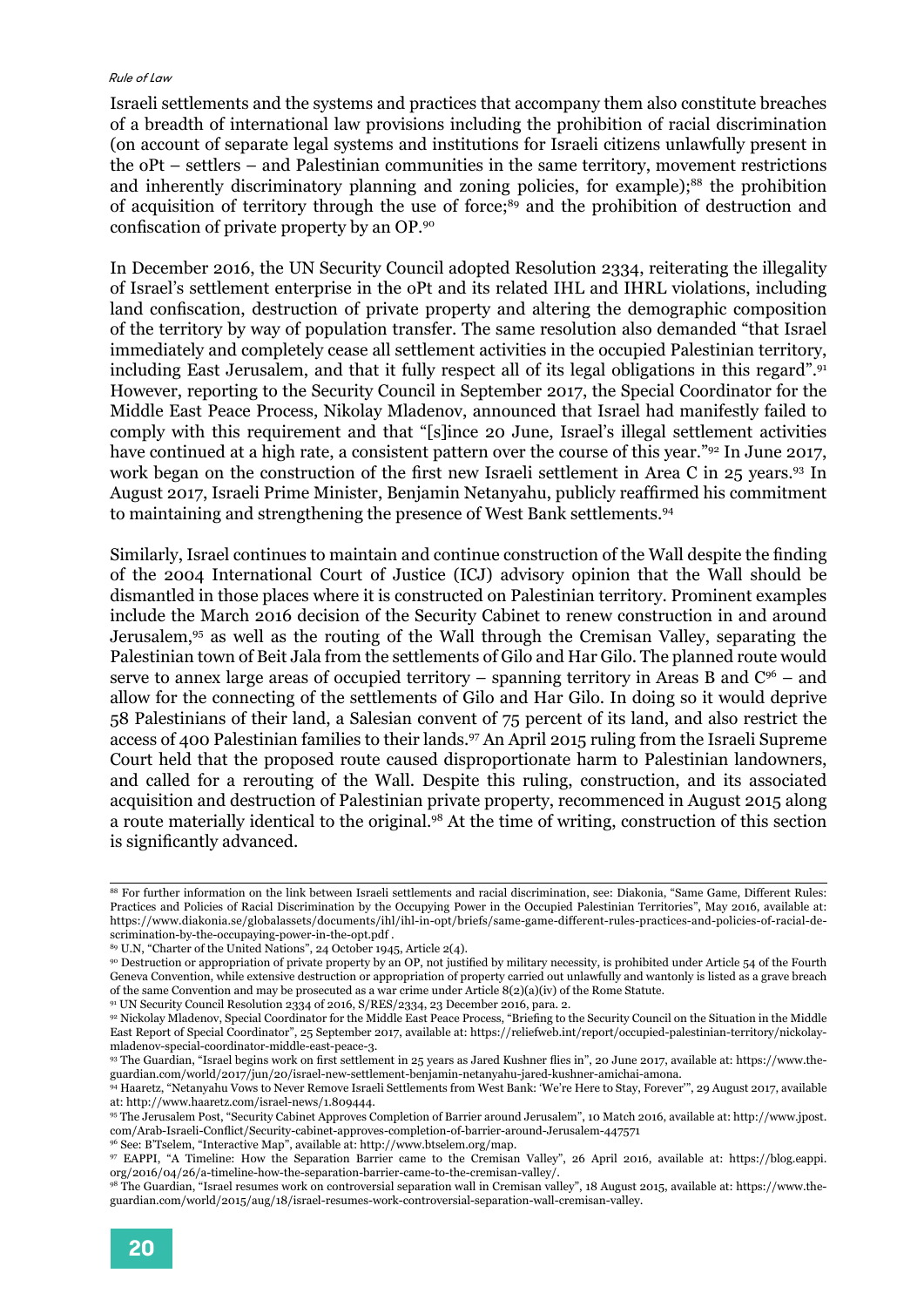Indeed, consideration of the route of the Wall in totality – notably in its encircling of West Bank settlement 'blocs' – highlights an intent of the OP to annex vast swathes of Palestinian territory and virtually bisect the West Bank. During the period of review there have been explicit calls from senior Israeli officials to formally annex Area C, beginning with the settlement of Maale Adumin.99 Inextricably linked with physical annexation are efforts to roll out Israeli law to settlements and their residents,100 removing any legislative or administrative distinction between sovereign Israeli territory and occupied territory. In late October 2017, a vote by the Knesset Ministerial Committee on the so-called 'Greater Jerusalem bill', which would see several large Israeli settlements and their 150,000 inhabitants incorporated into the Jerusalem municipality, was postponed indefinitely due to external diplomatic pressure.<sup>101</sup>

As with East Jerusalem, within Area C the OP maintains a planning policy that is contrary to international law and fails to ensure the basic needs and public order, safety and civil life of the Palestinian population.<sup>102</sup> Israeli Military Order 418 strips Palestinian representation from the planning process and in turn facilitates the unlawful and widespread destruction of Palestinian private property (including homes and other essential infrastructure such as solar panels, animal pens and educational facilities) by way of demolitions. According to B'Tselem, in 2016 Israel demolished 274 Palestinian homes in the West Bank, excluding East Jerusalem, leaving 1,134 individuals homeless, including 591 minors. These figures exceeded that of 2014 and 2015 combined.103 Areas of particular vulnerability are those bordering Israeli settlements, or in areas slated for settlement construction, including the central West Bank – home to 46 Palestinian Bedouin communities identified by the UN as being at imminent risk of forcible transfer<sup>104</sup> – and the village of Susiya in the South Hebron Hills.105

The impact of demolitions in Area C is exacerbated by the OP's arbitrary denial of external assistance, manifested in restricted access for relief personnel and materials and the destruction or confiscation of relief supplies. In periods of military occupation, the primary duty for meeting the needs of the occupied population falls upon the OP, though if the primary duty bearer is for any reason unable or unwilling to fulfil this obligation, access must be afforded to impartial humanitarian agencies.<sup>106</sup> However, Israel continues to deem the external provision of relief structures in Area C as unlawful on account of such relief lacking the requisite building permits. At least 308 constructions amounting to almost 30 percent of the structures demolished throughout the West Bank in 2016 were donor-funded structures. This figure is nearly three times higher than that of 2015 (108 structures) and the value of the structures destroyed or seized exceeded €655,000.<sup>107</sup> At least 50 EU-funded structures – valued at €110,000 – were demolished by the OP in the first two months of 2017 alone, while in the same period another 50 EU-funded structures – valued at  $\epsilon_{500,000}$  – were placed under threat of demolition through issuance of stop-work and demolition orders.<sup>108</sup> In October 2017, several EU States called upon the OP to

<sup>99</sup> The Jerusalem Post, "Bennett: We Will Annex Ma'aleh Adumim First and then All of Area C", 2 January 2017, available at: http://www. jpost.com/Arab-Israeli-Conflict/Bennett-We-will-annex-Maaleh-Adumim-first-and-then-the-rest-of-Area-C-477236.

<sup>100</sup> The Guardian, "Far-right Israeli minister plans bill to annex one of biggest settlements", 3 January 2017, available at: https://www.theguardian.com/world/2017/jan/03/far-right-israel-minister-naftali-bennett-bill-annex-maale-adumim-settlement-palestinian-territories. 101 Reuters, "U.S. pressure delays Israel's 'Greater Jerusalem' bill: legislator", 29 October 2017, available at: https://www.reuters.com/article/ us-israel-palestinians-settlement/u-s-pressure-delays-israels-greater-jerusalem-bill-legislator-idUSKBN1CY0CB.

<sup>102</sup> For more information, see: Diakonia, "The Planning Regime", 19 November 2013, available at: http://www.diakonia.se/en/ihl/occupiedpalestinian-territory/administration-of-occupation/house-demolitions1/administrative/.

<sup>&</sup>lt;sup>23</sup> B'Tselem, "Planning & building in Area C", 14 February 2017, available at: http://www.btselem.org/planning\_and\_build $ing/20170213$  2016 demolitions.

<sup>104</sup> OCHA, "Tightening of coercive environment on Bedouin communities around Ma'ale Adumin settlement", 11 March 2017, available at: https://www.ochaopt.org/content/tightening-coercive-environment-bedouin-communities-around-ma-ale-adumim-settlement.

<sup>105</sup> OCHA, "Susiya: a community at imminent risk of forced displacement, June 2015", 8 June 2015, available at: https://www.ochaopt.org/ content/susiya-community-imminent-risk-forced-displacement-june-2015.

<sup>107</sup> OCHA, "Record number of demolitions and displacements in the West Bank during 2016", 10 February 2017, available at: https://www. ochaopt.org/content/record-number-demolitions-and-displacements-west-bank-during-2016.

<sup>108</sup> Office of the European Union Representative (West Bank and Gaza Strip, UNRWA), "Six-Month Report on Demolitions and Confiscations of EU funded structures in Area C, September 2016 – February 2017", 5 April 2017, available at: https://eeas.europa.eu/sites/eeas/ files/2017\_six-months\_report\_on\_demolitions\_of\_eu\_funded\_structures\_in\_area\_c\_september\_16-february\_17.pdf.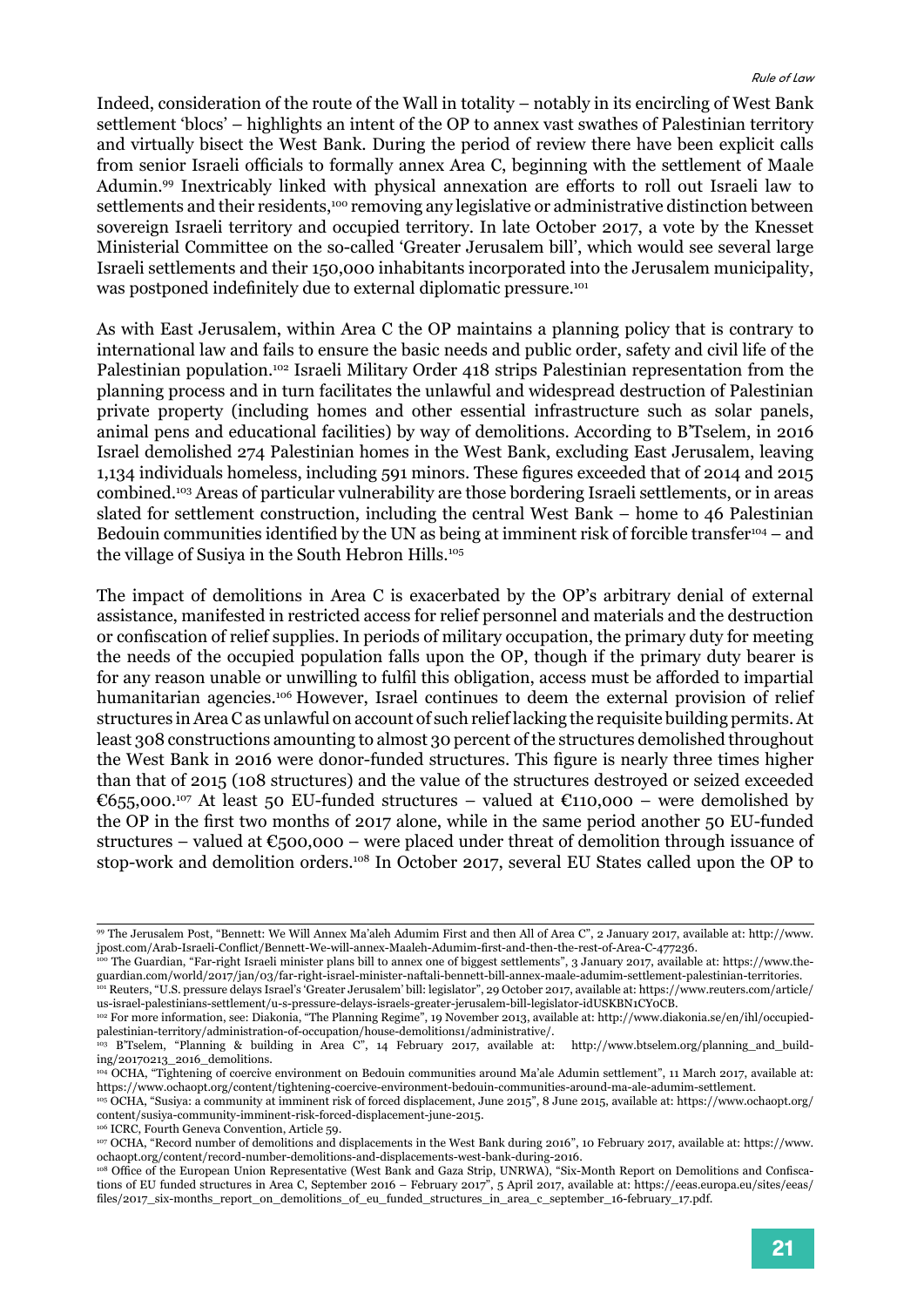pay compensation for certain structures destroyed.109 This was not a formal legal measure, but rather a political demarche. Israel has so far refused to publically comply with these claims.

The result of these policies and their associated measures is a highly coercive environment in which Palestinian presence is made increasingly untenable. During the period of review, case studies of forcible transfer have been recorded in Area C. Specifically, such cases have stemmed from demolitions, lack of access to essential services and grazing lands, as well as acts of harassment and violence from Israeli military and police personnel and settlers. 110 111

#### **4. Other Violations throughout the West Bank**

As well as apparent willful killings of Palestinians by Israeli law enforcement officials in East Jerusalem, Amnesty International flagged similar incidents throughout the rest of the West Bank during the period of review.112 Meanwhile, grave concerns have also been raised relating to the excessive use of force by Israeli military and police personnel against non-violent protestors generally. Rights groups have observed Israeli use of a range of weaponry in such instances, including "teargas, [...] stun grenades, rubber-coated bullets, and live ammunition, which frequently results in the killing and injury of civilians."113 In 2014 and 2015, 57 and 43 Palestinians were killed during demonstrations respectively,<sup>114</sup> while allegations of unnecessary use of lethal force by Israeli armed forces in such scenarios continue.115 In addition, the employment of lethal and less-lethal weaponry as a response to protests also violates the right of the occupied population to freedom of expression. Similarly, Israeli military authorities have "detained Palestinian protesters, including those who advocated nonviolent protest against Israeli settlements and the route of the separation barrier."116

During the period of review, the OP has also pursued measures of collective punishment against the occupied civilian population throughout the West Bank. These include punitive home demolitions,<sup>117</sup> village closures<sup>118</sup> and mass arrests.<sup>119</sup> Meanwhile, the systematic and unlawful exploitation by the OP of the natural resources of the oPt – which has formed an integral part of Israel's occupation since 1967 – continues. This is particularly notable in relation to Israeli exploitation of water sources<sup>120</sup> and extraction of stone and aggregate in the West Bank, as well as mineral extraction in the northern Dead Sea area and the surrounding Jordan Valley.121

116 Human Rights Watch, "Israel/Palestine: Events of 2016", 2017, available at: https://www.hrw.org/world-report/2017/country-chapters/ israel/palestine.

118 Aljazeera, "Israel's arrests of Palestinians 'highest in years'", 9 August 2017, available at: http://www.aljazeera.com/indepth/features/2017/08/israel-arrests-palestinians-highest-years-170809090949701.html.

<sup>109</sup> The National, "EU countries demand compensation from Israel over West Bank demolitions", 19 October 2017, available at: https://www. thenational.ae/world/mena/eu-countries-demand-compensation-from-israel-over-west-bank-demolitions-1.668713.

<sup>110</sup> BADIL, "Coercive Environments: Israel's Forcible Transfer of Palestinians in the Occupied Territory", February 2017, p. 28-45, available at: http://www.badil.org/phocadownloadpap/badil-new/publications/research/in-focus/FT-Coercive-Environments.pdf.

<sup>&</sup>lt;sup>111</sup> A September 2015 report of the UN Special Rapporteur on the human rights situation in the oPt highlighted the GoI's policy of settlement expansion and widespread impunity for settler attacks on Palestinians as key factors in continuing instances of settler violence. See: UN Secretary General, "Note by the Secretary General on the report of the Special Rapporteur on the situation of human rights in the Palestinian territories occupied since 1967", A/70/392, 25 September 2015, para. 47.

<sup>112</sup> Amnesty International, "Israel/OPT: Pattern of unlawful killings reveals shocking disregard for human life", 28 September 2016, available at: https://www.amnesty.org/en/latest/news/2016/09/israel-opt-pattern-of-unlawful-killings-reveals-shocking-disregard-for-humanlife/.

<sup>113</sup> Al-Haq, "Israel's Excessive Use of Force resulting in the Killing of Non-Violent Palestinian Protestors and Demonstrators during 2014 and 2015", May 2016, p. 4-5, available at: http://www.alhaq.org/publications/papers/Excessive.Use.of.Force.pdf. 114 Ibid., p. 5.

<sup>115</sup> Defense for Children International Palestine, "Israeli forces kill 17-year-old amid clashes over access to holy site", 21 July 2017, available at: http://www.dci-palestine.org/israeli\_forces\_kill\_17\_year\_old\_amid\_clashes\_over\_access\_to\_holy\_site.

<sup>117</sup> B'Tselem, "House Demolitions as Punishment: Statistics on punitive house demolitions", updated 8 October 2017, available at: http:// www.btselem.org/punitive\_demolitions/statistics.

<sup>119</sup> Ma'an News Agency, "Palestinian village sealed for 2nd day, Ramallah-area roads closed", 27 January 2016, available at: https://www. alaraby.co.uk/english/news/2017/7/20/israel-launches-huge-operation-across-west-bank.

<sup>120</sup> Aljazeera, "Water deal tightens Israel's control over Palestinians", 1 August 2017, available at: http://www.aljazeera.com/indepth/features/2017/07/water-deal-tightens-israel-control-palestinians-170730144424989.html.

<sup>&</sup>lt;sup>121</sup> See, for example: Yesh Din, "The Great Drain: Israeli quarries in the West Bank: High Court Sanctioned Institutionalized Theft", 14 September 2017, available at: https://www.yesh-din.org/en/great-drain-israeli-quarries-west-bank-high-court-sanctioned-institutionalizedtheft/; Al-Haq, "Pillage of the Dead Sea: Israel's Unlawful Exploitation of Natural Resources in the Occupied Palestinian Territory", 2012, available at: http://www.alhaq.org/publications/publications-index/item/pillage-of-the-dead-sea-israel-s-unlawful-exploitation-of-natural-resources-in-the-occupied-palestinian-territory.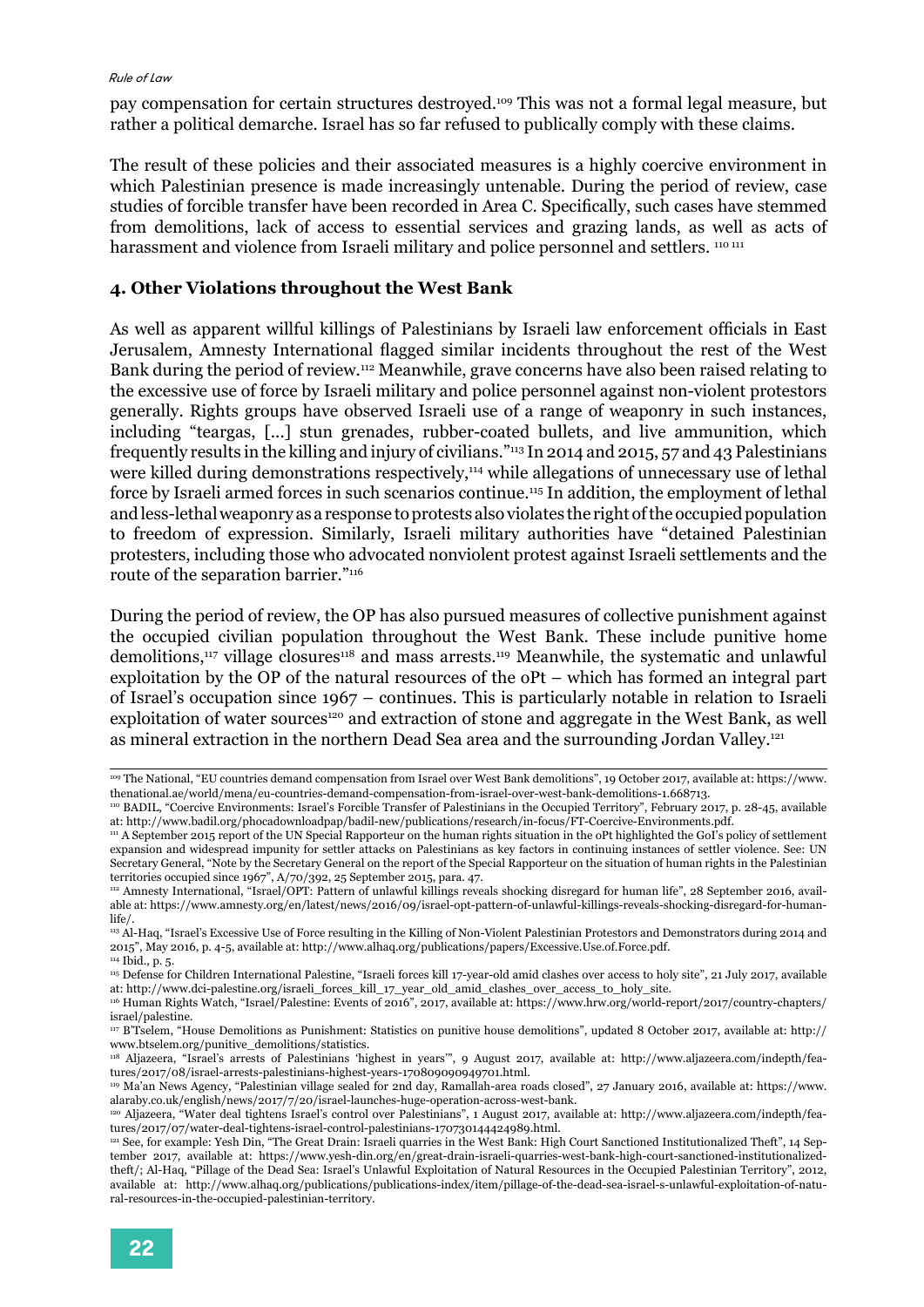Considered in totality, conduct attributable to the OP in its administering of the oPt reveals widespread non-compliance with central tenets of IHL and IHRL. Israeli practices and policies have clearly and actively contributed, and continue to contribute, to a steady deepening of the occupation and its deeply destructive impact upon the occupied population. As such, the conduct of the OP extends far beyond that permitted by the corpus of law that regulates military occupation. Far from being a temporary administration of Palestinian territory, conducted in such a way as to maintain public order and safety, Israel's military occupation of Palestinian territory instead exhibits incontestable qualities of permanence, manifested in grave violations of international law.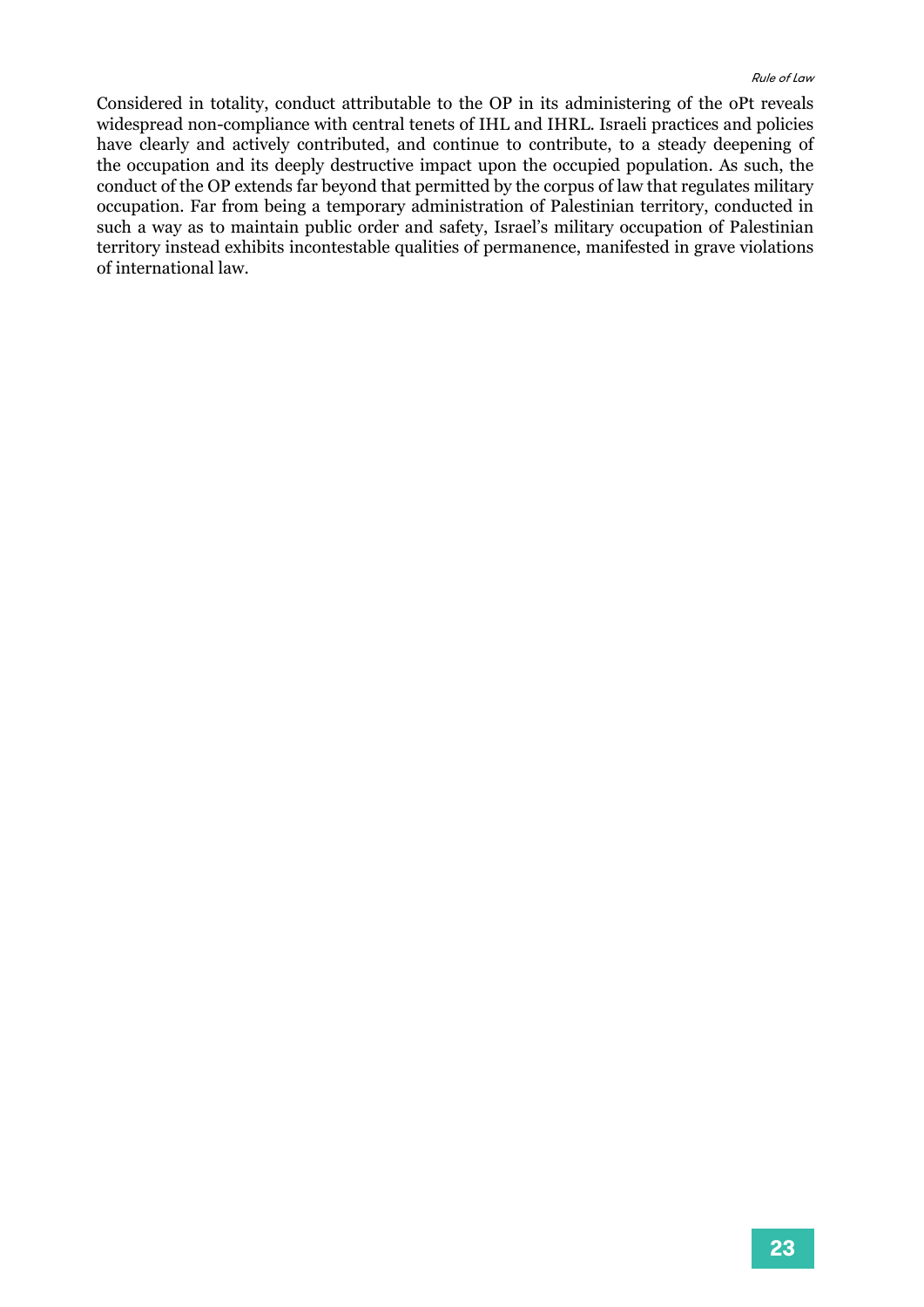## **Chapter 2. Domestic Legislation and GoI Policy Developments**

#### **1. Legislation in the Israeli Knesset**

In addition to Israeli conduct on the ground, the period of review has seen a spate of domestic Israeli legislative measures and governmental policies that serve to further entrench the occupation, severely undermine the human rights of the occupied population, and curtail the work of human rights bodies covering issues pertaining to the occupation. Critically, it should be noted that a State does not escape international responsibility for breaches of international law simply because it acts in conformity with domestic legislation. The legality of Israeli actions, therefore, must be assessed by the international community against international law.122 What follows is a non-exhaustive overview of notable Israeli legislative and policy efforts during the period of review.

#### **A. 'Validation'/'Regularization' Law and 'Norms Law'**

The 'Validation Law', also known as the 'Regularization Law', was drafted with the express objective to "regularize settlement in Judea and Samaria [the term by which Israel refers to the West Bank], and to enable it to continue to strengthen and develop."<sup>123</sup> Approved by the Knesset in February 2017, the law 'legalises' previous Israeli settlement construction by way of retroactive expropriation, planning and zoning regulations. In doing so, this legislation – announced in the wake of UNSC Resolution 2334 – effectively legitimises breach of Article 49 of the Fourth Geneva Convention under Israeli domestic law. In response, the EU reiterated "its strong opposition, in line with the position of the Middle East Quartet, to Israel's settlement policy and all actions taken in this context,"124 and the then U.S administration considered the legislation an "advancement of the settlement enterprise, which is already […] greatly endangering the prospects for a twostate solution."125 The administration also raised concerns that, in light of statements from senior Israeli officials, the legislation would serve as a "first step toward annexation" of the West Bank.126

This domestic legalisation of the unlawful acquisition of occupied territory has been coupled with attempts to codify the automatic extraterritorial application of Israeli domestic legislation to West Bank settlement jurisdictions. Such attempts are reflected in the 'Norms Law', initially approved by the Israeli Ministerial Committee for Legislative Affairs in November 2014 and subsequently re-tabled in June 2015. If passed, this mechanism would replace the current process of 'channelling', whereby domestic Israeli legislation may apply to settlement areas only upon the issuing of a military order to that effect by the Israeli Military Commander of the West Bank. This bill would therefore render the separate legislative landscapes of Israel and settlement areas as one and the same, amounting to a *de jure* annexation of occupied territory by the OP. This has been noted by Israeli Members of the Knesset (MKs), with prominent politicians concluding that "the right-wing government is quietly beginning the process of annexation in order to impose its ideology."127 Despite such criticism, in June 2016, Israeli Justice Minister, Ayelet Shaked,

<sup>122</sup> See: International Law Commission (ILC), Articles on Responsibility of States for Internationally Wrongful Acts (ARSIWA), 2001, Article 3.

<sup>123</sup> "Law for the Regularization of Settlement in Judea and Samaria, 5777-2017", February 2017, (English Translation by Adalah), p. 1, available at: https://www.adalah.org/uploads/uploads/Settlement\_Regularization\_Law\_English\_FINAL\_05032017.pdf.

 $124$  European Union External Action, "Statement by the Spokesperson on the 'Regularization Bill' in Israel", 8 December 2016, available at: https://eeas.europa.eu/topics/water-diplomacy/16735/statement-by-the-spokesperson-on-the-regularisation-bill-in-israel\_en.

<sup>125</sup> U.S. Department of State, "Daily Press Briefing – December 6, 2016", 6 December 2016, available at: https://2009-2017.state.gov/r/pa/ prs/dpb/2016/12/264912.htm.

 $126$  Ibid.

<sup>127</sup> The Jerusalem Post, "Ayelet Shaked: Apply Israeli Law to West Bank within 1 Year", 2 May 2016, available at: http://www.jpost.com/Arab-Israeli-Conflict/Justice-Minister-Shaked-Apply-Israeli-law-to-West-Bank-within-1-year-452847.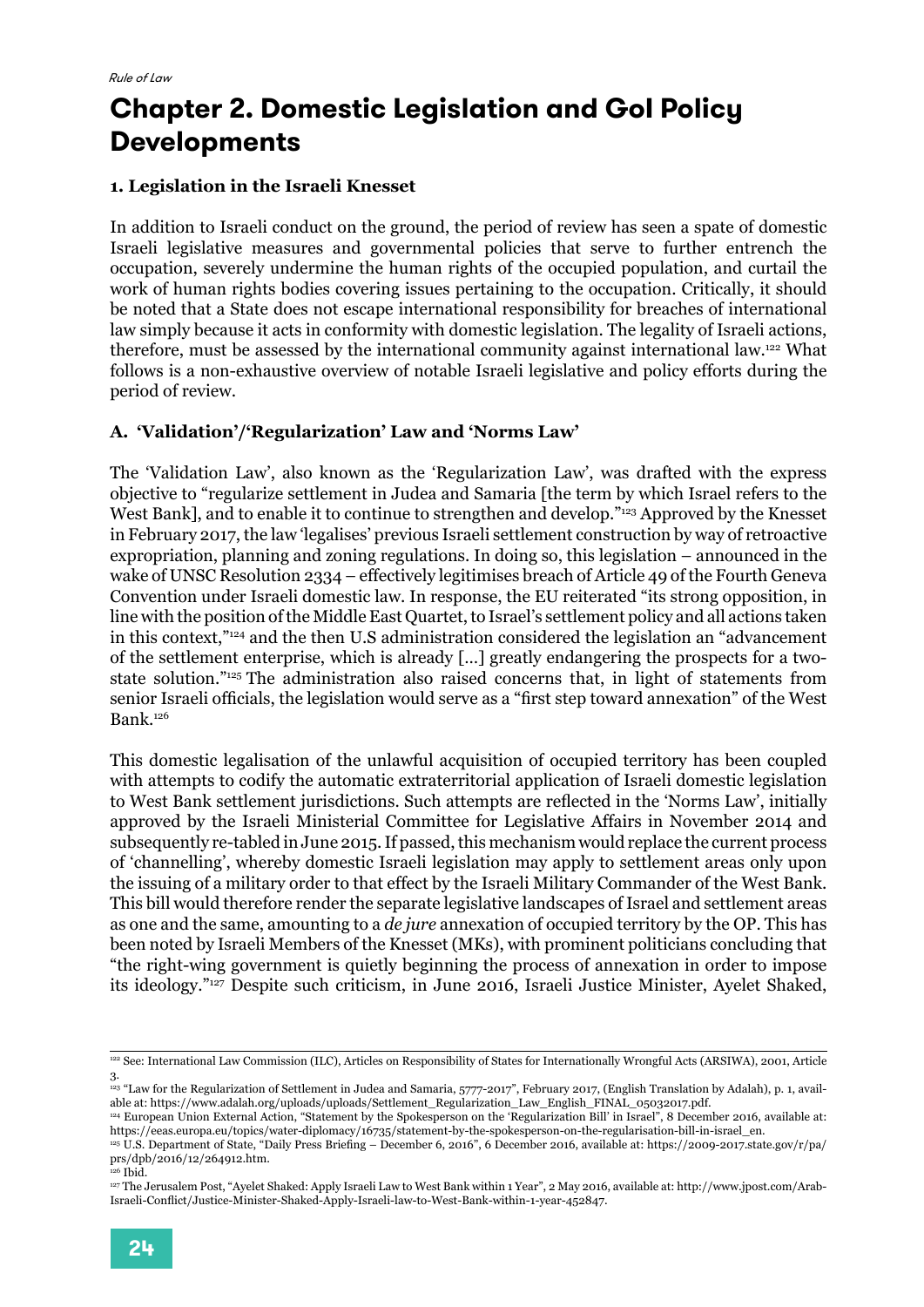asserted her commitment to the 'Norms Law' and pledged to ensure the legislation's passage within 12 months.<sup>128</sup> At the time of writing, the bill remains under consideration.

#### **B. 'Anti-terror Law'**

The sharp escalation in violence throughout the West Bank, including East Jerusalem, and within Israel which began in late 2015 was cited as justification for a number of Israeli domestic laws which significantly weakened human rights protections as applicable to members of the occupied population.

In June 2016, the Knesset approved the 'Anti-terror Law'; an extensive piece of legislation which severely violates fundamental human rights. The law, consisting of administrative and penal aspects, includes, *inter alia*, ambiguous definitions of terrorism and terrorist organisations with the effect of criminalising legitimate political activities and expression; permits extensive use of secret evidence in court; dilutes evidentiary requirements of the State in terror cases; significantly increases possible maximum sentences and establishes new criminal offences, including public support for – or sympathy with – a terrorist group.<sup>129</sup> Of particular concern is the detaching of the legislation from any declared existence of a state of emergency. As such, Israel would be able to revoke the existing state of emergency declaration – heavily criticised for allowing State bodies to bypass certain human rights safeguards<sup>130</sup>– with no practical or legal impact. According to Adalah, the law, which applies formally to the territory of Israel (including, according to Israeli law, East Jerusalem) "is liable to result in serious human rights violations and to further undermine democratic principles".<sup>131</sup> In August 2017, Israeli MKs moved to propose an amendment to the anti-terror law which would allow for the imposing of the death penalty on convicted terrorists.132

#### **C. Stop-and-Frisk Law**

In February 2016, through Amendment number 5 to the Power for Maintaining Public Security Law, the Knesset passed a bill permitting Israeli police to stop and search individuals at random. As with the above 'anti-terror law', and the below legislation concerning mandatory minimum sentences for stone-throwing, this legislation applies only to Israeli territory and to East Jerusalem due to its illegal annexation. Previously, searches were permitted only when an individual was suspected of carrying a weapon, yet the new legislation allows for the searching of any individual in areas designated by district police commanders as potential targets for "hostile destructive actions".133 Such designations can be declared for 21 days, and are extendable by a further two months at the discretion of the Police Inspector-General.134 Prior to its passing, the bill met significant opposition from across the Israeli political spectrum, with concerns raised that the legislation sought to offer a security pretext and legal foundation for racial profiling and harassment of members of the occupied civilian population.<sup>135</sup>

<sup>&</sup>lt;sup>128</sup> Ibid.<br><sup>129</sup> Adalah, "'Anti-Terror' (Counter-Terrorism) Law", 2016, available at: https://www.adalah.org/en/law/view/598.

<sup>130 972</sup> Magazine. "Will Israel be in a 'state of emergency' forever?" 20 June 2016, available at: https://972mag.com/how-administrativedetention-could-keep-israel-in-a-state-of-emergency-forever/120159/.

<sup>131</sup> Supra note. 129.

<sup>132</sup> Jewish Press, "Knesset to Debate New Death Penalty for Terrorists Bill", 2 August 2017, available at: http://www.jewishpress.com/news/ israel/the-knesset/knesset-to-debate-new-death-penalty-for-terrorists-bill/2017/08/02/.

<sup>133</sup> Israeli Knesset, "Knesset passes 'strop-and-frisk law'", 2 February 2016, available at: https://www.knesset.gov.il/spokesman/eng/PR\_ eng.asp?PRID=11918.

<sup>&</sup>lt;sup>134</sup> Ibid.<br><sup>135</sup> Ibid.. See also: The National, "Israel introduces new stop and frisk law", 2 February 2016, available at: https://www.thenational.ae/world/ israel-introduces-new-stop-and-frisk-laws-1.226156.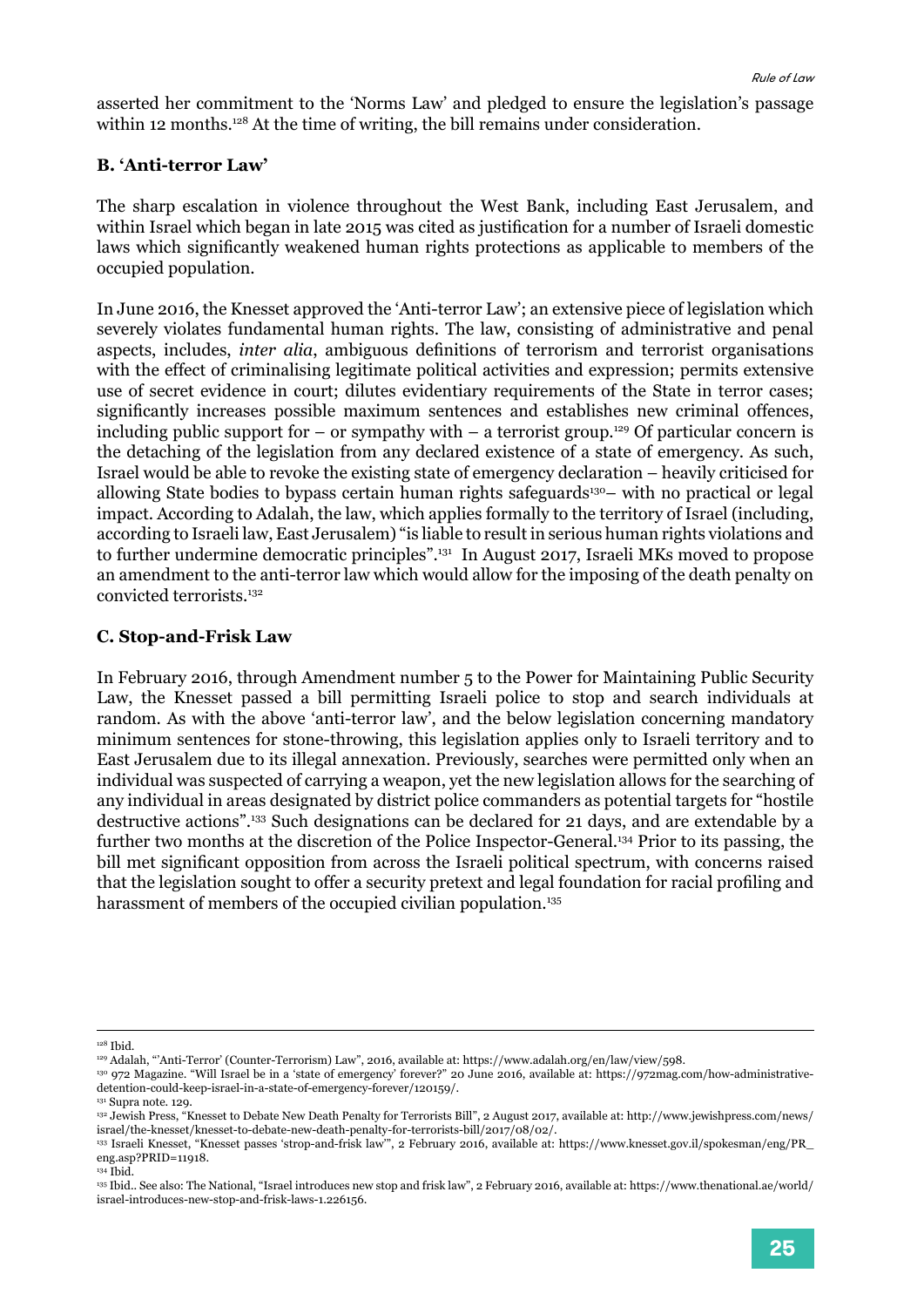#### **D. Mandatory Minimum Sentence for Stone-Throwing Law, and other Legislation Concerning Security Offences**

In November 2015, the Knesset passed Amendment Number 120 to the Israeli Penal Code, establishing mandatory minimum sentences for stone-throwers. The amendment requires that, for the three-year period following the amendment's passage, sentences issued must be no less than one-fifth of the maximum sentence prescribed for the offence (20 years).136 This formal codification followed a temporary order issued in September 2015 by the Israeli security cabinet establishing a four-year minimum sentence for throwers of stones and firebombs.137 In the same year, Amendment Number 163 to the National Insurance Act was passed, revoking child benefit payments from the parents of children convicted of security offences for the duration of the child's incarceration. According to Adalah, the law "creates arbitrary discrimination between minors who are convicted of security offenses (overwhelmingly Palestinians), and other minors convicted of other criminal charges, in breach of the principle of equality."138

2015 also saw the 12-month extension – through Amendment Number 4 to the Criminal Procedure Law – of legislation which removes critical procedural safeguards from detainees suspected of security offences. The law provides for, *inter alia*, the detention of security suspects for up to 96 hours prior to being brought before a court of law, compared to 48 hours for other cases, and up to 35 days without indictment (compared to 30 days). Adalah notes that "[w]hile neutral on its face, in practice the law is used almost exclusively against Palestinians, who make up the overwhelming majority of detainees classified as 'security' detainees."<sup>139</sup>

Indeed, detention of members of the occupied population by the OP generally remains a subject of severe concern, particularly in relation to the OP's routine use of administrative detention,<sup>140</sup> deportation of detainees to facilities outside of the occupied territory<sup>141</sup> and employment of practices which may amount to torture or cruel, inhuman and degrading treatment. According to rights groups, Israeli authorities "use psychological and physical methods and forms of torture and ill-treatment during interrogation, most notably [...] stress positions, shouting, insults and humiliation, lengthy hours of interrogation, threats of arrests of family members, sleep deprivation, denial of access to lawyers or imprisonment in an interrogation center lacking the minimum conditions for human life, in order to pressure them with a view toward extracting a confession in order to secure a subsequent conviction."142 The Public Committee Against Torture in Israel claims that 1,000 formal complaints were made of torture during interrogations by Israeli intelligence bodies between 2001 and 2016.143

<sup>136</sup> Global Legal Monitor - Library of Congress, "Israel: Penalties for Attempting to Cause Grievous Harm by Throwing Stones", 19 November 2016, available at: http://www.loc.gov/law/foreign-news/article/israel-penalties-for-attempting-to-cause-grievous-harm-by-throwingstones/.

<sup>137</sup> Haaretz, "Israel's Security Cabinet Sets 4-year Minimum Sentence for Stone-throwers", 24 September 2015, available at: https://www. haaretz.com/israel-news/.premium-1.677421.

<sup>138</sup> Adalah, "Israel: New Discriminatory and Anti-Democratic Legislation", September 2016, available at: https://www.adalah.org/uploads/ uploads/New\_Discriminatory\_Laws\_and\_Bills\_24.09.16.pdf.

<sup>&</sup>lt;sup>139</sup> Adalah, "Order stripping essential procedural safeguards from "security" detainees – Amendment No. 4 to the Criminal Procedure Law (Detainee Suspected of Security Offence) (Temporary Order)", 2015, available at: https://www.adalah.org/en/law/view/596.

<sup>140</sup> Administrative detaineesare held for extended periods without charge or trial, based on secret evidence. See: Addameer, "On Administrative Detention", July 2017, available at: http://www.addameer.org/israeli\_military\_judicial\_system/administrative\_detention.

<sup>141</sup> Addameer, "Deportation as Policy: Palestinian Prisoners & Detainees in Israeli Detention", 18 April 2016, available at: http://www.addameer.org/publications/deportation-policy-palestinian-prisoners-detainees-israeli-detention.

<sup>142</sup> Addameer, "Joint report estimates that 388 Palestinians arrested in June 2017", 16 July 2017, available at: http://www.addameer.org/ news/joint-report-estimates-388-palestinians-arrested-june-2017.

<sup>143</sup> Public Committee Against Torture in Israel, "Independent Report to the UN Committee Against Torture Towards the Review of the Fifth Periodic Report on Israel", 1 March 2016, p. 7, available at: http://stoptorture.org.il/wp-content/uploads/2016/06/INT\_CAT\_NGO\_ ISR\_23475\_E-Last.pdf.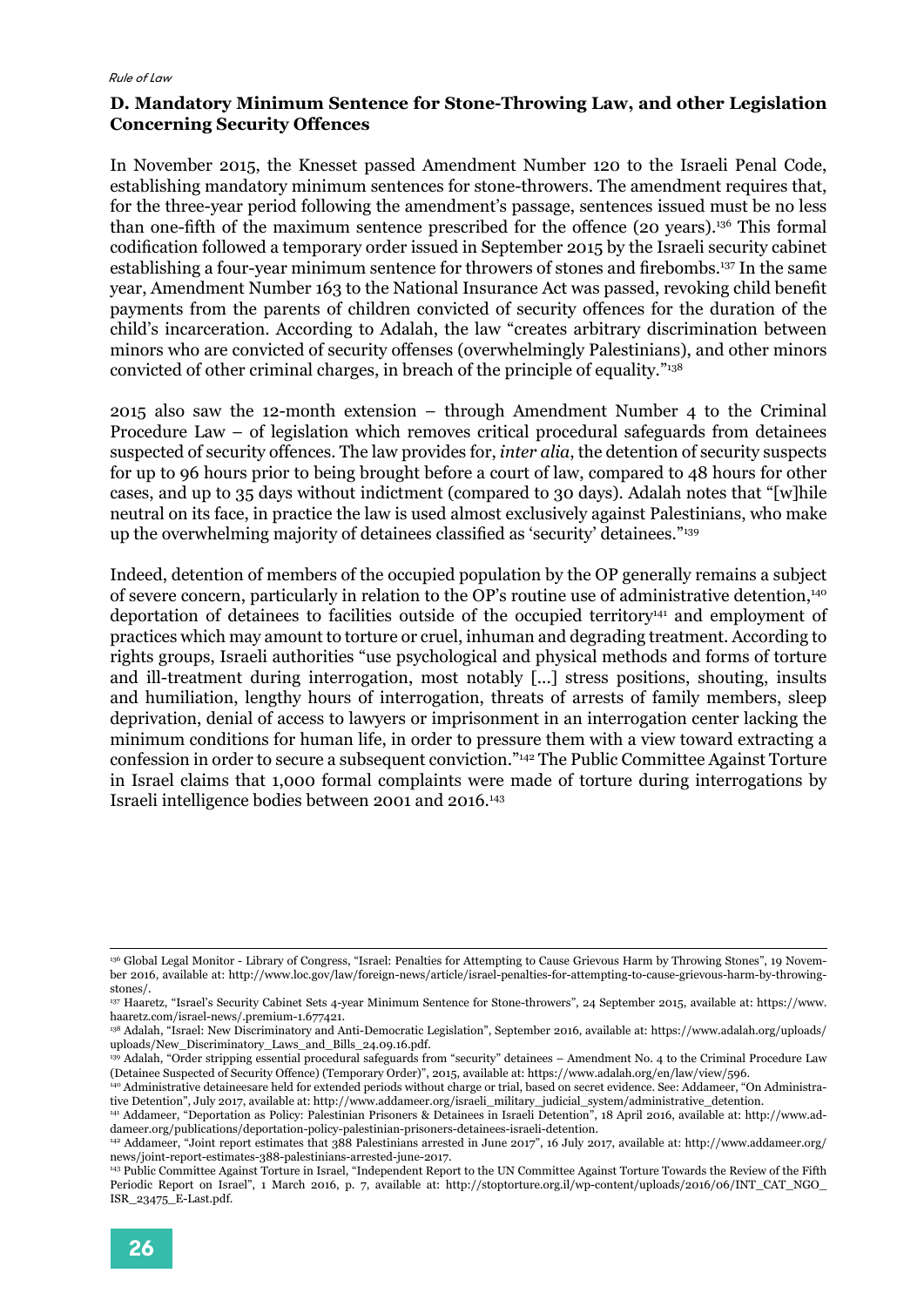#### **E. Jewish Nation-state Law**

In May 2017, a draft of the Basic Law: Israel as the Nation-State of the Jewish People, passed its preliminary Knesset reading. The legislation declares Israel as "the national home of the Jewish people" and asserts that the right of self-determination in the State is reserved exclusively for the Jewish people.144 As a basic law, if passed this legislation would effectively assume constitutional status. At the time of writing, the precise wording of the bill is still being formulated, though it is believed that it will establish a distinction in status between Hebrew and Arabic, relegating the latter to a 'special status' below that of official State language.<sup>145</sup> In addition, it is believed that the final text may remove reference to Israel as both a 'Jewish and democratic' State, omitting any express reference to democracy.146 This codification of the primacy of majority religious values over democratic principles raises grave concerns for the treatment of members of the occupied population illegally subjected to the jurisdiction of Israeli domestic law.

In July 2016, Amendment Number 44 to Basic Law was approved, permitting members of the Knesset – through a majority vote of 90 MKs – to remove from office any MK who demonstrates support for armed struggle against Israel or incites racial hatred, even if such acts are not themselves unlawful. Opponents to the law have criticised it on the basis that it "violates basic democratic and constitutional principles, including the right to vote and be elected, separation of powers, and the Arab minority's right to representation and equality."147 Further, concerns have been raised that such a process is susceptible to abuse, and may be used by the political majority to expel minority opponents.<sup>148</sup>

#### **F. NGO 'Funding Transparency' Law, and NGO 'smear campaign'**

In July 2016, the Knesset approved the NGO 'Funding Transparency' Law, requiring that NGOs which receive 50 percent or more of their funding from foreign government make declaration of this fact in the course of their work. This legislation disproportionately affects NGOs working on the promotion of Palestinian human rights – including B'Tselem, Yesh Din and Breaking the Silence – and excludes right-wing pro-settlement bodies which typically rely on private, and opaque, sources of finance.149 A statement issued by the EU highlighted the law's undermining of democratic values, criticising the reporting requirements imposed by the legislation as "go[ing] beyond the legitimate need for transparency and seem[ingly] aimed at constraining the activities of these civil society organisations working in Israel."150

The 'transparency law' comes in the context of what has been labelled as a wider 'war on NGOs' working on issues pertaining to the occupation,<sup>151</sup> characterised by denials of entry/exit of humanitarian personnel,<sup>152</sup> secret trials of aid workers,<sup>153</sup> and a 'smear campaign' against NGOs

<sup>144</sup> Haaretz, "Israeli Lawmakers Back Contentious Jewish Nation-state Bill in Heated Preliminary Vote", 10 May 2017, available at: https:// www.haaretz.com/israel-news/1.788393.

<sup>145</sup> Haaretz, "New Nation-state Billl Will Not Define Israel as 'Jewish and Democratic' State, 7 July 2017, available at: https://www.haaretz. com/israel-news/.premium-1.800157.

<sup>147</sup> The Association for Civil Rights in Israel, "High Court Petition Against the Expulsion Law", 8 January 2017, available at: http://www.acri. org.il/en/2017/01/08/high-court-petition-against-the-expulsion-law/. <sup>148</sup> Ibid.

<sup>149</sup> The Guardian, "Israel passes law to force NGOs to reveal foreign funding", 12 July 2016, available at: https://www.theguardian.com/ world/2016/jul/12/israel-passes-law-to-force-ngos-to-reveal-foreign-funding.

<sup>&</sup>lt;sup>150</sup> European Union External Action, "Statement by the Spokesperson on the passage of the new NGO law in the Israeli Knesset", 12 July 2016, available at: https://eeas.europa.eu/headquarters/headquarters-homepage/7228/statement-spokesperson-passage-new-ngo-law-israeliknesset\_en.

<sup>151</sup> Al Jazeera, "Israel slammed over its 'war on NGOs'", 22 November 2016, available at: http://www.aljazeera.com/news/middleeast/2016/11/ israel-slammed-war-ngos-161101115337497.html  $152$  Ibid.

<sup>153</sup> Amnesty International, "Israel/OPT: 'Secret trial' of Gaza aid worker will not deliver justice", 29 August 2016, available at: https://www. amnesty.org/en/latest/news/2016/08/israel-opt-secret-trial-of-gaza-aid-worker-will-not-deliver-justice/.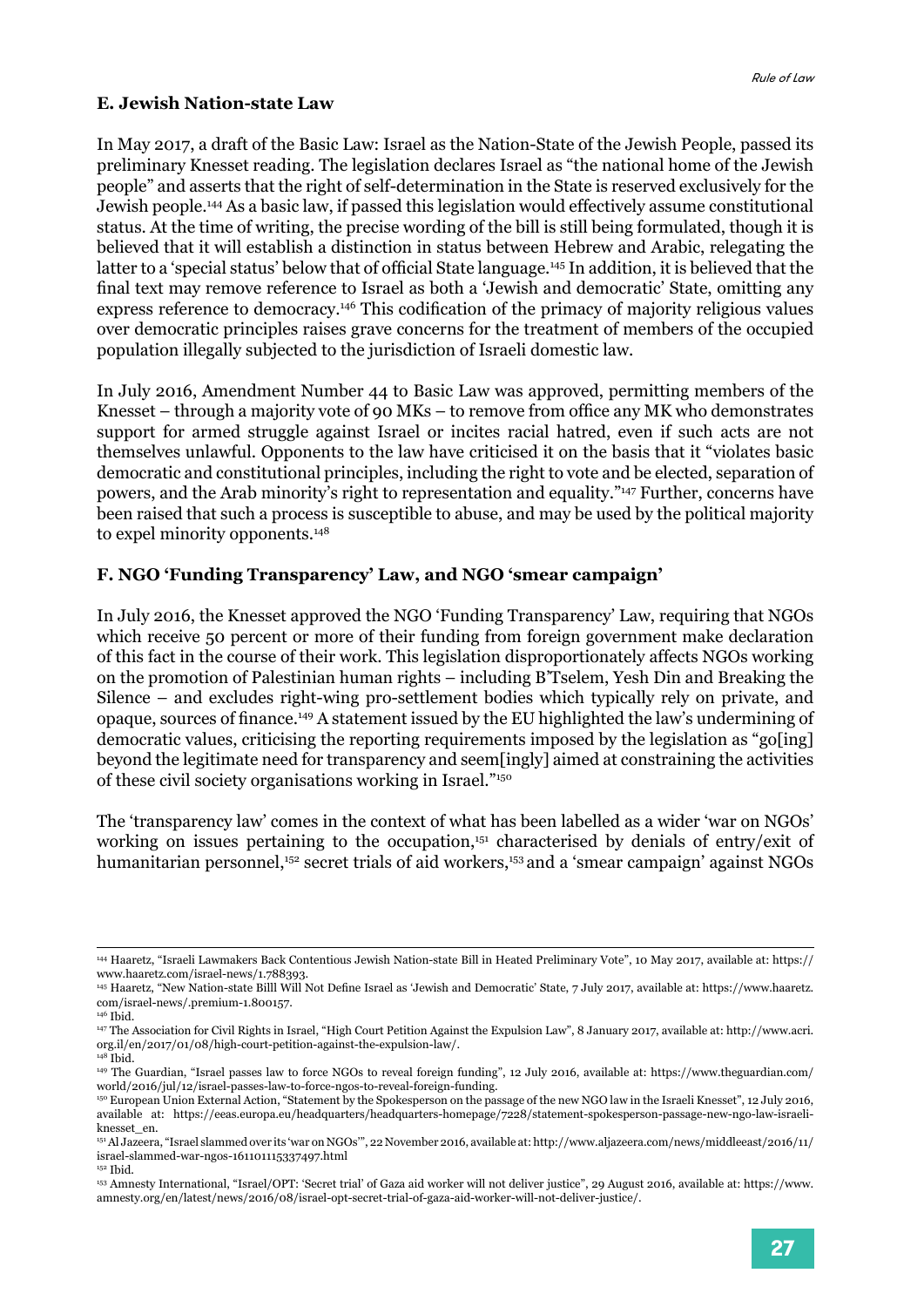in which senior Israeli officials are implicated.<sup>154</sup> 155 In February 2017, Israel initially refused to issue visas to the staff of Human Rights Watch, accusing the NGO of an "extreme, hostile and anti-Israel agenda,"156 before reversing this decision two months later.157 Later that same year Israel temporarily suspended the issuing of visas for all new humanitarian personnel in the country.158 As a result of such actions, in September 2017 Israel was included in a list issued by the United Nations which identified States which in the past 12 months had implemented retaliatory measures against citizens who cooperated with the United Nations.159 The cumulative effect of Israeli measures of constraint is to reduce scrutiny of Israeli practices and policies pertaining to the occupation of Palestinian territory, and to limit avenues of potential accountability. Moreover, third States find themselves having to negotiate with the OP merely to ensure a humanitarian presence in the oPt, which in turn further reduces already insufficient diplomatic pressure applied to Israel to cease its multitude violations of international law.

#### **2. De Facto Endorsement by the GoI of the Levy Report Principles**

In addition to the introduction of domestic legislation which fails to comply with international standards, the period of review has also witnessed the apparent *de facto* incorporation into Israeli governmental policy of the position that settlement construction in the oPt is lawful. This incorporation followed the public release of the report of the Levy Commission in 2012,160 established by Israeli Prime Minister, Benjamin Netanyahu, to examine means of legalising Israeli settlement in the West Bank.<sup>161</sup> The Levy Report concluded – relying on the so-called 'missing reversioner' doctrine<sup>162</sup> – that the West Bank could not be considered as occupied territory under international law but as 'disputed' territory and subject to competing claims. Accordingly, the report asserted that there exists no legal basis for the application of the corpus of law regulating situations of occupation, including the Fourth Geneva Convention, to the oPt. According to such logic, Israeli settlement construction in the West Bank would not therefore be prohibited, and the report provided a list of recommendations to sustain and facilitate such construction.

As such, the report's underpinning rationale directly contradicts internationally-accepted opinion on the legal status of the West Bank, including East Jerusalem, and the Gaza Strip as

<sup>154</sup> FIDH, "Open Letter to UN Secretary General Re Slandering statements against Palestinian NGOs Al-Haq and Al-Mezan", 4 July 2017, available at: https://www.fidh.org/en/issues/human-rights-defenders/open-letter-to-un-secretary-general-re-slandering-statementsagainst. See also: Middle East Eye, "Palestinian rights groups accuse Israel of 'smear campaign'", 2 July 2017, available at: http://www.middleeasteye.net/news/palestinian-human-rights-groups-struggle-remain-afloat-amid-israeli-smear-campaign-1552795311.

<sup>&</sup>lt;sup>155</sup> The period of review also witnessed a number of public statements made by members of the Israeli executive, including the Prime Minister, which were of an inflammatory nature and may represent breach of Article 20(2) of the ICCPR and Article 4 of the International Convention on Elimination of All Forms of Racial Discrimination ("ICERD"). Under these provisions, States are required to prohibit expression that amounts to "incitement" to discrimination, hostility or violence. See: for example: The Times of Israel, "Netanyahu: No Palestinian state on my watch", 16 March 2015, available at: https://www.timesofisrael.com/netanyahu-no-palestinian-state-under-my-watch/ ; The New York Times, "Netanyahu Apologizes; White House is Unmoved", 23 March 2015, available at: https://www.nytimes.com/2015/03/24/world/ middleeast/netanyahu-apologizes-for-comments-about-israeli-arabs.html ; The Washington Post, "Israel's new justice minister considers all Palestinians to be 'the enemy'", 7 May 2015, available at: https://www.washingtonpost.com/news/worldviews/wp/2015/05/07/israelsnew-justice-minister-considers-all-palestinians-to-be-the-enemy/?utm\_term=.1cae057b0a20 ; Haaretz, "Lieberman: Disloyal Israeli Arabs Should Be Beheaded", 9 March 2015, available at: https://www.haaretz.com/israel-news/elections/1.646076

<sup>156</sup> The Guardian, "Israel denies visas to staff from 'hostile' Human Rights Watch", 24 February 2017, available at: https://www.theguardian. com/world/2017/feb/24/israel-denies-visa-to-hostile-human-rights-watch-and-warns-it-is-assessing-other-groups?CMP=twt\_gu 157 Human Rights Watch, "Israel: Human Rights Watch Granted Work Permit", 26 April 2017, available at: https://www.hrw.org/

news/2017/04/26/israel-human-rights-watch-granted-work-permit

<sup>&</sup>lt;sup>158</sup> The Times of Israel, "A id workers: Israel not granting work visas for new employees", 5 September 2017, available at: https://www.timesofisrael.com/aid-workers-israel-not-granting-work-visas-for-new-employees/

<sup>159</sup> YNet News, "Israel on UN list of states punishing human rights activism", 21 September 2017, available at: https://www.ynetnews.com/ articles/0,7340,L-5019401,00.html

<sup>160</sup> The Levy Commission, "The Levy Commission Report on the Legal Status of Building in Judea and Samaria", 21 June 2012, available at: https://israelipalestinian.procon.org/sourcefiles/The-Levy-Commission-Report-on-the-Legal-Status-of-Building-in-Judea-and-Samaria. pdf

<sup>161</sup> B'Tselem, "Levy Committee Report: Where are the Palestinians?", 11 July 2012, available at: http://www.btselem.org/setllements/20120711\_ levy\_committee\_report

<sup>162</sup> For discussion on the 'missing reversioner' argument, see: Jurist – University of Pittsburgh, "Academic Commentary: The US-Israel Standoff over Settlements", 7 April 2010, available at: http://www.jurist.org/forum/2010/04/us-israel-standoff-over-settlements.php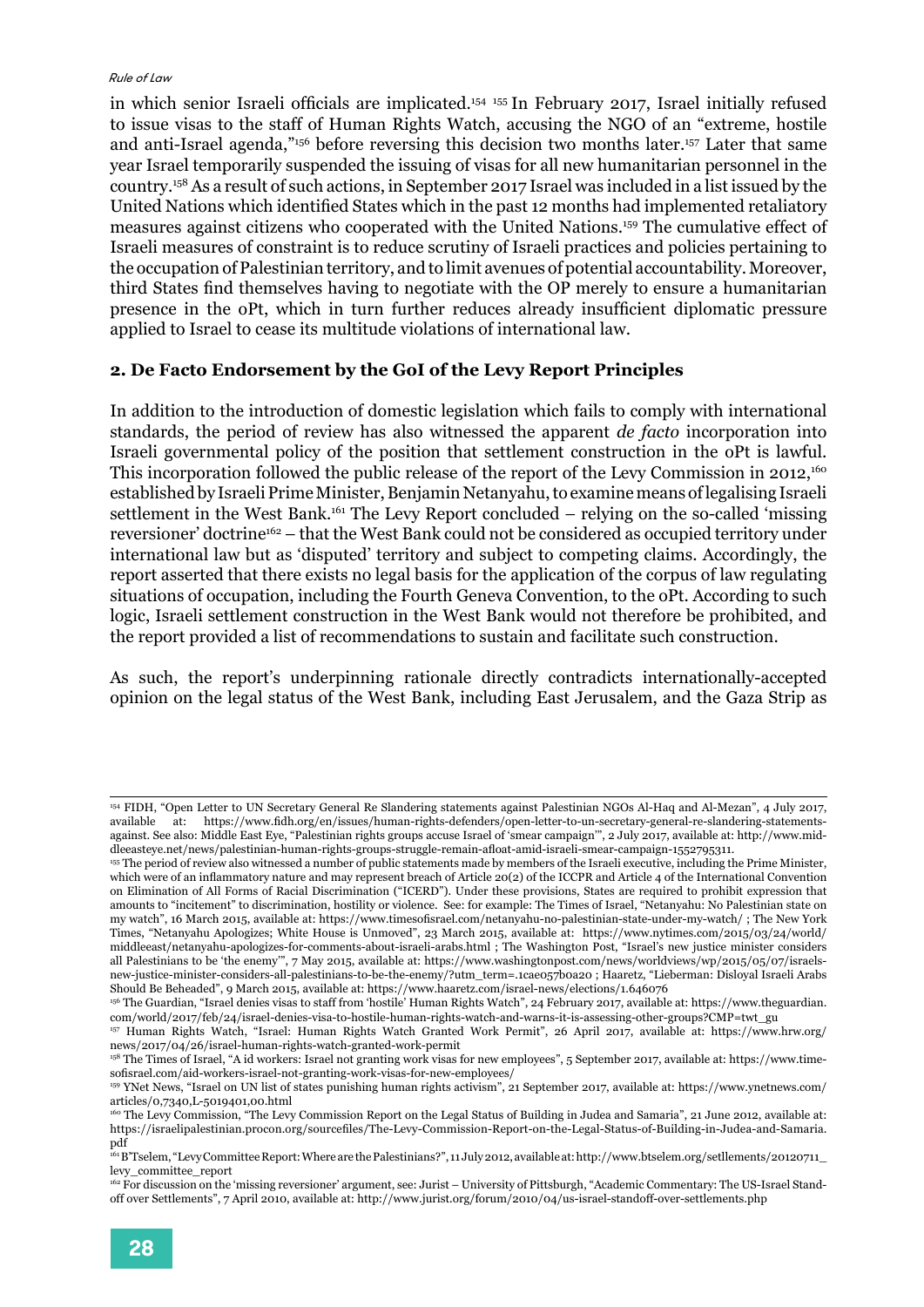provided by, *inter alia*, the 2004 ICJ advisory opinion, multiple resolutions of the UN General Assembly<sup>163</sup> and Resolution 2334 of the UN Security Council. In response to the report, the ICRC issued a rare public intervention and confirmed that "the West Bank is occupied by Israel" and that "the Israeli settlements in the West Bank are unlawful".164 Yet despite the clarity and consistency of rejection of settlements' legality by the international community, the findings of the Levy Report appear to have received the informal endorsement of the GoI, and have clearly informed the latter's official position and policy. This is evidenced in the Israeli Ministry of Foreign Affairs' (MoFA) issuing of a position note<sup>165</sup> in November 2015 that adopted the report's legal reasoning, refuting the existence of a military occupation in the West Bank and concluding that the presence and construction of settlements in this area was lawful.

As noted by Yesh Din, this official channelling of the Levy Report's legal analysis has been coupled with an apparent implementation of a number of the report's recommendations.166 Chief among which, and as previously addressed, Israel has passed legislation allowing the retroactive legalisation of settlements and outposts and, in turn, afforded legal 'justification' to mass population transfer and expropriation of private Palestinian land. Further, the MoFA position note also cited provisions of the Oslo Accords pertaining to Israeli legal jurisdiction over West Bank settlements as evidence of the legitimacy of the settlement project generally. This not only misrepresents the intended purpose of the respective provisions, but also contravenes Article 47 of the Fourth Geneva Convention, which determines that protected persons cannot be deprived of Convention benefits by "any agreement concluded between the authorities of the occupied territories and the Occupying Power".167

In this light, from its inception through to the apparent adoption of its core rationale and policy recommendations, the Levy Commission appears a cynical attempt by the OP to circumvent the established body of international law and jurisprudence. In establishing the Commission and informally adopting its conclusions, the GoI seeks to apply a veneer of legality to its own conduct which operates in direct contravention of the UN Charter and the Palestinian right to self-determination, and which underpins a grave breach of the Fourth Geneva Convention.

<sup>163</sup> See, for example: UN General Assembly, "69/92. Israeli settlements in the Occupied Palestinian Territory, including East Jerusalem, and the occupied Syrian Golan", A/RES/69/92, 16 December 2014; UN General Assembly, "Resolution 70/89. Israeli settlements in the Occupied Palestinian Territory, including East Jerusalem, and the occupied Syrian Golan", A/RES/70/89, 15 December 2015.

<sup>164</sup> Haaretz, "The Levy Report vs. International Law", 4 November 2012, available at: https://www.haaretz.com/opinion/the-levy-report-vsinternational-law-1.474129.

<sup>165</sup> Israel Ministry of Foreign Affairs, "Israeli Settlements and International Law", 30 November 2015, available at: http://www.mfa.gov.il/ mfa/foreignpolicy/peace/guide/pages/israeli%20settlements%20and%20international%20law.aspx.

<sup>166</sup> Yesh Din, "From Occupation to Annexation: the Silent Adoption of the Levy Report on Retroactive Authorization of Illegal Construction in the West Bank", 2 February 2016, available at: https://www.yesh-din.org/en/from-occupation-to-annexation-the-silent-adoption-of-thelevy-report-on-retroactive-authorization-of-illegal-construction-in-the-west-bank/.

<sup>167</sup> ICRC, Fourth Geneva Convention, Article 47.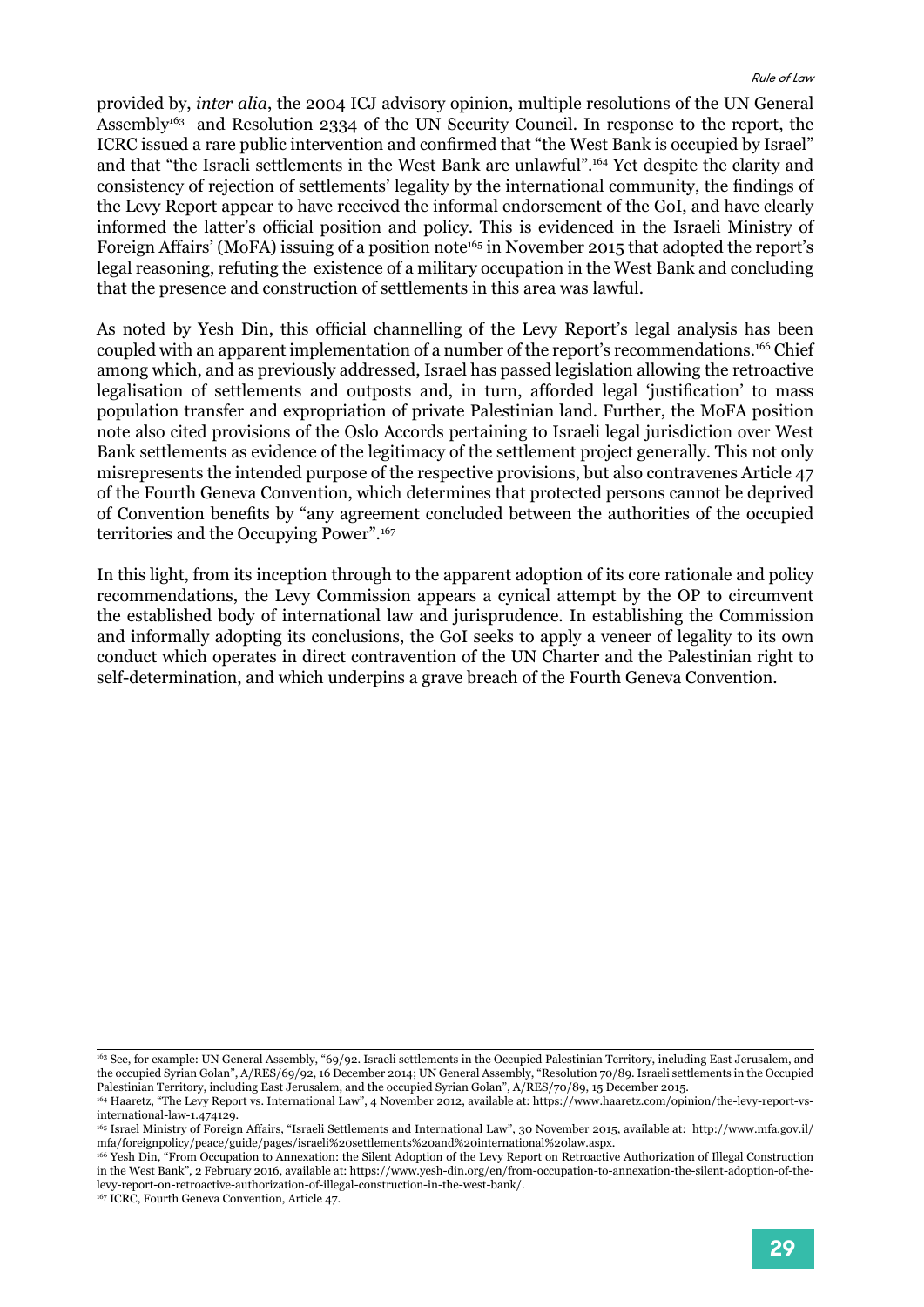## **Chapter 3: Findings of External Bodies**

Given the broad range of apparent violations of international law evident in the oPt, it is unsurprising that external international bodies mandated to monitor and report on compliance with international law have strongly criticised Israeli conduct relating to the ongoing occupation. The following section explores key findings of relevant international bodies from the period of review.

#### **1. United Nations Human Rights Council**

The UN Human Rights Council provides a number of mechanisms which have been active in monitoring and reporting on the level and nature of Israel's adherence to both IHL and IHRL in its occupation of Palestinian territory.

#### **A. Special Procedures**

The special procedures of the Human Rights Council consist of independent human rights experts or groups of experts tasked to work on specific thematic or geographic areas. Their purpose is to report and advise on these respective areas, highlighting areas of non-compliance with IHRL and – where appropriate, IHL168– norms and standards, and suggesting means of closing these compliance gaps. Since the previous reporting period, Israel has continued to refuse to cooperate with the special procedures framework. For instance, consideration of country visit requests submitted by various Special Rapporteurs during the reporting period reveals a pattern of non-cooperation and obfuscation.169 This is particularly apparent in relation to the mandate of the UN Special Rapporteur assigned to assessing the human rights situation in the oPt. Lack of Israeli cooperation with this mandate has been manifested, in part, in denying mandate-holders access to the oPt and Israel. This has been the case for the incumbent mandate-holder, Michael Lynk, his predecessor, Makarim Wibisono - despite the issuing of assurances to the contrary prior to his selection in 2014<sup>170</sup>- and previous mandate-holders.<sup>171</sup>

Indeed, the lack of access to the oPt and Israel's refusal to respond to oral and written requests for information prompted Mr Wibisono to resign from his position as Special Rapporteur for the oPt in January 2016.172 Reports issued by Mr Wibisono in his capacity as Special Rapporteur highlighted, *inter alia*, Israel's apparently deliberate targeting of civilians and civilian objects during 'Operation Protective Edge', excessive use of force by Israeli military and police personnel in the West Bank and the forcible transfer of Palestinian Bedouin communities.173 From his initial appointment, Mr Wibisono faced criticism from Israel and resistance to his work on the basis of what the GoI regarded as his 'pro-Palestinian' views.174 Similar obstructions have been

<sup>168</sup> IHRL and IHL enjoy a complementary and mutually interrelated relationship. In instances of armed conflict, including periods of belligerent occupation, IHL forms the dominant legal paradigm as lex specialis, though complemented and supplemented by the provisions of IHRL. See, for example: International Court of Justice, "Legal Consequences of the Construction of a Wall", Advisory Opinion of 9 July 2004, para. 106.

<sup>169</sup> UNOHCHR, "View Country visits of Special Procedures of the Human Rights Council since 1998", available at: http://spinternet.ohchr. org/\_Layouts/SpecialProceduresInternet/ViewCountryVisits.aspx?Lang=en&country=ISR.

<sup>170</sup> Falk, "Wibisono's Resignation as UN Special Rapporteur on Occupied Palestine", 6 January 2016, available at: https://richardfalk.wordpress.com/tag/human-rights-council/.

<sup>171</sup> See: UN General Assembly, "Report of the Special Rapporteur on the situation of human rights in the Palestinian territories occupied since 1967, Richard Falk", A/HRC/25/67, 13 January 2014, para. 2, available at: http://www.ohchr.org/EN/HRBodies/HRC/RegularSessions/ Session25/Pages/ListReports.aspx.

<sup>172</sup> Al Jazeera, "UN Special Rapporteur for occupied Palestine quits", 4 January 2016, available at: http://www.aljazeera.com/news/2016/01/ special-rapporteur-occupied-palestine-quits-160104141856801.html.

<sup>173</sup> See: UN General Assembly, "Report of the Special Rapporteur in the situation of human rights in the Palestinian territories occupied since 1967, Makarim Wibisono", A/HRC/28/78, 22 January 2015, available at: https://reliefweb.int/sites/reliefweb.int/files/resources/ G1500827.pdf.

<sup>174</sup> The Jerusalem Post, "UNHRC president replaces Falk with pro-Palestinian Indonesian diplomat", 8 May 2014, available at: http://www. jpost.com/Diplomacy-and-Politics/UNHRC-President-replaces-Falk-with-pro-Palestinian-Indonesian-diplomat-351707.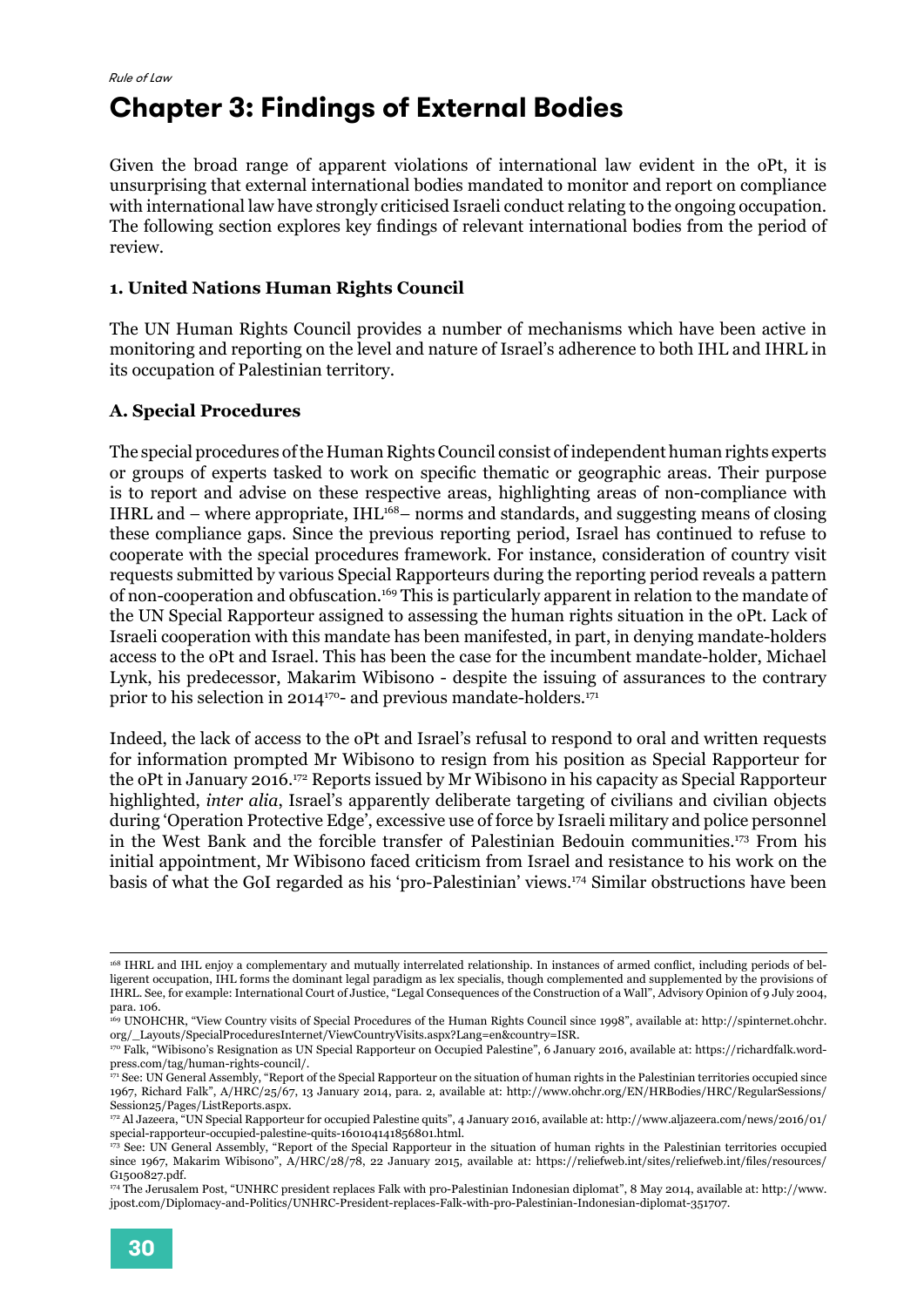encountered by the present mandate-holder, Michael Lynk,175 who was appointed in May 2016 and at the time of writing has not been permitted access to Israel or the oPt, nor have his requests to meet with the Permanent Representative of Israel to the United Nations been accepted.<sup>176</sup> As with a number of predecessors, Mr Lynk has also been the subject of criticism for alleged 'pro-Palestinian' bias.177

In the first report issued by Mr Lynk in his capacity as mandate-holder, he confirmed the illegality of Israel's settlement enterprise in the West Bank, including East Jerusalem, and the associated forcible transfer of Palestinian individuals and communities, and highlighted the closure of the Gaza Strip as amounting to collective punishment.<sup>178</sup> Further, the report considered the oPt as an "environment in which human rights are increasingly subverted by a prolonged occupation".179 Most notably, the Special Rapporteur considered Israel's domination of Palestinian territory as a broad and destructive phenomenon, consisting of a range of severe violations of IHL and IHRL that have had grave and far-reaching implications for the occupied population, and for human rights defenders (some of whom, as members of the occupied population, also constitute protected persons for the purpose of international law). According to his report, the occupation:

"becomes more pervasive by the day with no end even remotely in sight, [and] has been profoundly corrosive of human rights and democratic values. How could it be otherwise? To perpetuate an alien rule over almost 5 million people, against their fervent wishes, inevitably requires the repression of rights, erosion of the rule of law, the abrogation of international commitments, the imposition of deeply discriminatory practices, the hollowing-out of well-accepted standards of military behaviour, subjugation of the humanity of the "other", denial of trends that are plainly evident, the embrace of illiberal politics and [...] the scorning of those civil society organizations that raise uncomfortable truths about the disfigured state of human rights under occupation."<sup>180</sup>

The OP has also rejected requests issued by the Special Rapporteur on extrajudicial, summary or arbitrary executions to visit Israel,<sup>181</sup> a rejection which is particularly concerning given the aforementioned accusations of unlawful killings of Palestinians by Israeli law enforcement officials. Although the State of Palestine issued a standing invitation to all special procedure mandate holders in 2014, Israel retains control over all legal access to the oPt. In denying access to the oPt by UN Special Procedures, the OP also severely and negatively impacts the ability of the PA to meet its own human rights treaty obligations.182 Meanwhile, communications sent to Israel by Special Procedures, on freedom of expression, freedom of peaceful assembly and association, human rights defenders, among others, continue to go unanswered.183

#### **B. Independent Commission of Inquiry on Gaza 2014**

In response to the large-scale physical destruction and loss of life resulting from 'Operation Protective Edge', an independent, international commission of inquiry was established under UN Human Rights Council resolution A/HRC/RES/S-21/1. The Commission of Inquiry was issued a mandate to:

179 Ibid., para. 7. 180 Ibid., para. 62.

<sup>175</sup> The Jerusalem Post, "UNHRC nominates pro-Palestinian Canadian legal expert as special investigator on Israel", 24 March 2016, available at: http://www.jpost.com/Diplomacy-and-Politics/UNHRC-President-replaces-Falk-with-pro-Palestinian-Indonesian-diplomat-351707. <sup>176</sup> UN Secretary-General, "Note by the Secretary General: Situation of human rights in the Palestinian territories occupied since 1967",

A/72/43106, 23 October 2017, para. 2, available at: http://www.ohchr.org/EN/HRBodies/SP/CountriesMandates/PS/Pages/SRPalestine. aspx.

<sup>&</sup>lt;sup>177</sup> The Jerusalem Post, "Suspend UN Rights Envoy for Undisclosed Tie to Palestinians, NGO Says", 28 October 2016, available at: http:// www.jpost.com/Israel-News/UN-human-rights-investigators-false-statements-makes-appointment-illegal-says-NGO-471120. 178 See: UN General Assembly, "Report of the Special Rapporteur in the situation of human rights in the Palestinian territories occupied since

<sup>1967&</sup>quot;, A/HRC/34/70, 13 April 2017, para. 18, available at: https://reliefweb.int/sites/reliefweb.int/files/resources/G1500827.pdf.

<sup>&</sup>lt;sup>181</sup> Ibid.

<sup>182</sup> Palestine acceded to seven core international human rights treaties in May and July 2014. See: UNHCHR, "Press briefing notes on Palestine", 2 May 2014, available at: https://unispal.un.org/DPA/DPR/unispal.nsf/0/262AC5B8C25B364585257CCF006C010D.

<sup>183</sup> UNOHCHR, "Communications report of Special Procedures: Communications sent, 1 December 2015 to 29 February 2016; Replies received, 1 February to 30 April 2016," A/HRC/32/53, 27 May 2016, available at: http://ap.ohchr.org/documents/dpage\_e.aspx?si=A/HRC/32/53.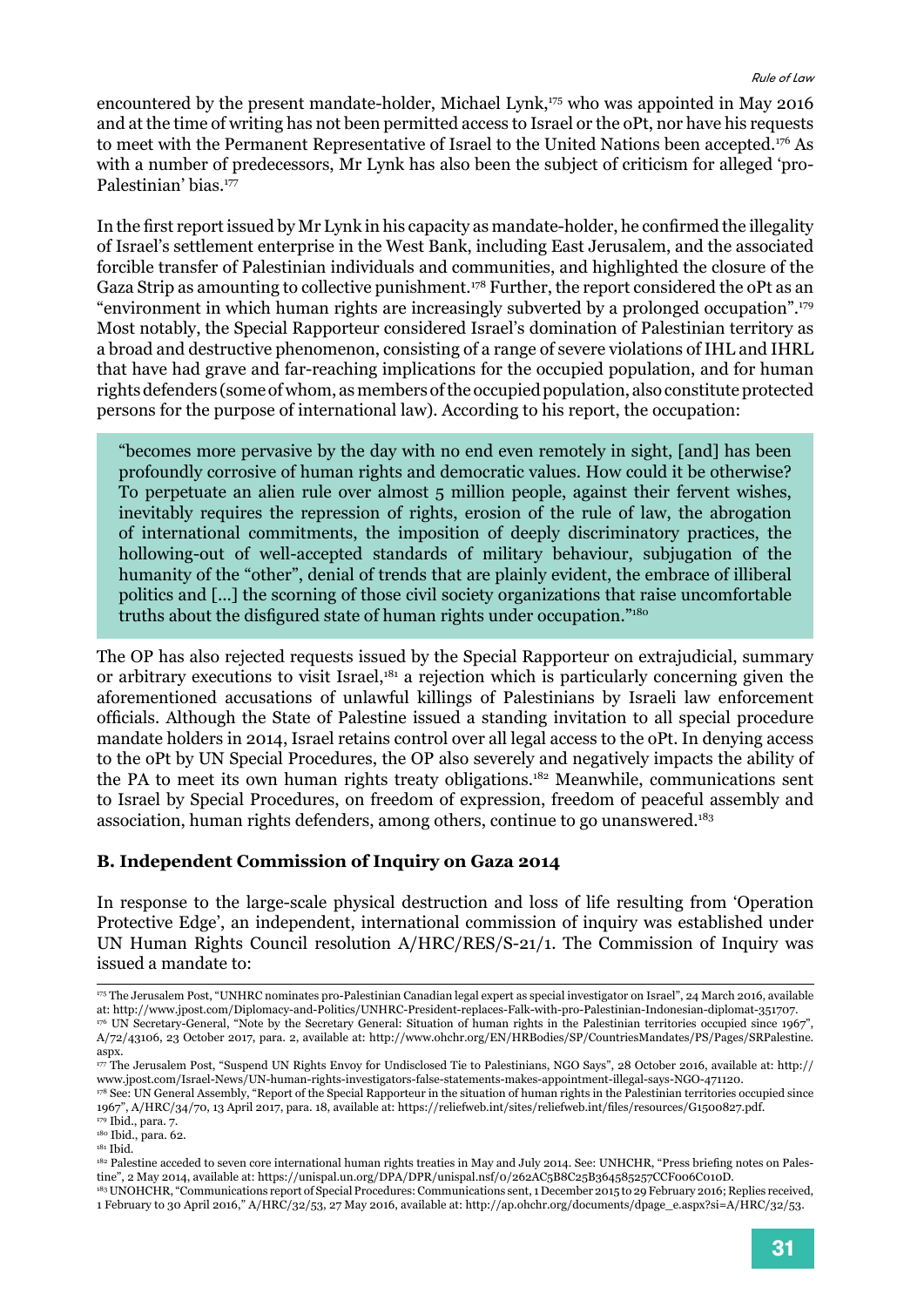"investigate all violations of international humanitarian law and international human rights law in the Occupied Palestinian Territory, including East Jerusalem, particularly in the occupied Gaza Strip, in the context of the military operations conducted since 13 June 2014, whether before, during or after, to establish the facts and circumstances of such violations and of the crimes perpetrated and to identify those responsible, to make recommendations, in particular on accountability measures, all with a view to avoiding and ending impunity and ensuring that those responsible are held accountable, and on ways and means to protect civilians against any further assaults [...]".184

The eventual report of the Commission of Inquiry reached a number of significant conclusions, including the identification of Israeli conduct which constituted *prima facie* war crimes; namely, apparent directing of attacks against civilians (which may also amount to wilful killings) or civilian objects,185 or attacks which caused excessive civilian casualties or damage to civilian objects.186 The Commission also observed that, in many incidents, "the weapons used, the timing of attacks, and the fact that the targets were located in densely populated areas indicate that the Israel Defense Forces may not have done everything feasible to avoid or limit civilian casualties."187

Of particular significance, however, were the conclusions of the Commission which suggested that serious violations of IHL were rooted in GoI policy. Specifically, the Commission noted that strikes which targeted civilians and civilian objects "may have constituted military tactics reflective of a broader policy, approved at least tacitly by decision-makers at the highest levels of the Government of Israel."188 In addition, the Commission raised "concerns that Israel's interpretation of what constitutes a 'military objective' may be broader than the definition provided for by international humanitarian law."189

From the outset, the GoI refused to cooperate with the work of the Commission, including preventing its members from accessing the Gaza Strip or the West Bank. In response to the inquiry's findings, Prime Minister Benjamin Netanyahu labelled the report "biased" and written "under a committee that does everything but protect human rights."190 Similarly, the MoFA asserted that the report failed "to recognize the profound difference between Israel's moral behavior during Operation Protective Edge and the terror organizations it confronted", and was "politically motivated and morally flawed from the outset."<sup>191</sup>

#### **C. Office of the High Commissioner for Human Rights (OHCHR) - Implementation Review**

In March 2016, the Human Rights Council passed a resolution which called for the High Commissioner for Human Rights to undertake a comprehensive review of the implementation of the recommendations addressed to all parties since 2009 by the relevant UN human rights mechanisms.192 The resulting report, which built upon an earlier, more narrowly-focused report,193 was presented at the 35th session of the Human Rights Council in June 2017 and

<sup>184</sup> UN General Assembly, "Ensuring respect for international law in the Occupied Palestinian Territory, including East Jerusalem", A/HRC/ RES/S-21/1, 24 July 2014, para. 13.

<sup>185</sup> Supra note 7, para. 38.

<sup>186</sup> Ibid., para. 42.

<sup>187</sup> Ibid., para. 41.

<sup>188</sup> Ibid., para. 44.

<sup>189</sup> Ibid., para. 45.

<sup>190</sup> The Guardian, "UN accuses Israel and Hamas of possible war crimes during 2014 Gaza conflict", 22 June 2015, available at: https://www. theguardian.com/world/2015/jun/22/un-accuses-israel-and-hamas-of-possible-war-crimes-during-2014-gaza-war.

<sup>191</sup> Israel Ministry of Foreign Affairs, "Israeli response to the UNHRC Commission of Inquiry", 22 June 2015, available at: http://mfa.gov.il/ MFA/PressRoom/2015/Pages/Israeli-response-to-the-UNHRC-Commission-of-Inquiry-22-Jun-2015.aspx.

<sup>192</sup> UNHRC, "Ensuring accountability and justice for all violations of international law in the Occupied Palestinian Territory, including East Jerusalem", A/HRC/31L.38, 22 March 2016, para. 8, available at: http://ap.ohchr.org/documents/dpage\_e.aspx?si=A/HRC/31/L.38. 193 UNGA, "Report of the United Nations High Commissioner for Human Rights on the implementation of Human Rights Council resolutions

 $S/91$  and  $S-12/1$ ; Addendum-Implementation of the recommendations contained in the reports of the independent commission of inquiry on the 2014 Gaza conflict and of the United Nations Fact-Finding Mission on the Gaza Conflict", A/HRC/31/40/Add.1, 7 March 2016, available at: http://undocs.org/A/HRC/31/40/Add.1.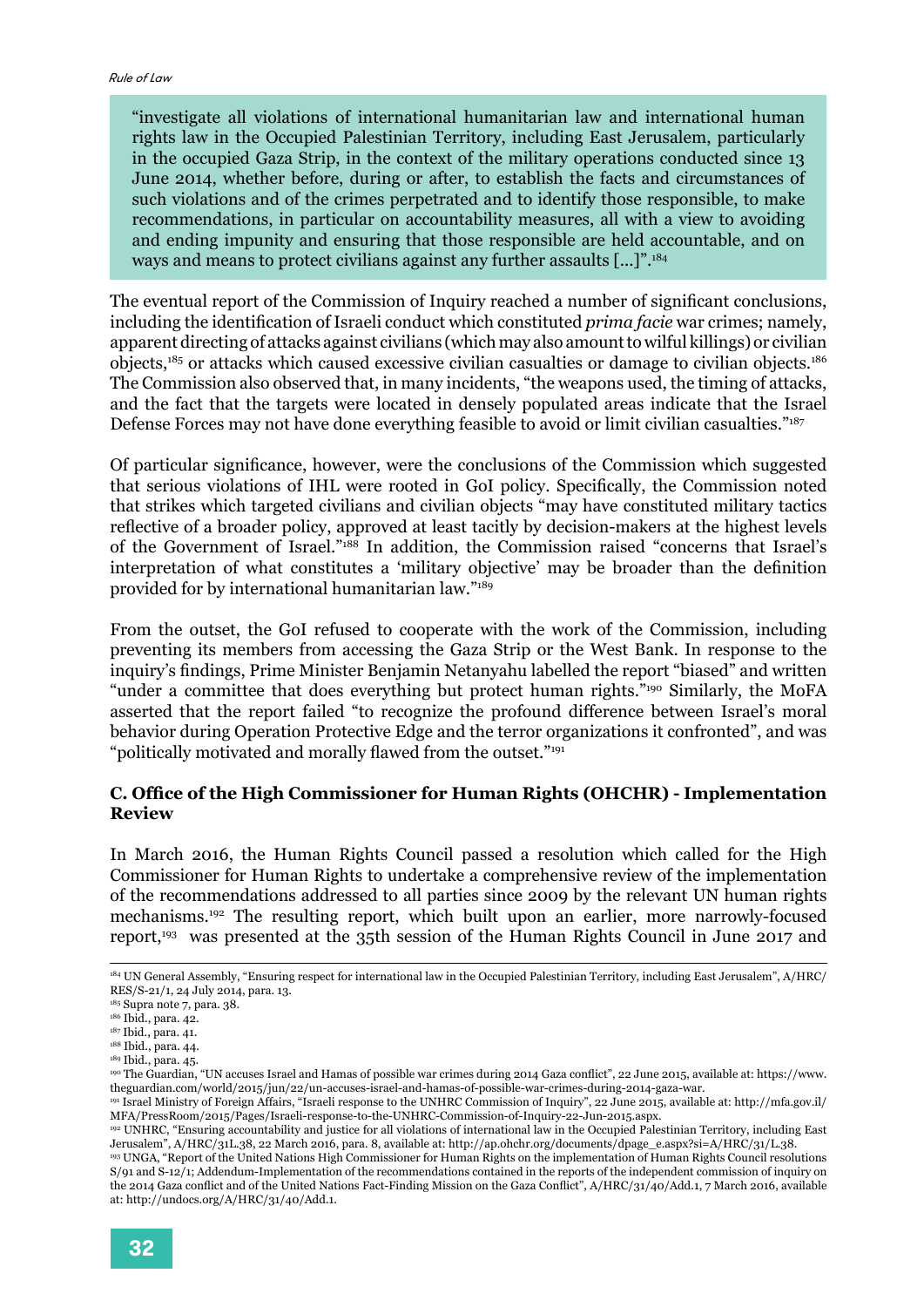considered, inter alia, implementation of 551 recommendations issued to Israel – and pertaining to the oPt – by the Secretary-General, High Commissioner for Human Rights, fact-finding missions and commissions of inquiry, special procedures mechanisms and treaty bodies.194 These recommendations were separated into seven themes: accountability and access to justice, international engagement, arrest and detention, settlements, freedom of movement, other civil and political rights, and economic, social and cultural rights.

The report observed that the overall rate of "full implementation" of recommendations issued to Israel stood at 0.4 percent. According to the same report, "lack of implementation correlates with Israel's continued rejection of the applicable legal framework and of its obligations in the Occupied Palestinian Territory."195 This observation was coupled with the urging of Israel to seek technical assistance from the UN in implementing the recommendations it has received from the relevant bodies, including the creation of mechanisms at the national level which allow for reporting and following up on these recommendations. Further, the High Commissioner for Human Rights reminded "Israel of its obligations under the international human rights instruments that it has ratified, and under the Geneva Conventions, to which it is a High Contracting Party, and calls on Israel to fully comply with them in the Occupied Palestinian Territory."196

The report drew particular attention to critical structural deficits, which undermine the extent to which Israel can claim to uphold the rule of law. Specifically, it cited the State's "repeated failure to comply with the calls for accountability made by the entire human rights system" and flagged the urgent need for Israel "to conduct prompt, impartial and independent investigations of all alleged violations of international human rights law and all allegations of international crimes." Furthermore, the High Commissioner called upon Israel to "ensure that all victims have access to remedies and reparation."197

#### **D. Universal Periodic Review**

In late 2013, Israel opted to re-engage with the Universal Periodic Review (UPR) mechanism, having previously withheld its cooperation and failing to appear before the Working Group as scheduled.198 Israel's then permanent representative to the United Nations in Geneva announced Israel had "come to the UPR out of respect, but we demand full respect, full equality, and an end to the unfair treatment of Israel."199 The Working Group's report was filed in March 2014, to which Israel responded by way of an addendum in the same month.200 In its response, Israel maintained the position that its obligations owed under human rights conventions did not apply to the oPt on the grounds of extraterritoriality.201 In addition, Israel noted that, of the recommendations received from the Working Group, some could not be implemented due to "legal, policy, or other reasons", while it "categorically denounce[d]" other recommendations as they were, according to Israel, "based on gross misrepresentation or perversion of facts."<sup>202</sup> According to the addendum, "[c]ertain countries chose to include in their recommendations inaccurate assumptions, inflammatory rhetoric, and false or misleading factual claims".203 Israel is next scheduled to appear before the UPR working group, for its third cycle, in January 2018.

 $202$  Ibid., para.  $4(c)$ .

203 Ibid., para. 5.

<sup>194</sup> UNHRC, "Ensuring accountability and justice for all violations of international law in the Occupied Palestinian Territory, including East Jerusalem: comprehensive review on the status of recommendations addressed to all parties since 2009", A/HRC/35/19, 12 June 2017.

<sup>195</sup> Ibid., para. 60.

<sup>196</sup> Ibid., para. 67.

<sup>197</sup> Ibid., para. 69.

<sup>198</sup> UPR Info, "Israel absent from its own UPR", 30 January 2013, available at: http://www.upr-info.org/en/news/israel-absent-its-ownupr.

<sup>&</sup>lt;sup>199</sup> Israel Ministry of Foreign Affairs, "Israel's Universal Periodic Review at the UN Human Rights Council", 29 October 2013, available at: http://mfa.gov.il/MFA/InternatlOrgs/Speeches/Pages/Israel-UPR-UN-Human-Rights-Council-29-Oct-2013.aspx.

<sup>200 &</sup>quot;Report of the Working Group on the Universal Periodic Review. Addendum: Views on conclusions and/or recommendations, voluntary commitments and replies presented by the State under review", A/HRC/25/15/Add.1, 20 March 2014.

<sup>201</sup> Ibid., para. 56. Israel squares this position with its ongoing exercise of de facto sovereign power in the West Bank on the basis of the assertion, previously addressed, that the territory is 'disputed', and subject to competing claims.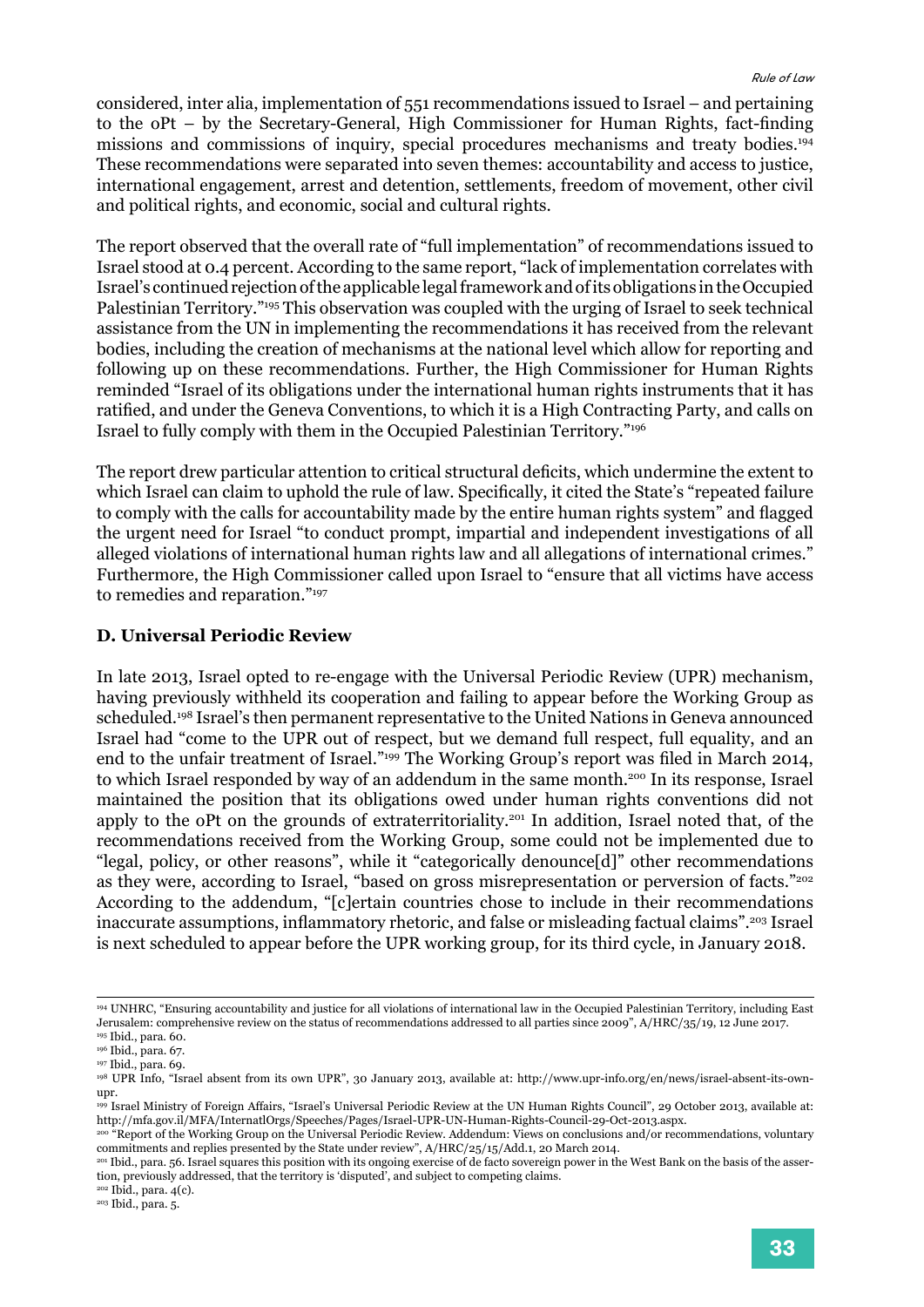#### **2. United Nations Treaty Bodies**

During the reporting period, UN Treaty Bodies continued to adopt strong language in relation to Israeli non-compliance with IHRL and IHL obligations, and reiterated many of the concerns and recommendations made during previous reporting periods.

#### **A. Human Rights Committee**

The Human Rights Committee monitors the implementation of the International Covenant on Civil and Political Rights (ICCPR), and in late 2014 undertook its fourth periodic review of Israel. The Committee's Concluding Observations were issued in November 2014, and highlighted a range of Israeli failings that have serious implications for the State's compliance with the rule of law. In particular, the Committee reiterated that the Israeli standpoint that the ICCPR is inapplicable to the oPt is contrary to the established views of treaty bodies, the jurisprudence of the ICJ and State practice. The Committee further noted with concern Israel's position that IHRL does not apply when IHL is applicable.204

The Conclusions also referenced a substantial number of other concerns, namely: alleged human rights violations committed during the State party's military operations in the Gaza strip,<sup>205</sup> the lack of codification of the principles of equality and non-discrimination in the Israel's Basic Law: Human Dignity and Liberty,<sup>206</sup> punitive demolitions, evictions and demolition orders based on discriminatory planning policies,<sup>207</sup> and continued destruction of property, forced eviction and forcible transfer in the West Bank, including East Jerusalem.<sup>208</sup> In addition, the Committee stated its concern at restrictions on Palestinian access to land, natural resources, water and sanitation, and failure to respect the freedom of movement for Palestinians throughout the oPt.209 The Committee also recommended the lifting of the ongoing blockade of the Gaza strip,210 the taking of all measures to prevent incidents of excessive use of force during law enforcement operations,211 and to prevent violence perpetrated by settlers against Palestinians in the West Bank, including East Jerusalem.212

The Committee restated its concerns at Israel's formal maintaining of a state of emergency<sup>213</sup> and the continued practice of administrative detention of Palestinians. Similarly, the Committee called for legislation governing counter-terrorism measures to be in compliance with Israel's obligations under the ICCPR, and flagged an absence of specific definitions of 'terrorism' and procedural safeguards in relevant legislation as a point of concern.214 In addition, the Committee noted that juvenile justice reforms were not being effectively implemented, exposing Palestinian children to arbitrary arrest and detention, without full procedural rights.<sup>215</sup>

The Committee was also critical regarding Israeli practice on freedom of opinion and expression, and freedom of association. Stating that the Boycott Law, which imposes mandatory disclosure of foreign funds received by any association or company, and lists as a civil offence a call for economic, cultural, or academic boycott of people or institutions for political reasons, will have a chilling effect.<sup>216</sup> The Committee therefore recommended that any such restrictions comply with the strict requirements of the ICCPR.

- <sup>208</sup> Ibid., para.17.
- 
- <sup>209</sup> Ibid., para. 17.<br><sup>210</sup> Ibid., para 12.
- <sup>211</sup> Ibid., para. 13.
- 212 Ibid., para. 16.
- 213 Ibid., para. 10.
- 214 Ibid., para. 11. 215 Ibid., para. 19.

<sup>204</sup> Human Rights Committee, "Concluding observations on the fourth periodic report of Israel", CCPR/C/ISR/CO/4, 21 November 2014, para. 5.

 $205$  Ibid., para. 6.

<sup>&</sup>lt;sup>206</sup> Ibid., para. 7.<br><sup>207</sup> Ibid., para 9.

<sup>216</sup> Ibid., para. 22.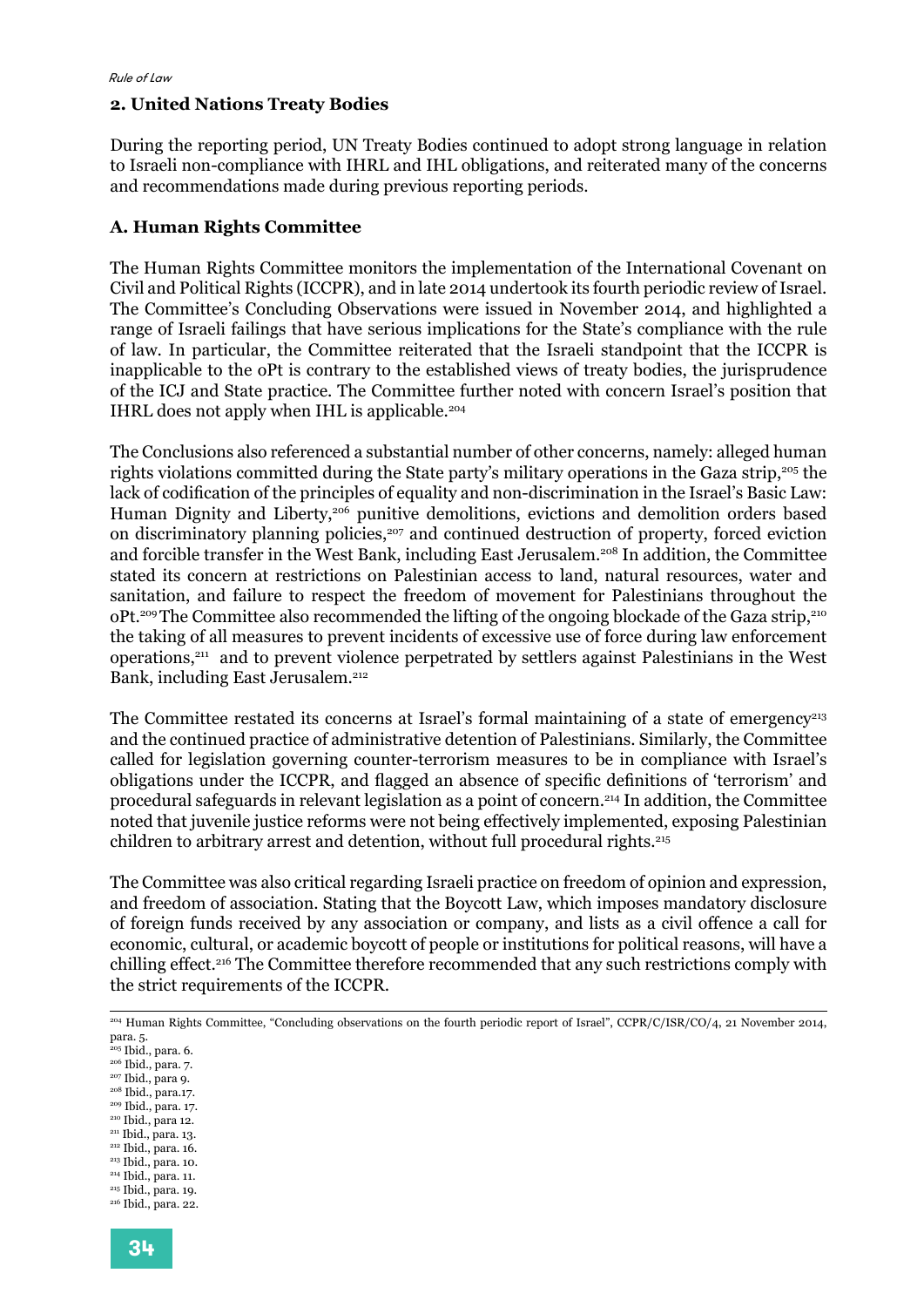#### **B. Committee Against Torture**

The Committee Against Torture (CAT) monitors the implementation of the International Convention Against Torture and Other Cruel, Inhuman or Degrading Treatment or Punishment, and in May 2016 undertook its fifth periodic review of Israel.

In its Concluding Observations, the Committee rejected Israel's claim of inapplicability of the Convention and IHRL generally to the oPt, and urged their application to all individuals under Israel's jurisdiction.217 The Committee also noted with regret Israel's failure to implement previous recommendations pertaining to "basic safeguards for detainees, allegations of torture and illtreatment by Israeli interrogators, and house demolitions."218 In addition, the urgency of Israel incorporating a specific offense of torture into domestic law, coupled with punitive sanctions commensurate with its grave nature, was also highlighted.219 This was especially in reference to allegations of torture and other cruel, inhuman or degrading treatment or punishment by personnel acting on behalf of the State, or cases of excessive use of force, including lethal force, against Palestinians in the West Bank, including East Jerusalem, and the Gaza strip, and at checkpoints.

The Committee noted with concern that existing legislation still provided for delays in detainees being permitted access to their legal representatives, and in the case of detainees accused of security-related offences, up to 21 days in Israel, and up to 60 days under the law applicable in the West Bank.220 The Committee also remained concerned at allegations that Israeli interrogators continued to employ interrogation methods contrary to the Convention, such as sleep deprivation and stress positions, and "regrets the lack of clarity about the use of restraints during interrogations."221 The lack of information on available forms of redress for victims of torture and ill-treatment was also highlighted.<sup>222</sup>

Similar issues of torture and ill-treatment were also raised in the Human Rights Committee's concluding observations during its fourth periodic report of Israel, discussed above. Furthermore, Israeli practices, which may constitute torture and other cruel or degrading treatment or punishment, were addressed at length by the UN Committee on the Rights of the Child in July 2013.223

#### **3. EU Statements, Reports and Policy Positions**

In November 2015, in response to "a demand for clarity from consumers, economic operators and national authorities" on the subject of EU legislation as it applied to origin information of products from territories occupied by Israel, the EU announced the issuing of guidelines on the labelling of products originating from Israeli settlements.224 These guidelines were based on the EU's refusal to "recognise Israel's sovereignty over the territories occupied by Israel since June 1967, namely the Golan Heights, the Gaza Strip and the West Bank, including East Jerusalem," and its refusal to "consider them to be part of Israel's territory, irrespective of their legal status

<sup>217</sup> Ibid., para. 8.

<sup>&</sup>lt;sup>218</sup> Committee against Torture, "Concluding observations on the fifth periodic report of Israel", CAT/C/ISR/CO/5, 3 June 2016, para. 7.

<sup>219</sup> Ibid., para. 13.

<sup>220</sup> Ibid., para. 16.

<sup>221</sup> Ibid., para. 30.

<sup>222</sup> Ibid., para. 48.

<sup>&</sup>lt;sup>223</sup> Committee on the Rights of the Child, "Concluding observations on the second to fourth periodic reports of Israel, adopted by the committee at its sixty-third session  $(27 \text{ May} - 14 \text{ June } 2013)^n$ , CRC/C/ISR/CO/2-4, 4 July 2013, para. 35-44.

<sup>&</sup>lt;sup>224</sup> European Commission, "Interpretative Notice on indication of origin of goods from the territories occupied by Israel since June 1967", 11 November 2015, para. 2, available at: https://eeas.europa.eu/sites/eeas/files/20151111\_interpretative\_notice\_indication\_of\_origin\_ en.pdf.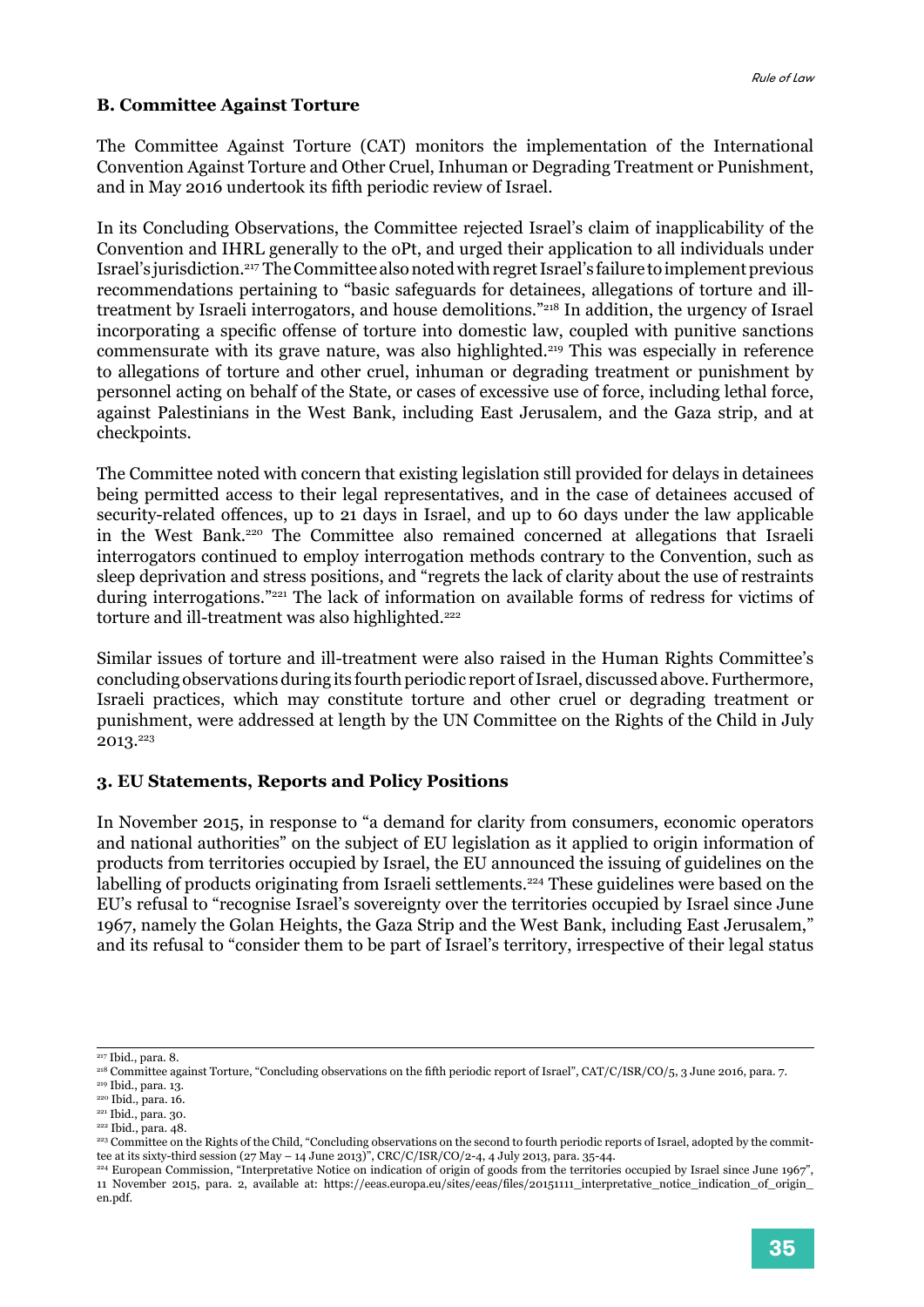under domestic Israeli law." 225 226 In response, Israel suspended elements of cooperation with the EU, deeming the issuing of guidelines a politically motivated and discriminatory step, $227$  while Yuval Steinitz, Israel's minister for national infrastructure, energy and water resources, called the move an act of "disguised anti-Semitism".<sup>228</sup>

The labelling guidelines represented a significant statement of intent from the EU. Prior to their issuing, the EU response to continued Israeli settlement activity in the oPt could be best described as a "constellation of ad-hoc initiatives" which "steadily crystallised into an unarticulated policy of 'differentiation'".229 This need to 'differentiate' in legal and practical terms between the sovereign territory of Israel and that of Palestinian territory occupied by Israel has gradually established itself as a central concern in informing EU policy relating to the oPt. In January 2016, for instance, the European Council, through its conclusions on the Middle East Peace Process, restated the commitment of the EU and members states to ensuring "continued, full and effective implementation of existing EU legislation and bilateral arrangements applicable to settlements products."230 In particular, the conclusions noted the need to ensure that "all agreements between the State of Israel and the EU must unequivocally and explicitly indicate their inapplicability to the territories occupied by Israel in 1967."231 Further, in a May 2017 resolution, the European Parliament asserted "its strong support for the two-state solution to the Israeli-Palestinian conflict on the basis of the 1967 borders, with Jerusalem the capital of both states".232

At the same time, the differentiation principle was being developed conceptually – though ultimately not in practice – in an EU Heads of Mission report on Jerusalem. This confidential report, completed in early 2016 and leaked to the media in July 2016, made a number of important recommendations, including pursuing the full and effective implementation of settlement labelling guidelines and developing additional EU guidelines on differentiating between Israeli sovereign territory and Israeli settlements in other relevant fields.<sup>233</sup> These recommendations, however, were not implemented. The same report also noted "the polarisation and violence" witnessed in Jerusalem in 2015, and concluded that "at the root of the negative trends […] is the occupation […] and a long-standing policy of political, economic and social marginalisation of Palestinians in Jerusalem in violation of Israel's obligations under international humanitarian law".<sup>233</sup>

More widely, the aforementioned Conclusions of the European Council also laid out other significant policy positions, including the EU's observation that a "fundamental change of policy by Israel with regard to the occupied Palestinian territory, particularly in Area C, will significantly increase economic opportunities, empower Palestinian institutions and enhance stability and security for both Israelis and Palestinians."235In addition, the Council reiterated its position that Israeli settlements are illegal under international law, and stated its strong opposition to practices

234 Ibid.

<sup>235</sup> Supra note 230, para. 3.



<sup>225</sup> Ibid., para. 1.

<sup>226</sup> Article 41(2) of the International Law Commission's 2001 Draft Articles on State Responsibility for Internationally Wrongful Acts provides that all serious breaches of peremptory norms, including the acquisition of territory through the use of force, give rise to a legal obligation of non-recognition by third parties.

<sup>&</sup>lt;sup>227</sup> The Guardian, "EU issues guidelines on labelling products from Israeli settlements", 11 November 2015, available at: https://www.theguardian.com/world/2015/nov/11/eu-sets-guidelines-on-labelling-products-from-israeli-settlements.

<sup>228</sup> The Times of Israel, "Top minister: Labeling settlement products is veiled anti-Semitism", 10 November 2015, available at: https://www. timesofisrael.com/top-minister-labeling-settlement-products-is-veiled-anti-semitism/.

<sup>229</sup> European Council on Foreign Relations, "EU Differentiation and Israeli Settlements", July 2015, p. 4, available at: http://www.ecfr.eu/ page/-/EuDifferentiation-final3.pdf.

<sup>230</sup> European Council, "Council conclusions on the Middle East Peace Process", 18 January 2016, para. 8, available at: http://www.consilium. europa.eu/en/press/press-releases/2016/01/18/fac-conclusions-mepp/. 231 Ibid., para. 8.

<sup>&</sup>lt;sup>232</sup> European Parliament, "Resolution of 18 May 2017 on achieving the two-state solution in the Middle East", 2016/2998(RSP), 18 May 2017, available at: http://www.europarl.europa.eu/sides/getDoc.do?pubRef=-//EP//TEXT+TA+P8-TA-2017-0226+0+DOC+XML+V0//EN.

<sup>233</sup> See: The Guardian, "Israeli settlements: EU fails to act on its diplomats' report", 12 July 2016, available at: https://www.theguardian.com/ world/2016/jul/12/israeli-settlements-eu-fails-to-act-on-its-diplomats-report.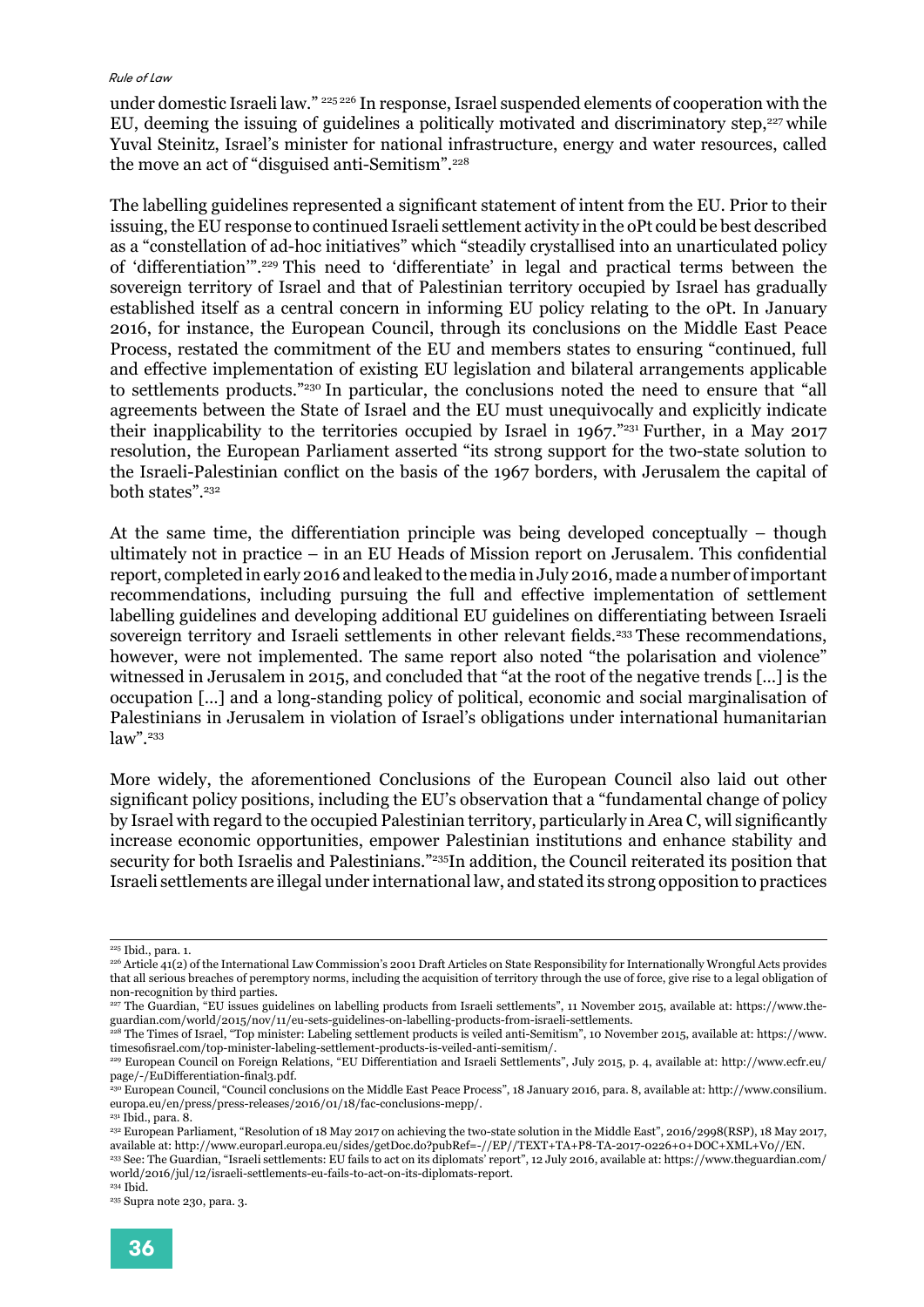and policies tied to the settlement project, including "building the separation barrier beyond the 1967 line, demolitions and confiscation – including of EU funded projects – evictions, forced transfers including of Bedouins, illegal outposts and restrictions of movement and access."236

Of these issues, the demolition and confiscation of EU-funded structures by Israeli forces in Area C has grown in prominence. In its in April 2017 report on the issue, the EU identified an "exceptional upsurge" in the targeting of EU funded structures.237 Between September 2016 and April 2017, 117 structures (including homes, animal shelters, latrines, water infrastructure and livelihood assets) funded by the EU or EU Member States – accounting for a value of  $\epsilon_{311,692}$  – were demolished or confiscated.<sup>238</sup>This represented an increase in financial loss of 28.5 percent compared to the previous reporting period, with total financial losses resulting from such practices accounting for an average of one percent of ECHO's total humanitarian aid budget for the West Bank between 2014 and 2016.239 In response, the European Court of Auditors has recommended that the European Commission and the EU's diplomatic mechanisms adopt stronger measures in relation to Israel so as to prevent further demolitions and confiscations. In a February 2017 review, the Court of Auditors concluded that,

"The Commission/EEAS have not used their leverage via the framework of broader EU-Israeli dialogue and cooperation to reinforce their position and encourage Israel to cooperate constructively and tangibly with the EU on matters crucial to the effectiveness – as well as to the sound financial management - of EU/Pegase support to Palestine. The Commission's/EEAS' relevant input to the competent EU decision makers to facilitate the adoption of a more resolute stance vis-à-vis Israel is still missing, in spite of the fact that the EU's efforts have remained fruitless for more than four years."240

#### **4. International Criminal Court**

Palestine acceded to the Rome Statute of the International Criminal Court (ICC) on 2 January 2015. This created an additional avenue for the pursuit of justice and accountability for violations of international law in the oPt. The Rome Statute entered into force for the State of Palestine on 1 April 2015, making Palestine the 123rd State Party to the ICC.<sup>241</sup> On 1 January 2015, the Government of Palestine also lodged a declaration under article 12(3) of the Rome Statute, accepting on an *ad hoc* basis the ICC's retroactive jurisdiction over alleged crimes committed "in the occupied Palestinian territory, including East Jerusalem, dating back to June 13, 2014."<sup>242</sup> In accordance with the Regulations of the Office of the Prosecutor (OTP), and as a matter of practice, upon the receipt of an article 12(3) declaration the OTP opened a preliminary examination into the situation in Palestine on 16 January 2015. $243$ 

A preliminary examination is intended to examine available information and determine whether there is a "reasonable basis to proceed" to a formal investigation. Specifically, under Article 53(1) of the Rome Statute, the Prosecutor engages in an initial assessment and must consider issues of jurisdiction, admissibility and the interests of justice.244 According to the most recent update

<sup>236</sup> Ibid., para. 7.

<sup>237</sup> Office of the European Union Representative (West Bank and Gaza Strip, UNRWA), "Six-month Report on Demolitions and Confiscations of EU funded structures in Area C September 2016-February 2017", 5 April 2017, p. 1, available at: https://eeas.europa.eu/sites/eeas/ files/2017\_six-months\_report\_on\_demolitions\_of\_eu\_funded\_structures\_in\_area\_c\_september\_16-february\_17.pdf. 238 Ibid., p. 1.

<sup>239</sup> Ibid., p. 1.

<sup>240</sup> European Court of Auditors, "Follow-up of the Court's Recommendations made in its Special Report on EU direct financial support to the Palestinian Authority, SR No 14/2013", Ares(2017)877915, 17 February 2017, p. 21, available at: http://actalliance.eu/wp-content/uploads/2017/06/Follow\_up\_ECA\_SR\_14\_2013\_Palestine-OR-NEAR.pdf.

<sup>241</sup> ICC, "The State of Palestine accedes to the Rome Statute", ICC-ASP-20150107-PR1082, 7 January 2015, available at: https://unispal. un.org/DPA/DPR/unispal.nsf/0145a8233e14d2b585256cbf005af141/2e25f2d53f48e6ff85257dc700558d77?OpenDocument .

<sup>242</sup> See: ICC, "The Prosecutor of the International Criminal Court, Fatou Bensouda, opens a preliminary examination of the situation in Palestine, ICC-OTP-20150116-PR1083", 16 January 2015, available at: https://www.icc-cpi.int//Pages/item.aspx?name=pr1083. 243 Ibid.

<sup>244</sup> Rome Statute of the International Criminal Court, Article 53(1)(a)-(c).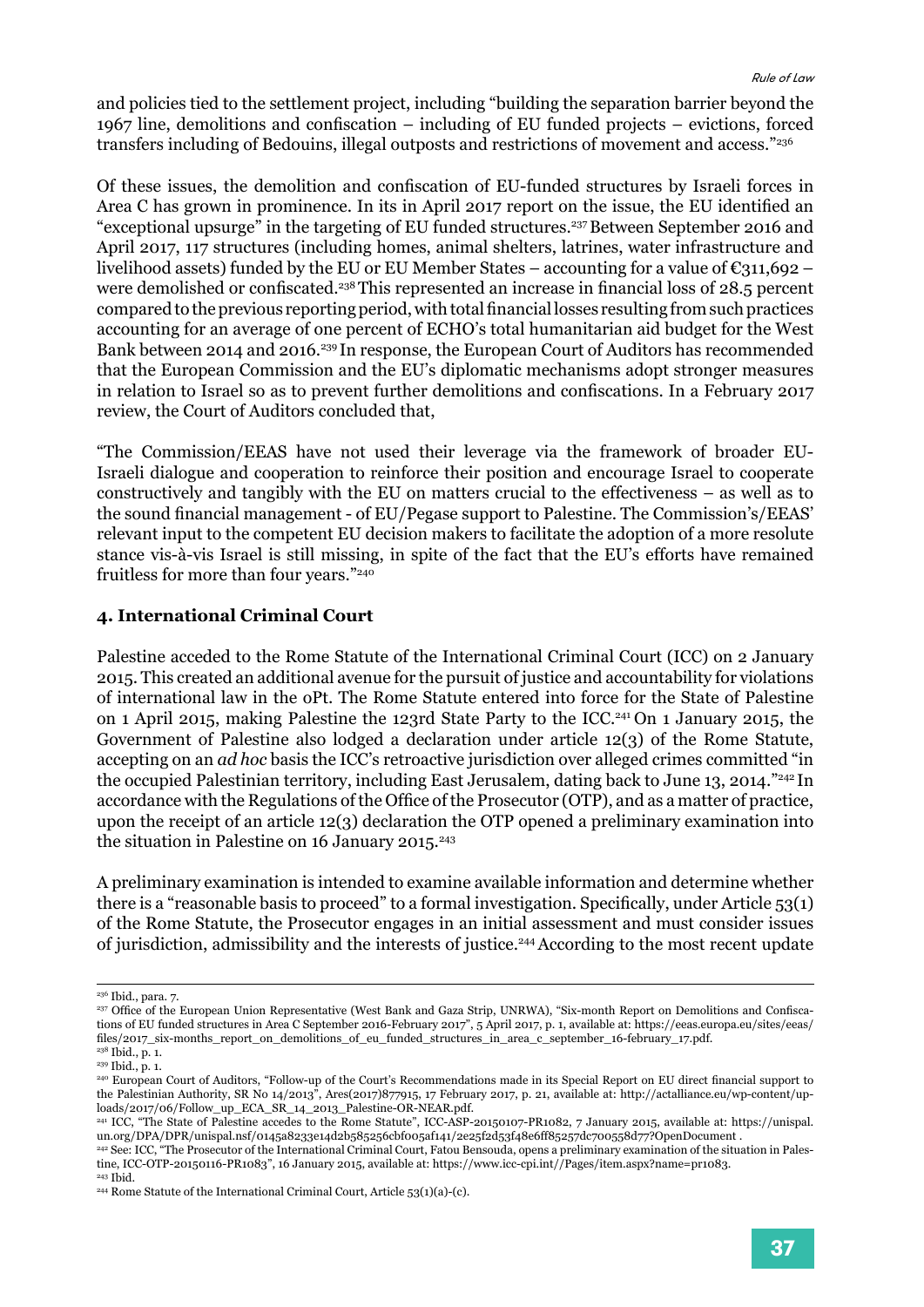from the OTP – issued in November 2016 – "the Office is continuing to engage in a thorough factual and legal assessment of the information available" relating to the situation in Palestine as part of an assessment of subject-matter jurisdiction.245 To this end, the Office has adopted a particular focus on alleged war crimes and crimes against humanity perpetrated by all parties during 'Operation Protective Edge, and international crimes relating to the presence of Israeli settlements in the West Bank.246 This includes the planning and authorisation of settlement expansions, new construction on existing settlements, the confiscation and appropriation of land, demolition of Palestinian property and eviction of residents and incentives and subsidies that encourage migration to settlements.

The OTP also acknowledged that they have received information regarding acts of violence committed against Palestinian communities by settlers. Aside from settlements, the OTP's examination is also looking into the "ill-treatment of Palestinians arrested, detained and prosecuted in the Israeli military court system [...] including, for example, allegations of systematic and institutionalised ill-treatment of Palestinian children in relation to their arrest, interrogation, and detention for alleged security offences in the West Bank."247 Information currently being reviewed by the OTP includes submissions from the PA and Palestinian human rights groups.248

The GoI condemned Palestine's accession to the Rome Statute as an act of "diplomatic terrorism",249 "a political, hypocritical and cynical manoeuvre"250 and argued that the ICC lacked jurisdiction primarily because "there is no Palestinian state according to international law."251 The GoI subsequently froze over \$127 million in tax revenues collected on behalf of the PA.<sup>252</sup> Later, in July 2015, the GoI announced it would open a dialogue with the OTP over the preliminary examination, but insisted that the purpose of this dialogue was limited to making clear Israel's position that the ICC does not have the authority to hear Palestinian complaints on the subjects addressed.<sup>253</sup> In February 2017, it was reported that the United States would implement a number of punitive measures against the PA should the latter seek to sue Israel in international courts, including withdrawing financial aid and placing the Palestinian Liberation Organization on the list of designated terrorist organisations.<sup>254</sup>

<sup>245</sup> See: ICC, "Report on Preliminary Examination Activities 2016", November 2016, para. 145, available at: https://www.icc-cpi.int/iccdocs/ otp/161114-otp-rep-PE\_ENG.pdf.

<sup>&</sup>lt;sup>246</sup> Ibid., paras. 109-145.

<sup>&</sup>lt;sup>247</sup> Ibid., para. 133.

<sup>248</sup> See, for example: Haaretz, "Palestinian Authority Submits First Documents on Alleged Israeli War Crimes to ICC", 25 June 2015, available at: https://www.haaretz.com/israel-news/1.663045; Al-Haq, "Palestinian Human Rights Organisations Submit Evidence to the ICC Prosecutor on Crimes Committed in West Bank", 20 September 2014, available at: http://www.alhaq.org/advocacy/targets/internationalcriminal-court-icc/1140-palestinian-human-rights-organisations-submit-evidence-to-the-icc-prosecutor-on-crimes-committed-in-westbank; BADIL, "BADIL delivers its first submission to the International Criminal Court", 7 March 2016, available at: https://www.badil.org/ en/publication/press-releases/77-2016/4553-pr-en-070316-10.html.

<sup>249</sup> Ma'an News, "ICC delegation to visit occupied Palestinian territory in February", 14 December 2015, available at: https://www.maannews. com/Content.aspx?id=769329.

 $250$  Ibid.

<sup>&</sup>lt;sup>251</sup> Ibid.

<sup>252</sup> The Times of Israel, "Israel freezes Palestinian funds in response to ICC bid", 3 January 2015, available at: https://www.timesofisrael.com/ israel-freezes-palestinian-funds-after-icc-bid/.

<sup>253</sup> Haaretz, "Exclusive: Israel decides to open dialogue with ICC over Gaza Preliminary Examination", 9 July 2015, available at: http://www. haaretz.com/news/diplomacy-defense/.premium-1.665172.

<sup>254</sup> Haaretz, "Palestinian Officials Say U.S. Threatens 'Severe Steps' if Leaders Sue Israel in World Court", 1 February 2017, available at: https://www.haaretz.com/middle-east-news/palestinians/.premium-1.769034.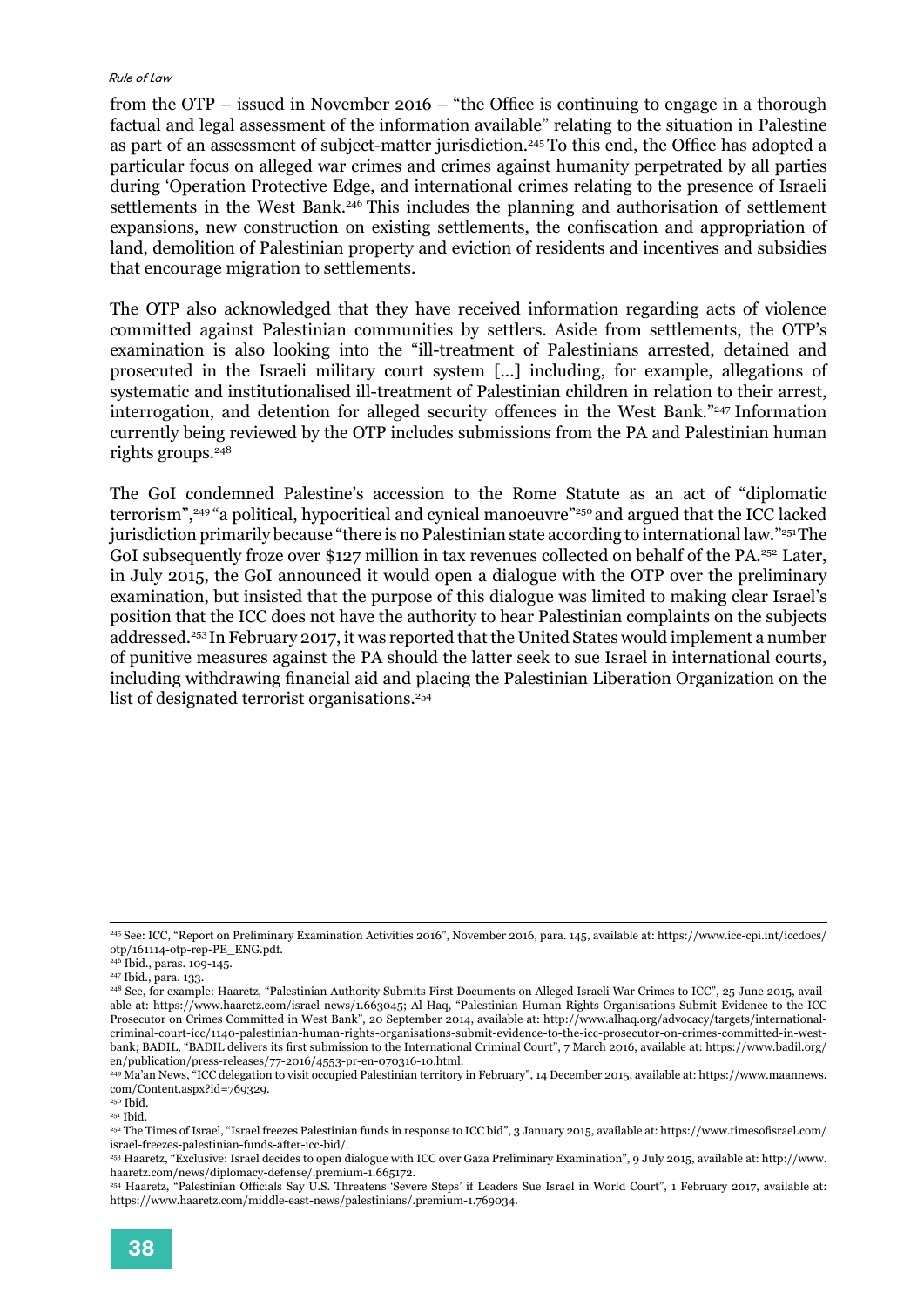## **Chapter 4: Israeli Domestic Accountability and Israeli Response to International Criticism**

Meaningful accountability for wrongful acts attributable to State organs is a central requirement for satisfactory adherence to the rule of law, and the need for accountability becomes increasingly pronounced in the context of armed conflict, including Israel's occupation of Palestinian territory, where the vulnerability of civilian populations is substantially increased.

As this report has demonstrated, Israel's conduct in the course of its occupation of Palestinian territory falls far short of international standards, having become characterised by severe violations of international law, including breaches of peremptory norms. Also known as *jus cogens*, peremptory norms of international law are defined in Article 53 of the Vienna Convention on the Law of Treaties (1969) as norms accepted and recognised by the international community of States as a whole, from which no derogation is permitted. Although the list of norms which can be said to have achieved this status is disputed, it is widely accepted that the prohibition of acquisition of territory through use of force<sup>255</sup> and the prohibition of denial of the right to selfdetermination both qualify.256

Far from allowing its actions to be subject to continual and effective scrutiny, the OP has instead made concerted efforts to create an environment in which its security apparatus and civilians can act with impunity. This has been achieved through the robust rejection of criticism issued by independent international bodies – married with attempts to actively undermine the functioning of these bodies – and the employment of inherently flawed internal investigative processes, which serve to protect those responsible for violations of IHL and IHRL rather than deliver justice for victims.

#### **1. Israeli Response to Criticism from International Bodies**

The GoI appears to have adopted as official policy an uncompromising, zero-sum approach to statements from international bodies thar accuse the State of serious violations of international law, or which adopt a position contrary to the State's interests. Rather than rectify its conduct in accordance with international standards, the GoI, when confronted with such scenarios, seeks instead to attack the external institution concerned. Attacks in this instance typically consist of accusations of 'anti-Israel' bias or similarly political motivations.257 This is particularly apparent in relation to organs and agencies of the United Nations which, as previously outlined, during the period of review have levelled a range of severe criticisms and allegations at Israeli conduct in the course of the latter's occupation of Palestinian territory. As a result, Israeli-UN relations have seen severe decline during the period of review. Such decline has, at times, been reflected in open hostility from the GoI towards the UN, accompanied by Israeli assertions of an institutional anti-Israel agenda. Indeed, some commentators attribute Israel's appointment of the hard rightwing minister, Danny Danon, as Israel's UN ambassador to this breakdown in relations. In response to a September 2015 statement from the then Secretary-General that confirmed Israeli settlements as illegal and the occupation as "stifling and oppressive", Danon – an outspoken

<sup>255</sup> General agreement as to the peremptory character of this obligation was reached at the Vienna Conference on the law of treaties in 1969, see Commentary of the Draft Articles on State Responsibility, Article 40, p. 112.

<sup>256</sup> See, East Timor (Portugal v. Australia), Judgment, I.C.J. Reports 1995, p. 90, at p. 102, para. 29; see also A. Cassese, International Law (2nd ed.) (OUP, Oxford, 2005), p. 65; and M. N. Shaw, International Law (6th ed.) (CUP, Cambridge, 2008), p. 808.

<sup>257</sup> The accuracy of such allegations can, however, be called into question on account of the consistency – in both focus and substance – of criticism levelled at Israel by a range of actors at the international level.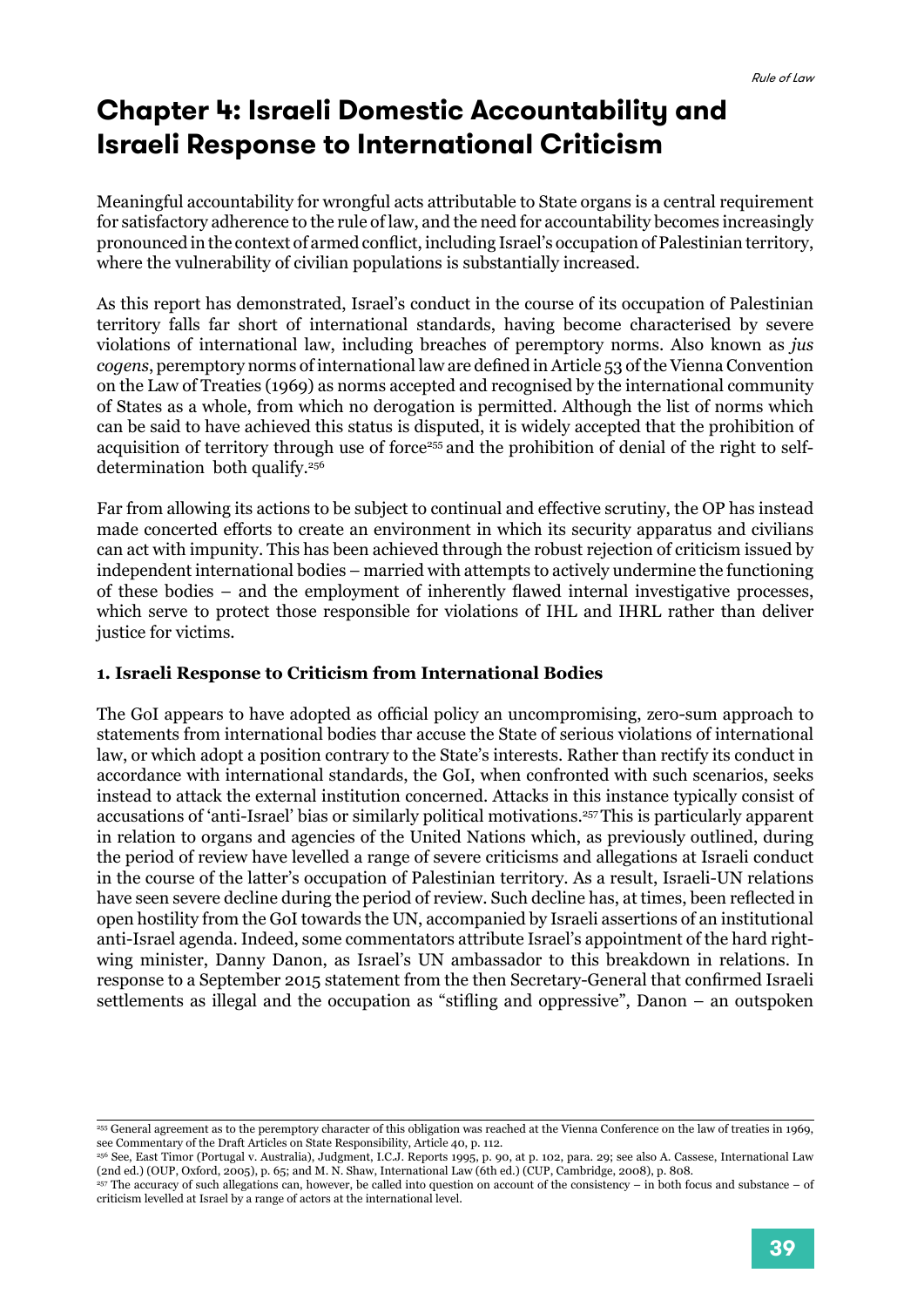proponent of settlements and Israeli annexation of large areas of the West Bank258– labelled the statement "distorted" and demanded that the UN should apply greater focus to Palestinian incitement and terrorism.259

In January 2016, the Secretary-General again became the focus of severe Israeli criticism after making a public statement which linked Palestinian attacks on Israeli citizens to the prolonged occupation of Palestinian territory. "Palestinian frustration is growing under the weight of a half century of occupation and the paralysis of the peace process", he claimed, and that "as oppressed peoples have demonstrated throughout the ages, it is human nature to react to occupation, which often serves as a potent incubator of hate and extremism."<sup>260</sup> In response, Prime Minister Benjamin Netanyahu accused the Secretary-General of "stoking terror", and stated that the UN had "lost its neutrality and its moral force".<sup>261</sup>

In addition, during the period of review the GoI has publicly attacked the reputation of the UN generally over its dealings with Israel, as well as denouncing the actions of key organs of the organisation. For instance, during a 2015 address to the General Assembly, Benjamin Netanyahu accused the UN of "obsessive bashing of Israel", "anti-Israel fanaticism" and "slandering of Israel as a threat to peace."262 In 2017 he went further, stating that "the epicenter of global anti-Semitism has been right here at the UN".<sup>263</sup> These accusations follow attacks directed at the Human Rights Council. For instance, following the Council's adoption of the report of the Independent Commission of Inquiry on Gaza, Netanyahu claimed that the Council cared "little about the facts and less still about human rights."264 Similarly, the Israeli Foreign Ministry declared that "the UN Human Rights Commission again proved today its irrelevance and detachment from reality".265 In March 2017, Netanyahu claimed to have encouraged the Trump Administration to cease its membership of the Human Rights Council in response to what he perceived to be an anti-Israel bias.<sup>266</sup>

Lobbying and overt pressure of a similar nature appears to have, at times, proven effective; a glaring example being the annual report of the Secretary-General, submitted to the Security Council, which identifies armed forces and groups which have committed grave violations of children's rights. In June 2015, the UN Special Representative of the Secretary-General, Leila Zerrougui, recommended that Israeli armed forces, along with Hamas, be included in the list for the killing and maiming of children and attacks directed at schools.267 For what is understood to be the first time, the Secretary-General rejected the Special Representative's recommendation, having reportedly come under substantial pressure from Israel and the United States. The removal of Israel's armed forces from the draft list came despite the UN Commission of Inquiry's earlier report in April 2015, which found Israel responsible for strikes on UN schools and shelters in

<sup>258</sup> The Jerusalem Post, "Danny Danon Appointment Shows What Netanyahu Thinks of UN", 16 August 2015, available at: http://www.jpost. com/Israel-News/Politics-And-Diplomacy/New-ambassador-to-UN-Danon-pledges-to-surprise-his-critics-412221.

<sup>259</sup> The Jerusalem Post, "Ban Ki-Moon: Netanyahu's 'Ethnic Cleansing Remarks' are Outrageous", 15 September 2016, available at: http:// www.jpost.com/Israel-News/Politics-And-Diplomacy/Ban-Ki-moon-Netanyahus-ethnic-cleansing-remarks-are-outrageous-467844.

<sup>260</sup> The Times of Israel, "Furious Netanyahu slams Ban Ki-moon for 'stoking' Palestinian terrorism", 26 January 2016, available at: https:// www.timesofisrael.com/netanyahu-un-stoking-terror-while-palestinians-want-to-destroy-us/.

<sup>261</sup> Ibid.

<sup>262</sup> The Times of Israel, "Full text of Netanyahu 2015 address to the UN General Assembly", 1 October 2015, available at: https://www.timesofisrael.com/full-text-of-netanyahu-2015-address-to-the-un-general-assembly/.

<sup>263</sup> Israel Ministry of Foreign Affairs, "PM Netanyahu addresses the United Nations General Assembly", 19 September 2017, available at: http://mfa.gov.il/MFA/PressRoom/2017/Pages/PM-Netanyahu-addresses-the-United-Nations-General-Assembly-19-September-2017. aspx.

 $264$  The Times of Israel, "Netanyahu: UNHRC cares nothing for human rights", 3 July 2015, available at: https://www.timesofisrael.com/ netanyahu-unhrc-cares-nothing-for-human-rights/.  $265$  Ibid.

<sup>266</sup> The New Arab, "US and Israel to punish 'biased' UN human-rights council", 3 March 2017, available at: https://www.alaraby.co.uk/english/news/2017/3/3/us-and-israel-to-punish-biased-un-human-rights-council.

<sup>267</sup> Reuters, "U.N. report cites Israel crimes against children, no consensus on listing", 6 June 2015, available at: http://www.reuters.com/ article/us-israel-palestinians-children-un-idUSKBN0OL2DZ20150605.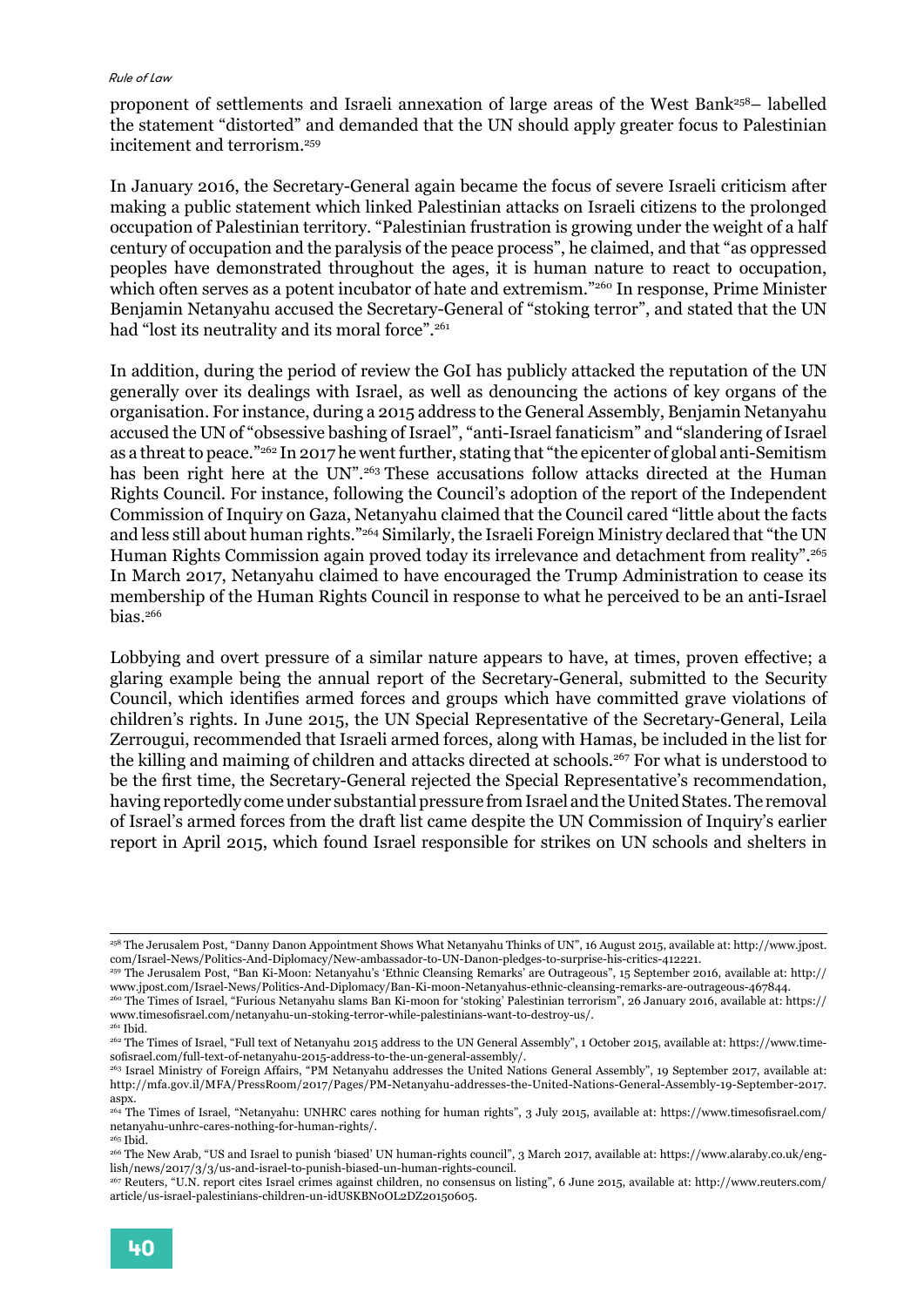Gaza.268 The Secretary-General's decision set a dangerous precedent and provided tacit approval for Israeli forces to continue to perpetrate violations against children.269

However, the period of review did also witness meaningful action from the UN Security Council in relation to Israel. This despite the former's reputation as a body from which Israel has historically enjoyed insulation from meaningful punitive measures on account of consistent exercise of the U.S veto. In December 2016 the United States abstained in a vote on Resolution 2334. In response to the resolution's subsequent passing – the text of which confirmed Israeli settlements as having no legal validity, mirroring the content of Security Council Resolution 446 of  $1979^{270}$ – Israel summoned 10 foreign ambassadors for reprimand, suspended working relationships with 12 of the States who voted in favour of the resolution and pledged to curtail UN funding.<sup>271</sup> Israel's Ambassador to the U.S accused the Obama administration of being "behind this ganging up on Israel".<sup>272</sup>

Yet, it is with the United Nations Educational, Scientific and Cultural Organization (UNESCO) that Israeli relations have been most strained during the period of review, with the subject of Palestine a consistent point of fracture. UNESCO was the first UN agency to accept full Palestinian membership, prompting Israel to freeze \$2m in annual payments to the organisation in 2011.<sup>273</sup> Subsequently, the agency has become a regular focus of Israeli criticism. For example, in October 2016, Benjamin Netanyahu labelled UNESCO as a "theatre of the absurd" after a resolution was passed by the agency's World Heritage Committee, which omitted references to Jewish claims to the Haram al-Sharif/Temple Mount complex.<sup>274</sup> In May 2017, UNESCO's executive committee passed a resolution, which, *inter alia*, rejected the legality of Israel's annexation of East Jerusalem and confirmed Israel's status as an OP in this section of the city. Netanyahu claimed this decision was a form of 'harassment' and cut an additional \$1m in Israeli UN funding, following a cut of \$2m the month previously in response to the passing of a Human Rights Council resolution on settlements.

In July 2017, the agency's World Heritage Committee passed a resolution recognising Hebron's Old City and the Ibrahimi Mosque/Tomb of the Patriarchs as Palestinian heritage sites, and designating these sites as 'endangered'. Hebron is a town of roughly 215,000 Palestinian residents,<sup>275</sup> and an estimated Israeli settler population of 800.<sup>276</sup> Israel's Education Minister and the chairman of Israel's committee to UNESCO, Naftali Bennett, accused the agency of "denying history and distorting reality time after time to knowingly serve those who try to wipe the Jewish state off the map".277 Defence Minister Avigdor Lieberman labeled UNESCO a "politically slanted organization, disgraceful and anti-Semitic, whose decisions are scandalous."278

278 Ibid.

<sup>268</sup> Defence for Children International Palestine, "UN shields Israel from accountability for atrocities against children", 8 June 2015, available at http://www.dci-palestine.org/un\_shields\_israel\_from\_accountability\_for\_atrocities\_against\_children.

<sup>269</sup> Indeed, this move was followed in 2016 by another decision - again foreshadowed by significant diplomatic pressure - not to add the Saudi Arabia-led military coalition to the list despite mounting civilian casualties in Yemen. See: Amnesty International, "UN: Shameful pandering to Saudi Arabia over children killed in Yemen conflict", 7 June 2016, available at: https://www.amnesty.org/en/latest/news/2016/06/unshameful-pandering-to-saudi-arabia-over-children-killed-in-yemen-conflict/.

<sup>270</sup> UN Security Council, "Resolution 446 (1979)", S/RES/446 (1979), 22 March 1979, available at: https://unispal.un.org/DPA/DPR/unispal. nsf/0/BA123CDED3EA84A5852560E50077C2DC.

<sup>271</sup> The Times of Israel, "Netanyahu said to curtail working ties with Security Council nations", 25 December 2016, available at: https://www. timesofisrael.com/netanyahu-said-to-curtial-working-ties-with-security-council-nations/.

<sup>272</sup> Haaretz, "Netanyahu on UN Settlement Vote: Israel Will Not Turn the Other Cheek", 26 December 2016, available at: https://www. haaretz.com/israel-news/1.761470.

<sup>273</sup> Haaretz, "Six Key Moments in Israel's Tumultuous Relationship With UNESCO", 12 October 2017, available at: https://www.haaretz.com/ israel-news/1.816955.

<sup>274</sup> The Jerusalem Post, "Netanyahu: 'Theatre of the Absurd Continues at UNESCO", 26 October 2016, available at: http://www.jpost.com/ Breaking-News/Netanyahu-Theater-of-the-absurd-continues-at-UNESCO-470914.

<sup>275</sup> Palestinian Central Bureau of Statistics. "Localities in Hebron Governorate by Type of Locality and Population Estimates, 2007-2016". Available at: http://www.pcbs.gov.ps/Portals/\_Rainbow/Documents/hebrn.htm.

<sup>276</sup> The Guardian, "Inside Hebron's pressure cooker: the West Bank's most troubled city", 14 November 2015, available at: https://www.theguardian.com/world/2015/nov/14/hebron-west-bank-troubled-city-palestine-israel.

<sup>277</sup> Haaretz, "UNESCO Recognizes Hebron, Tomb of the Patriarchs as Palestinian Heritage Sites", 7 July 2017, available at: https://www. haaretz.com/israel-news/1.800138.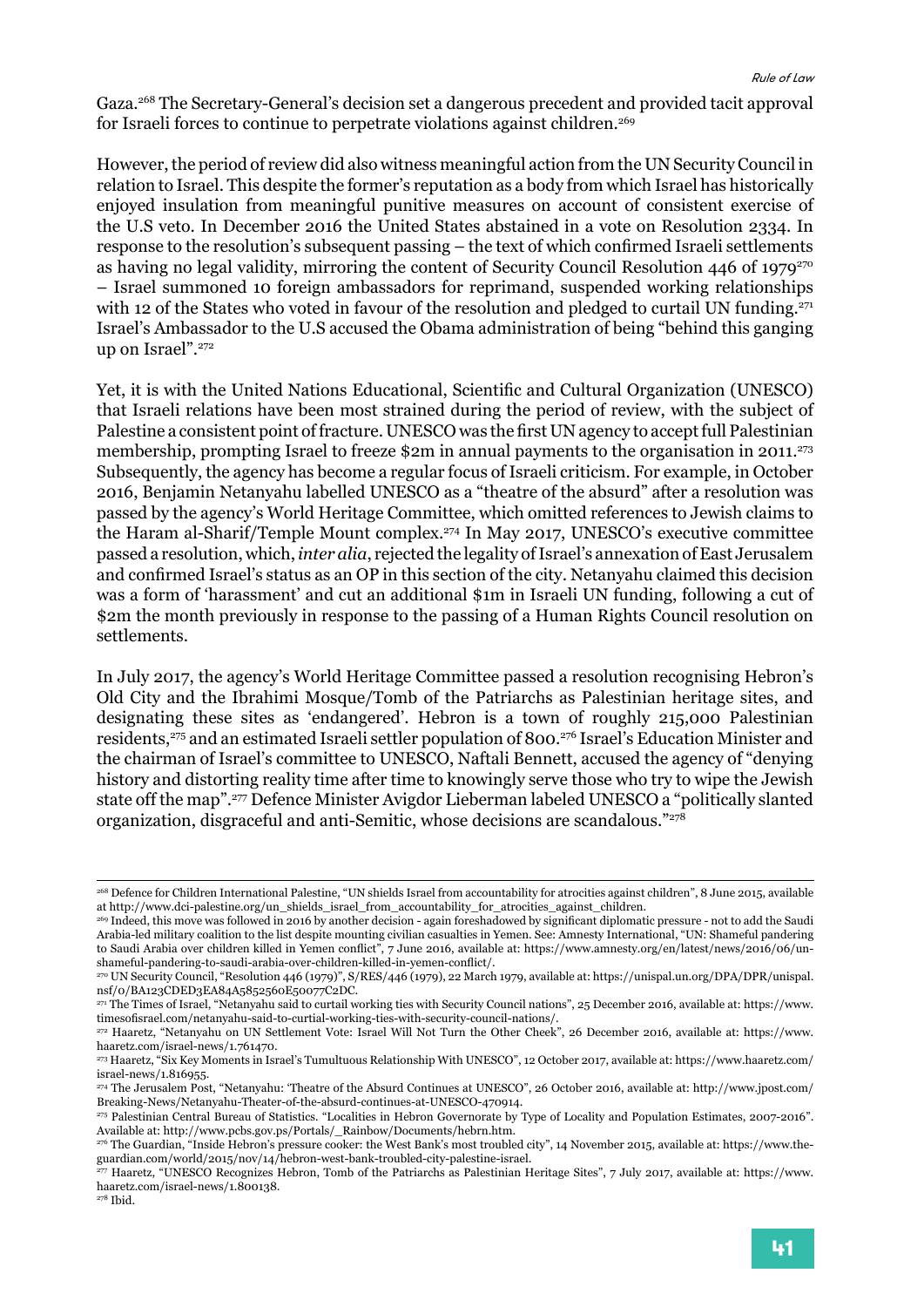In October 2017, Israel announced its intention to withdraw from UNESCO, hours after the United States had done so, alleging an "anti-Israel bias" on behalf of the agency.<sup>279</sup> Shortly afterwards, Israel announced the first new batch of settlement housing units in Hebron for 15 years; a move believed to be a direct response to UNESCO's listing of the Old City and Tomb of the Patriarchs as Palestinian heritage sites.<sup>280</sup>

#### **2. Israeli Internal Investigative Mechanisms**

Israel's aggressive rejection of critical findings of external bodies concerning its conduct in the oPt is buttressed by its insistence that its own internal investigative mechanisms provide for full and effective accountability, as required under the rule of law. In a society respectful of the rule of law and the effective protection of human rights, it is of critical importance that judicial processes and associated mechanisms be independent and impartial,281 yet the mere presence and functioning of such systems is not sufficient. For scrutiny to be effective, and meaningful accountability delivered, the implementation of the findings and recommendations of these mechanisms and processes must be faithfully and vigorously pursued.

As will be shown, in relation to the oPt, consideration of the efforts of the OP to assess its own conduct – including that of its military forces and commanders, as well as civilian leaders – against international legal standards suggests, at a minimum, that there exists an institutionalised resistance on behalf of Israel to ensure, inter alia, supremacy of law, and accountability to the law.

#### **A. 2014 Gaza Conflict**

Following the mass loss of life and physical destruction resulting from 'Operation Protective Edge' – the large-scale Israeli military offensive directed at the Gaza Strip during July and August 2014 – and the global attention that followed, two prominent reviews of the lawfulness of the parties' conduct during the operation were initiated.

In June 2015, the Israeli MoFA released a public review of the actions of Israeli forces and Palestinian armed groups during 'Operation Protective Edge'.<sup>282</sup> The stated intention of the report was to present "detailed factual and legal information regarding the intensive hostilities that took place from July 7 to August 26, 2014 between the State of Israel and Hamas and other terrorist organisations [during] Operation "Protective Edge"."283 In effect, the report absolved Israeli forces, commanders and civilian officials of any wrongdoing, concluding that "no matter the context in which Israel conducts its military operations, the IDF respects its obligations under international law, including the Law of Armed Conflict."<sup>284</sup> The report also asserted – without providing supporting and independently verifiable evidence – that many casualties listed as civilians were in fact militants and that armed Palestinian factions inside the Gaza Strip had made use of human shields and launched attacks from the protection of urban environments and protected objects.<sup>285</sup> The report further claimed that "[h]arm to the civilian population also

283 Ibid., para. 1.

<sup>279</sup> The Guardian, "UNESCO: Israel joins US in quitting UN heritage agency over 'anti-Israel bias'", 12 October 2017, available at: https:// www.theguardian.com/world/2017/oct/12/us-withdraw-unesco-december-united-nations.

<sup>280</sup> The Times of Israel, "For first time in 15 years, Israel okays new homes for Hebron settlers", 16 October 2017, available at: https://www. timesofisrael.com/for-first-time-in-15-years-israel-okays-new-homes-for-hebron-settlers/.

<sup>&</sup>lt;sup>281</sup> See: UNOHCHR, "Independence and Impartiality of Judges, Prosecutors and Lawyers", Human Rights in Administration of Justice: A Manual on Human Rights for Judges, Prosecutors and Lawyers, Chapter. 4, p. 113-158, available at: http://www.ohchr.org/Documents/ Publications/training9chapter4en.pdf.

<sup>282</sup> Israel Ministry of Foreign Affairs, "The 2014 Gaza Conflict, 7 July – 26 August 2014: Factual and Legal Aspects", May 2015, available at: http://mfa.gov.il/ProtectiveEdge/Documents/2014GazaConflictFullReport.pdf.

<sup>284</sup> Ibid., para. 40.

<sup>285</sup> Ibid., para. 8.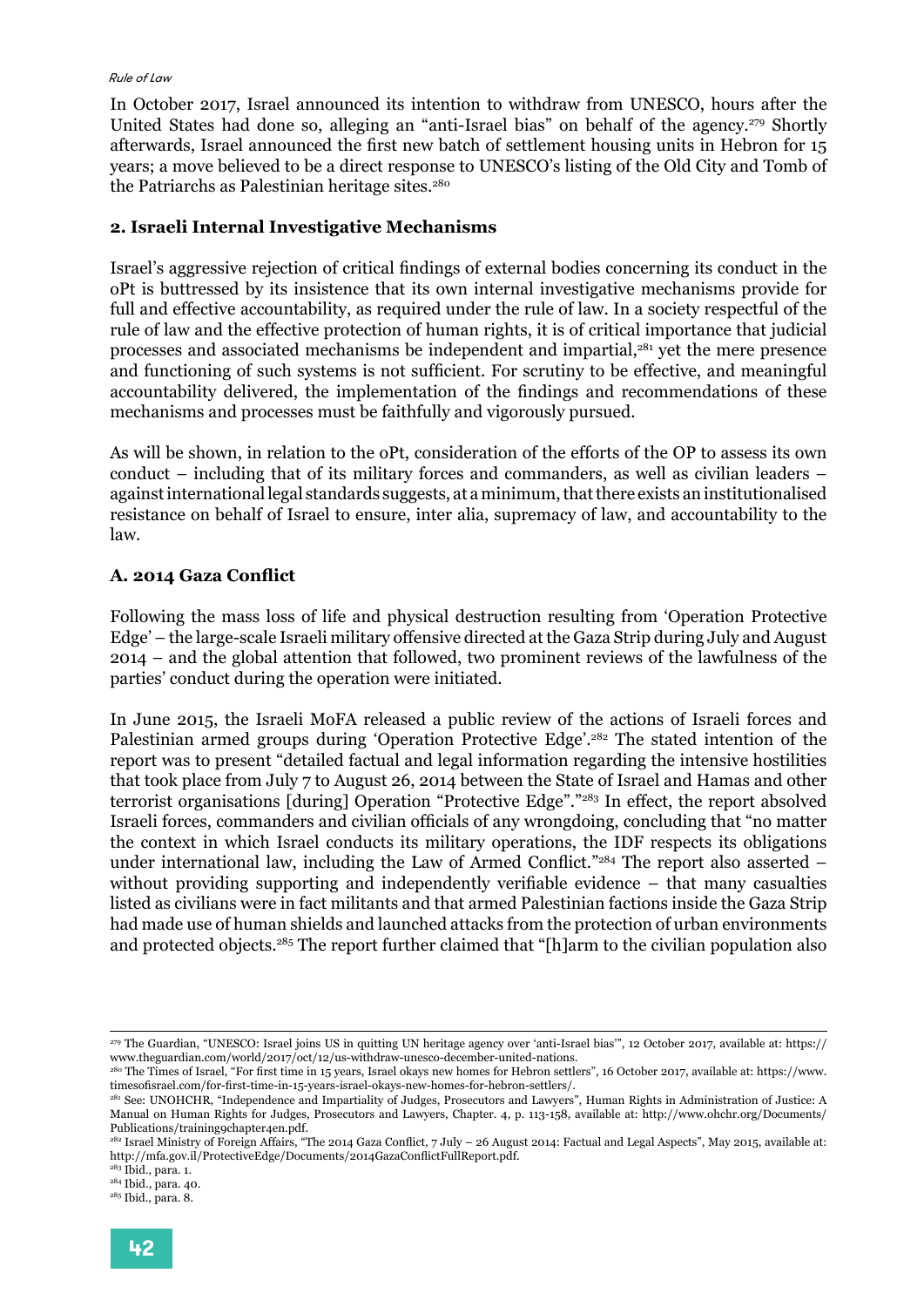occurred as the result of unfortunate — yet lawful — incidental effects of legitimate military action in the vicinity of civilians and their surroundings, and as a result of the inescapable constraint of commanders not being infallible, intelligence not being perfect and technological systems sometimes failing." 286

As such, the findings of the MoFA report stood in stark contrast to those of the aforementioned Human Rights Council-mandated independent commission of inquiry, which flagged likely Israeli war crimes, and also raised the prospect that some of the very policies on which Israeli military action was based were incompatible with international law.

The MoFA report highlighted the Military Advocate General's Corp ('MAG') as the primary internal mechanism for the investigation of alleged violations of international law by Israeli forces, and concluded that Israeli systems and processes for investigating allegations of war crimes were in-line with international standards, and subject to continual review. However, human rights groups have flagged a number of inherent flaws in the operation of the MAG, including a lack of impartiality, low numbers of criminal investigations initiated compared to the volume of complaints received and material discrepancies between the findings of the MAG and publically available evidence.287 In September 2014, B'Tselem announced its intention "not to assist the Military Advocate General Corps in any matter concerning such investigations [on the basis of] our experience with previous military actions in Gaza, which shows that investigations led by the MAG Corps do not promote accountability among persons responsible for such violations or reveal the truth."288 The NGO separately concluded that, "the [MAG's investigations of conduct during Operation Protective Edge] continue to serve as a façade intended to block international criticism rather than uncover the truth."289

#### **B. The Ciechanover Report**

In January 2014, the GoI established the Ciechanover Commission, tasked with implementation of the recommendations of the Turkel Commission, which was itself established to review whether "the mechanism for examining and investigating complaints and claims raised regarding violations of the Law of Armed Conflict, as conducted in Israel generally [...] conforms with the obligations of the State of Israel under the rules of international law."290 However, as has been highlighted by Israeli human rights groups,<sup>291</sup> the report of the Ciechanover Commission – released in August 2015 – contained a number of grave structural failings.

Primary among them was the failure to issue "instructions for the full implementation of the first two recommendations made by the Turkel Commission with respect to legislation that incorporates norms and standards of international law into Israeli law."292 Specifically, the Turkel Commission noted the absence of domestic Israeli legislation which allows for effective prosecution of war crimes. Instead, Israel relied upon provisions of its civilian penal code for this

<sup>286</sup> Ibid., para. 8.

<sup>&</sup>lt;sup>287</sup> For a detailed consideration of apparent weaknesses in Israel's investigation of alleged war crimes and crimes against humanity, see: maybe we can add also international bodies' criticism along with Badil's –this would also strengthen badil's profile. BADIL, "No Safe Place: Crimes against Humanity and War Crimes Perpetrated by High-level Israeli Officials in the course of 'Operation Protective Edge'", February 2016, p. 96-99, available at: https://www.badil.org/phocadownloadpap/badil-new/publications/research/in-focus/icc-submission-badil. feb.2016.pdf

<sup>&</sup>lt;sup>288</sup> B'Tselem, "Re: Investigation of incidents that took place during recent military action in Gaza: July-August 2014", 4 September 2014, available at: http://www.btselem.org/download/201400904\_15390\_letter\_to\_mag\_corps\_regarding\_protective\_edge\_investiations\_eng. pdf

<sup>&</sup>lt;u>.</u><br>289 B'Tselem. "ICC jurisdiction cannot be denied based on Israel's façade of investigation", 16 July 2015, available at: http://www.btselem.org/ press\_releases/20150715\_israel\_claims\_regarding\_icc\_authority\_unfounded

<sup>&</sup>lt;sup>290</sup> "Report of Team for the Review and Implementation of the Second Report of the Public Commission for the Examination of the Maritime Incident of May 31st 2010 Regarding Israel's Mechanisms for Examining and Investigating Complaints and Claims of Violations of the Law of Armed Conflict According to International Law", August 2015, available at: http://www.pmo.gov.il/Documents/ReportEng.pdf.

<sup>&</sup>lt;sup>291</sup> See: Yesh Din, "The Ciechanover Report – dodging the criminalization of war crimes and practical steps toward implementation", 1 October 2015, available at: http://files.yesh-din.org/userfiles/Ciechanover%20Eng.pdf.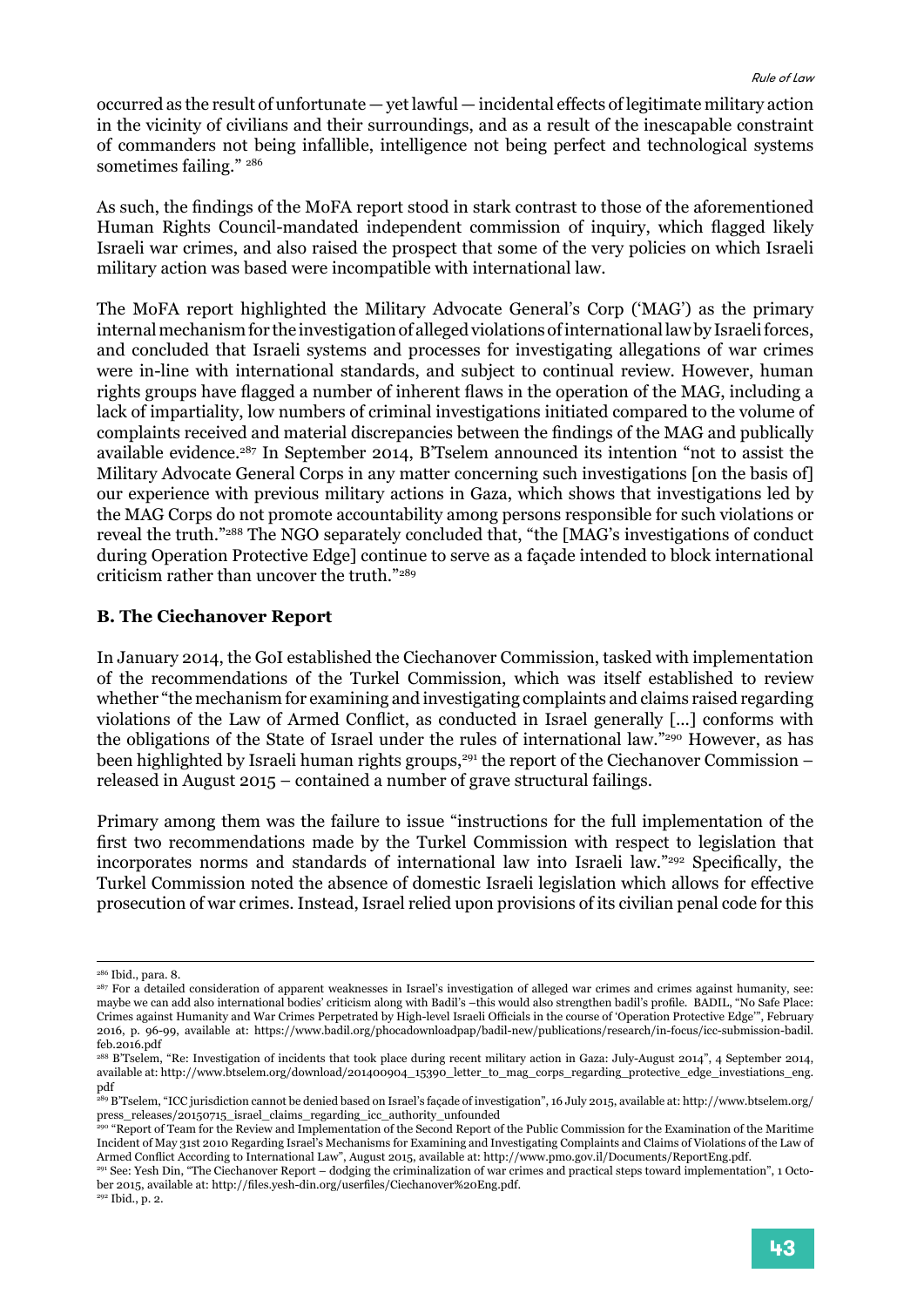purpose. Accordingly, the Turkel Commission recommended that Israel enact – in accordance with the rules of IHL – domestic legislation enabling effective penal sanctions for war crimes.<sup>293</sup> Despite this, the Ciechanover report limited its recommendation to an introduction of domestic legislation, which incorporated into Israeli law the crime of torture as well as crimes against humanity.

As noted by Yesh Din, such legislation would naturally preclude review of a range of war crimes commonly alleged to have been perpetrated by Israeli forces in the context of the occupation.294 Yesh Din also noted that for offences committed during combat, there existed no offences of equivalent nature and or gravity in the Israeli penal code.<sup>295</sup> The Ciechanover report therefore inexplicably maintains an expansive accountability gap, which simultaneously fosters an environment of impunity for perpetrators of war crimes and deprives victims of an avenue for justice.

Further, in its second recommendation, the Turkel Commission called for the imposing of special responsibility on military commanders and civilian superiors for offences committed by their subordinates. However, the Ciechanover Commission deferred on this matter, concluding only that the question of 'special responsibility' would remain subject to examination by 'relevant parties' before being determined. As such, the present situation – in which no mechanisms exist for the imposition of criminal liability on military or civilian superiors for the acts of those who answer to them – is sustained.

More generally, a number of recommendations issued by the Ciechanover Commission are not in keeping with the Commission's stated purpose: to review implementation of the Turkel recommendations, with a particular onus on providing suggested practical steps and processes for their realisation. To the contrary, in several instances the Ciechanover report fails to address specific logistical considerations pertinent to such realisation, including matters of funding, human resources and timetabling.<sup>296</sup> In light of the above, and given the lengthy delay in the release of its final report, the Ciechanover Commission has been criticised as "set[ting] out to buy time, creat[ing] the false impression that the investigation and examination mechanism is undergoing improvements and continu[ing] to grant impunity to members of the security forces and civilian superiors who violate the laws of war under international law."297 This is a strong indictment of Israel's commitment to meaningful accountability, and – coupled with similar specific criticisms of internal investigations of Israeli conduct during Operations Cast Lead, Pillar of Defense<sup>298</sup> and Protective Edge – is also of significance in complementarity assessments for the purpose of establishing jurisdiction of the International Criminal Court over alleged international crimes perpetrated by Israeli citizens.<sup>299</sup>

In summary, although the OP continues to assert that its mechanisms for ensuring accountability for wrongful conduct pertaining to the oPt are fully compliant with international standards, there exists a wealth of evidence to the contrary. In reality, allegations of severe violations of IHL and IHRL are rejected out-of-hand by the GoI, and the sources of such criticism attacked and undermined, while internal investigative processes are manifestly unfit for purpose; obscuring

<sup>293</sup> The Public Commission to Examine the Maritime Incident of 31 May 2010, "Israel's Mechanisms for Examining and Investigating Complaints and Claims of Violations of the Laws of Armed Conflict According to International Law: Second Report", February 2013, p. 365, available at: http://www.hamoked.org/files/2013/1157610\_eng.pdf.

<sup>294</sup> Supra note 291, p. 2.

<sup>295</sup> Ibid., p. 3.

<sup>296</sup> Ibid., p. 3-4.

<sup>297</sup> Ibid., p. 4.

<sup>298</sup> B'Tselem, "Israeli authorities have proven they cannot investigate suspected violations of international humanitarian law by Israel in the Gaza Strip", 5 September 2014, available at: http://www.btselem.org/accountability/20140905\_failure\_to\_investigate.

<sup>299</sup> Under the principle of complementarity, the ICC may only exercise jurisdiction where domestic legal systems fail to do so, including situation where domestic systems purport to act but are in fact unwilling or genuinely unable to do so. See: ICC, "Informal expert paper: The principle of complementarity in practice", 2003, para. 1, available at: https://www.icc-cpi.int/NR/rdonlyres/20BB4494-70F9-4698-8E30- 907F631453ED/281984/complementarity.pdf.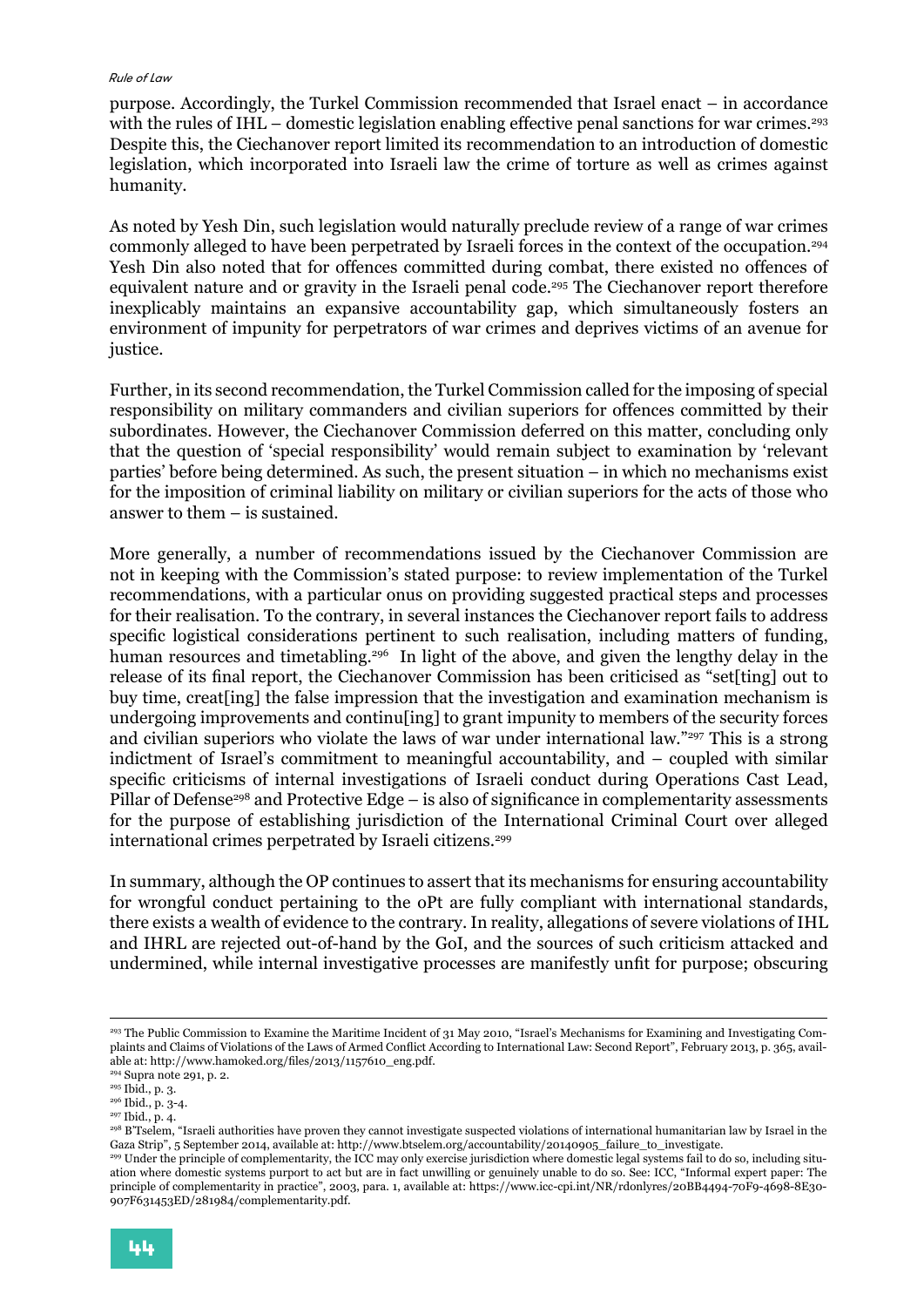truth, denying justice to victims and creating a fertile environment for further violations. More generally, the wider importance of effective accountability in the context of Israel and Palestine has been asserted by the EU, which has noted that "compliance with international humanitarian law and international human rights law by states and non-state actors, including accountability, is a cornerstone for peace and security in the region."300

<sup>&</sup>lt;sup>300</sup> European Council of the European Union, "Council conclusions on the Middle East Peace Process", 20 July 2017, para. 2, available at: http://www.consilium.europa.eu/en/press/press-releases/2015/07/20-fac-mepp-conclusions/.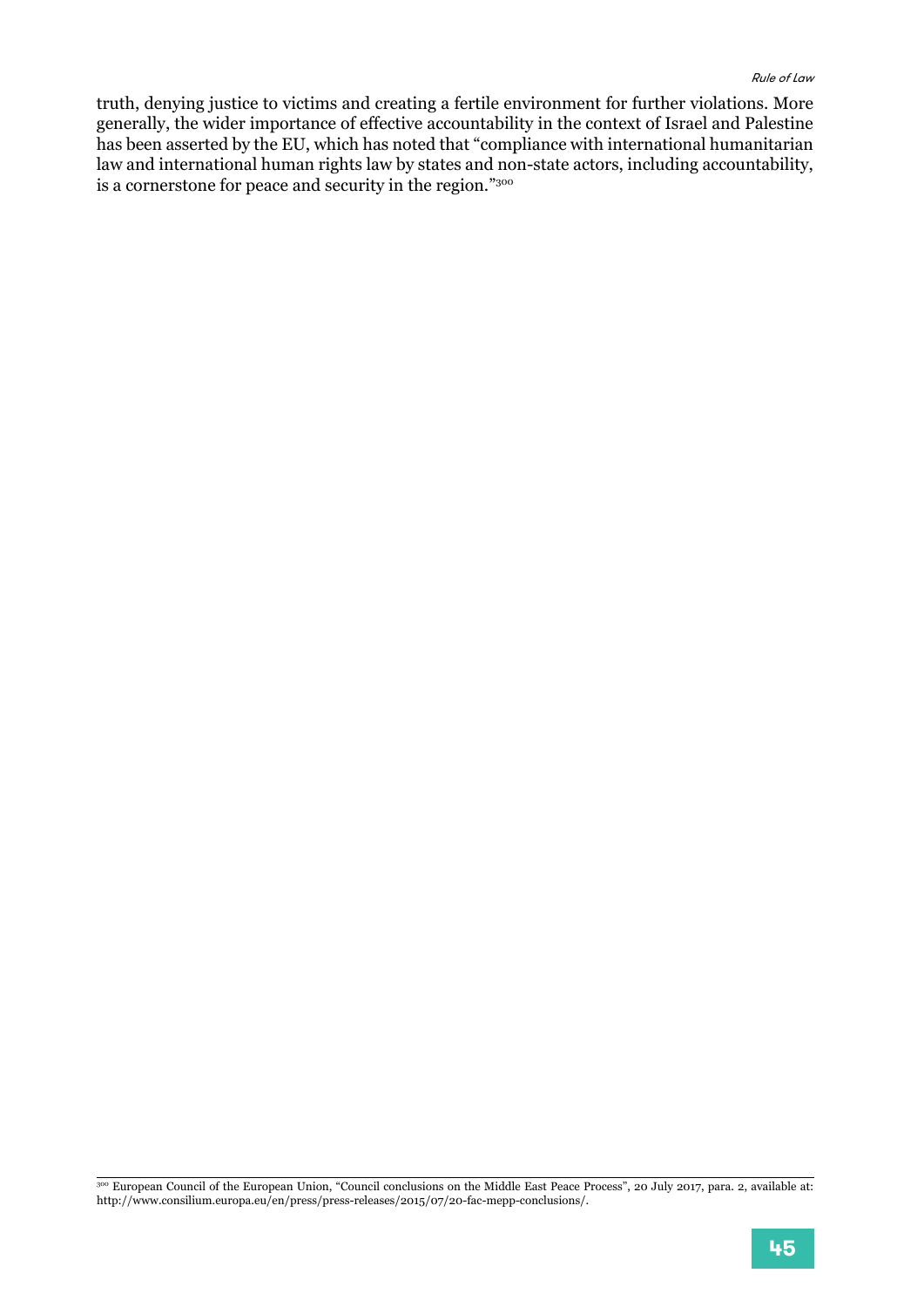## **Conclusion**

This report highlights that during the period 2014 to 2017, the conduct of the OP, in its administering of the oPt and in its treatment of the protected civilian population, fell consistently and grossly below that demanded by international law.

For instance, during the period of review Israel maintained its crippling blockade of the Gaza Strip and directed a large scale military assault at the enclave during which serious violations of international law were reportedly committed, resulting in mass civilian casualties and catastrophic and long-term damage to civilian infrastructure. In East Jerusalem, the OP leverages its illegal annexation to impose inherently discriminatory practices, which are altering the demographic composition of the city. In Area C, settlement expansion and its attendant violations of international law continue largely unchecked, while the West Bank generally has witnessed unlawful killings of members of the occupied population by the armed forces of the OP, coupled with measures of collective punishment. In addition, new legislative measures have been introduced to bolster the existing corpus of domestic Israeli law which furthers strategic State interests – in particular, the annexation of large sections of the oPt – at the expense of the fundamental rights of the occupied Palestinian population, both as individuals and as a recognised people. These violations have been documented at length by national and international human rights groups, as well as UN bodies and international organisations including the European Union, and cannot be reasonably contested.

However, rather than applying or accepting meaningful scrutiny of its actions relating to the oPt, the OP has instead vigorously pursued strategies which serve to shield its conduct from effective accountability. Specifically, the OP rejects the legal analysis and positions of authoritative bodies, including the UN Security Council, ICJ and a host of international human rights institutions, while simultaneously levelling accusations of political bias at these same bodies and their representatives, and seeking to undermine their functioning. Such means of attack are further combined with 'defensive' actions. These include the instigation of official commissions tasked with 'legalising' violations of international law and the systems which give rise to them, and the maintenance of internal investigative mechanisms which effectively insulate the OP's military forces and civilian leaders from legal sanction. The result is pervasive impunity, creating an environment in which violations enjoy, at a minimum, the tacit acceptance of the State.

Recalling the definition of the rule of law adopted by this report – "a principle of governance in which all persons, institutions and entities […] are accountable to laws that are consistent with international human rights and humanitarian norms and standards" – it must therefore be concluded that Israel has clearly, consistently and willingly failed to adhere to the letter or spirit of the rule of law in its occupation of Palestinian territory. Indeed, the conduct of the OP indicates an active contempt for norms enshrined in the rule of law, including supremacy of law, equality before the law, accountability to the law and fairness in the application of the law. To this end, such is the scope and scale of abuses attached to Israeli conduct in the oPt that there exists a growing body of comment that the occupation is itself unlawful.<sup>301</sup>

Moreover, it should be noted that although some of the developments outlined in this report may be new, they merely represent a continuation and extension of a pre-existing phenomenon:

<sup>&</sup>lt;sup>301</sup> See: UN General Assembly, "Situation of human rights in the Palestinian territories occupied since 1967", A/72/43106, 23 October 2017; Tilley, V. (Ed), "Beyond Occupation: Apartheid, Colonialism & International Law in the Occupied Palestinian Territories", Pluto Press, 2012.

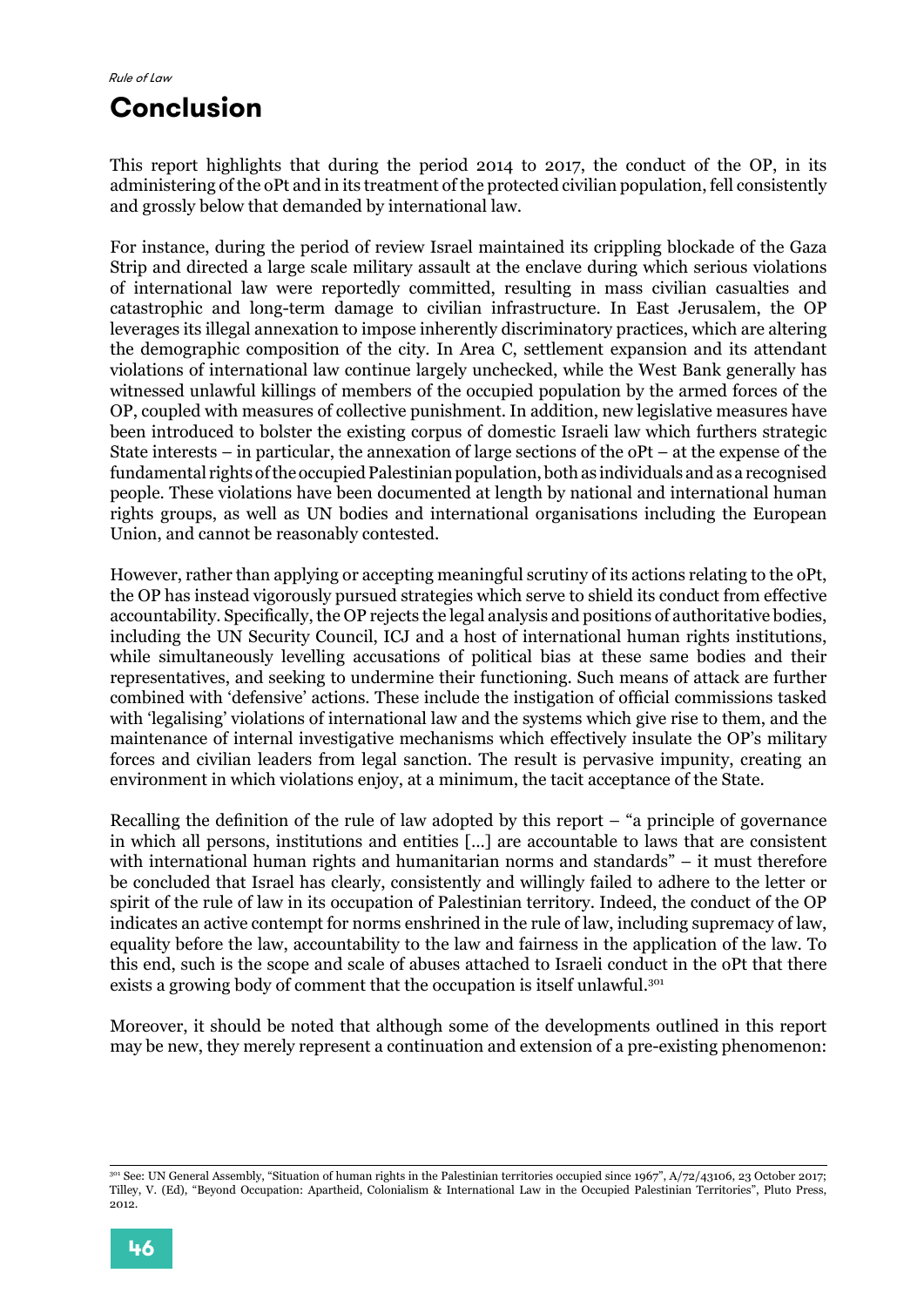a prolonged belligerent military occupation characterised by severe violations of international law. Indeed, placing the contemporary situation in the oPt into its appropriate historical context reveals an unerring trajectory of illegality, manifested in, *inter alia*, *de jure* and *de facto* annexation; racial discrimination; continuous expansion of Israel's settlement project; and the creation of a highly coercive environment leading to the forcible transfer of the occupied civilian population. This hardening illegality – bundled within which are breaches of peremptory norms of international law and grave breaches of the Geneva Conventions – coupled with the OP's institutionalised avoidance of accountability, demands a fundamental change in the exercise of power by third States.

What is urgently required is concerted political action that takes as its starting point a respect for international law, and the need to address and reverse the present unlawful situation in the oPt. The window of opportunity to achieve this, however, is closing, as the unlawful conduct of the OP steadily acquires characteristics of permanency, and 'facts on the ground' are established. At the time of writing, cessation of this conduct and reversal of its destructive impacts remains possible, but this can only be realised through immediate and effective action.

Accordingly, third States and relevant actors must realise their legal obligations and pursue all practical measures of ensuring Israel's full compliance with the rule of law in its governance of the oPt. Common Article 1 of the Geneva Conventions requires all High Contracting Parties to respect and ensure respect for the Conventions,<sup>302</sup> while breaches of peremptory norms of international law impose an obligation on third States to cooperate to bring to an end the breach through lawful means, as well as to refrain from recognizing the unlawful situation or rendering assistance to the offending State.303 Failure to meet these obligations is to render permanent the severe violations of international law and associated destructive impacts identified in this report, while also establishing a wider precedent to the effect that violations of this nature will be tolerated by the international community. As previously noted, peace and security in the region is dependent on compliance with IHL and IHRL by States and non-state actors, including delivery of meaningful accountability. The guarantee of such compliance must therefore represent a primary aim for all relevant actors.

<sup>302</sup> For detailed analysis on the practical implications of Common Article 1, see: ICRC, "Commentary of 2016 to First Geneva Convention, Article 1: Respect for the Convention", para. 4.

<sup>303</sup> International Law Commission, Articles on Responsibility of States for Internationally Wrongful Acts, 2001, Article 41.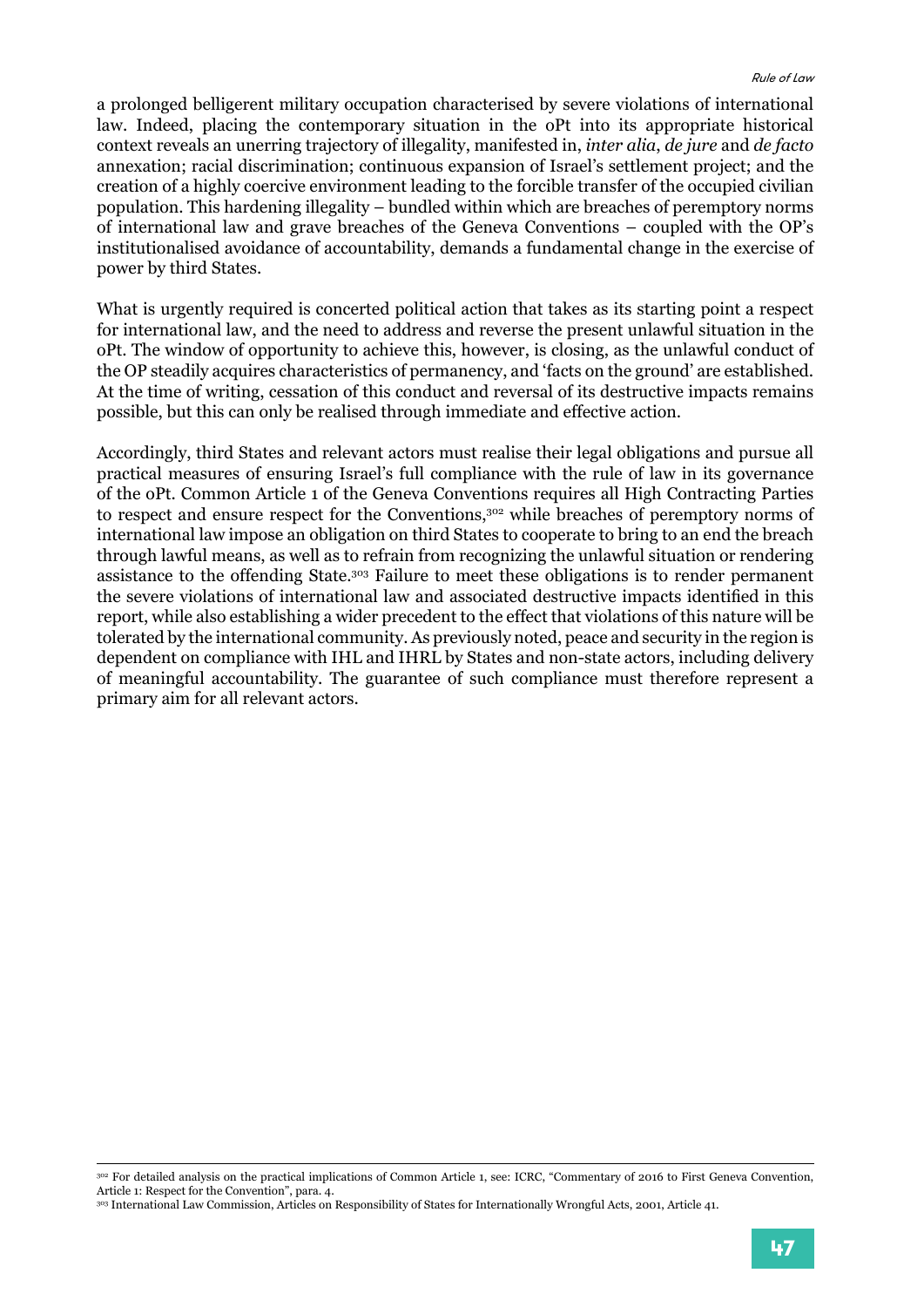## **See other Diakonia IHL Resource Centre briefs:**

Distinctions with Differences, Jerusalem as Corpus Separatum and its Legal Implications

Everyone's Business, Third Party Responsibility and the Enforcement of International Law in the oPt

Guilty by Association: Israel's Collective Punishment Policies in the oPt

Litigating Settlements: The Impact of Palestine's Accession to the Rome Statute on the Settlement Enterprise

Same Game, Different Rule: Practices and Policies of Racial Discrimination by the Occupying Power in the oPt